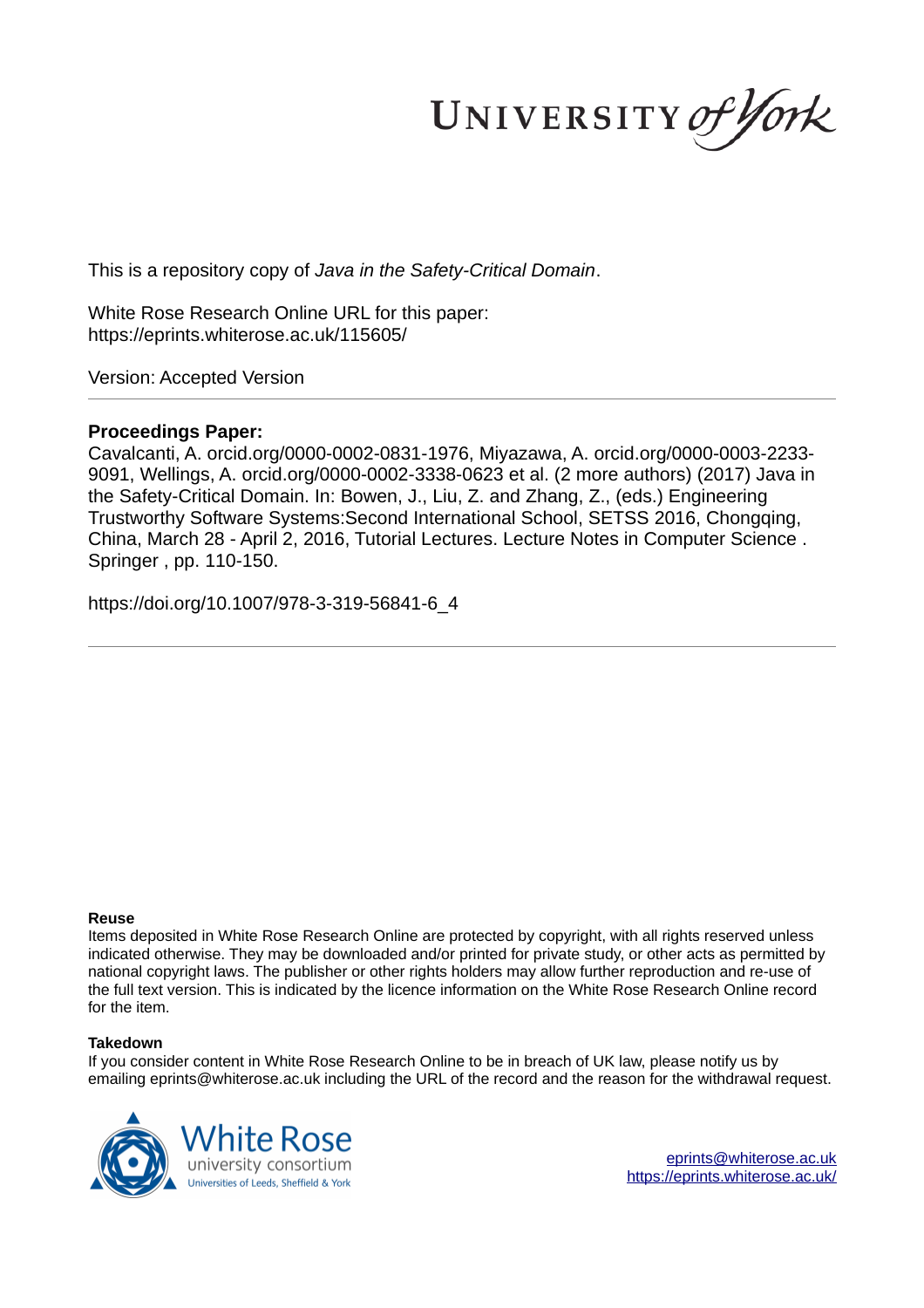# Java in the Safety-Critical Domain

Ana Cavalcanti, Alvaro Miyazawa, Andy Wellings, Jim Woodcock, Shuai Zhao

Department of Computer Science, University of York, UK

Abstract. Safety-Critical Java (SCJ) is an Open Group standard that defines a novel version of Java suitable for programming systems with various levels of criticality. SCJ enables real-time programming and certification of safety-critical applications. This tutorial presents SCJ and an associated verification technique to prove correctness of programs based on refinement. For modelling, we use the Circus family of notations, which combine Z, CSP, Timed CSP, and object orientation. The technique caters for the specification of functional and timing requirements, and establishes the correctness of designs based on architectures that use the structure of missions and event handlers of SCJ. It also considers the integrated refinement of value-based specifications into class-based designs using SCJ scoped memory areas. As an example, we use an SCJ implementation of a widely used leadership-election protocol.

# 1 Introduction

Java needs no introductions: it has a wide base of programmers, an impressive collection of libraries, and continues to evolve with the backing of a very large number of companies. However, it lacks effective support for real-time application development, in particular it has poor facilities for real-time scheduling and unpredictable memory management. This has led to the creation of the Real-Time Specification for Java (RTSJ) [47], which augments the Java platform to provide a real-time virtual machine and support preemptive priority-based scheduling and a complementary region-based memory management mechanism.

Java augmented by the RTSJ provides a comprehensive set of facilities suitable for a wide range of real-time applications. Safety-critical applications, however, require the use of a controlled engineering approach, to ensure reliability, robustness, maintainability, and traceability. Many of them also require certification based on standards before they can be deployed. For these reasons, it is common to reduce complexity (and with it flexibility) via the adoption of language subsets. Examples are SPARK Ada [3] and MISRA C [37]. In this context, RTSJ is far too rich: it includes the whole of Java, and more.

SCJ has been designed under the Java Community Process: JSR 302. It defines a minimal set of capabilities required for safety-critical applications using Java implementations. As a result of this effort, we have an SCJ specification, a reference implementation, and a technology compatibility kit, which contains benchmark examples used to confirm that a particular implementation is compatible with the SCJ specification. The goal is to support certification under, for example, the DO-178 [42]. Nothing is said, however, about design techniques.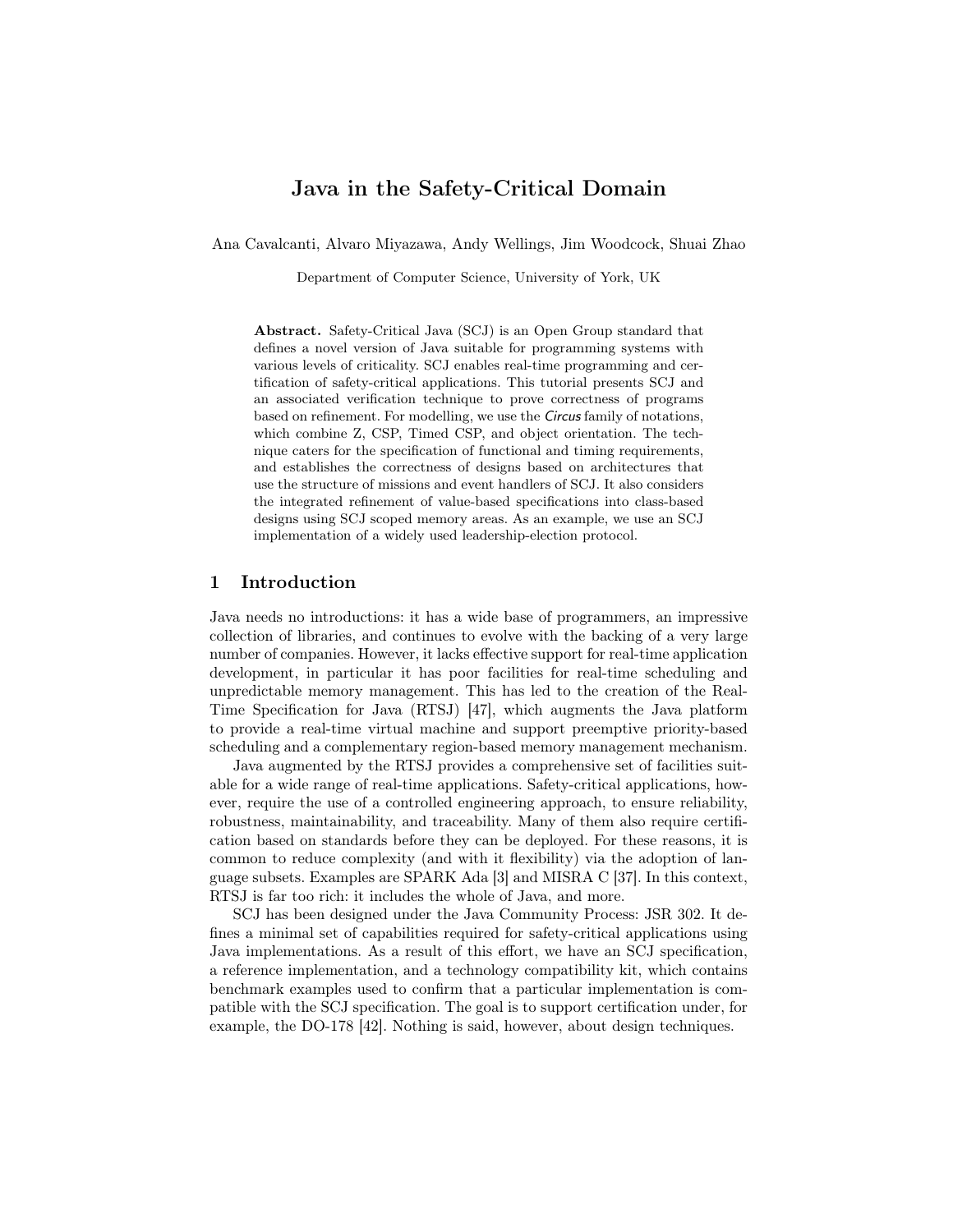As opposed to the RTSJ, SCJ enforces a constrained execution model based on missions, event handlers, and memory areas [46]. SCJ restricts the RTSJ. It prohibits use of the heap and defines a policy for the use of memory areas, which are cleared at specific points of the program flow to avoid the unpredictable garbage collection of the heap. The SCJ design is organised in Levels (0, 1, and 2), with a decreasing amount of restrictions to the execution model.

In this tutorial, we give a detailed description of SCJ and its programming and memory models. For illustration, we use a Level 1 implementation of a leadership-election protocol, which is widely used for coordination of distributed systems. SCJ Level 1 corresponds roughly to the Ravenscar profile for Ada [6].

We also present here a technique for verification by refinement of SCJ Level 1 programs [12]. It uses the Circus family of notations [10], which combine constructs from Z [49] for data modelling, CSP [40] for behavioural specification, and standard imperative commands from Morgan's refinement calculus [34]. We cover Circus Time [45], with facilities for time modelling from Timed CSP [39], and OhCircus [11], based on the Java model of object-orientation. This tutorial gives an overview of Circus and its constructs relevant for modelling SCJ designs.

Our technique is based on the stepwise development of SCJ programs based on specification models that do not consider the details of either the SCJ mission or memory models. Development proceeds by model transformation justified by the application of algebraic laws that guarantee that the transformed model is a refinement of the original model. Before, presenting the SCJ refinement technique, we give an overview of algebraic refinement.

The verification technique is a refinement strategy: a procedure for application of algebraic refinement laws. Four Circus specifications characterise the major development steps: we call them anchors, as they identify the (intermediate) targets for model transformation and the design aspects treated in each step of development. Each anchor is written using a different combination of the Circus family of notations. The first anchor is the abstract specification written in Circus Time. The last is written in SCJ-Circus; it is so close to an SCJ program as to enable automatic code generation. This tutorial describes this technique using the verification of the leadership-election protocol as an example.

Next, we present the notations used in our work, namely, SCJ, in Section 2, and Circus, in Section 3. Algebraic refinement is the subject of Section 4. Finally, Section 5 presents our refinement strategy. We draw some conclusions, where we identify open problems on refinement for SCJ, in Section 6.

# 2 Safety-Critical Java

This section provides an introduction to the Safety-Critical Java programming model and gives an example of a simple program that can control several robots. The robots are shown in Figure 1 and they perform a coordinated dance. One of them is elected the leader robot and initiates the dance routine. The others are followers and perform the actions indicated by the leader. During the dance, robots can fail and, if necessary, a new leader can be elected. An identi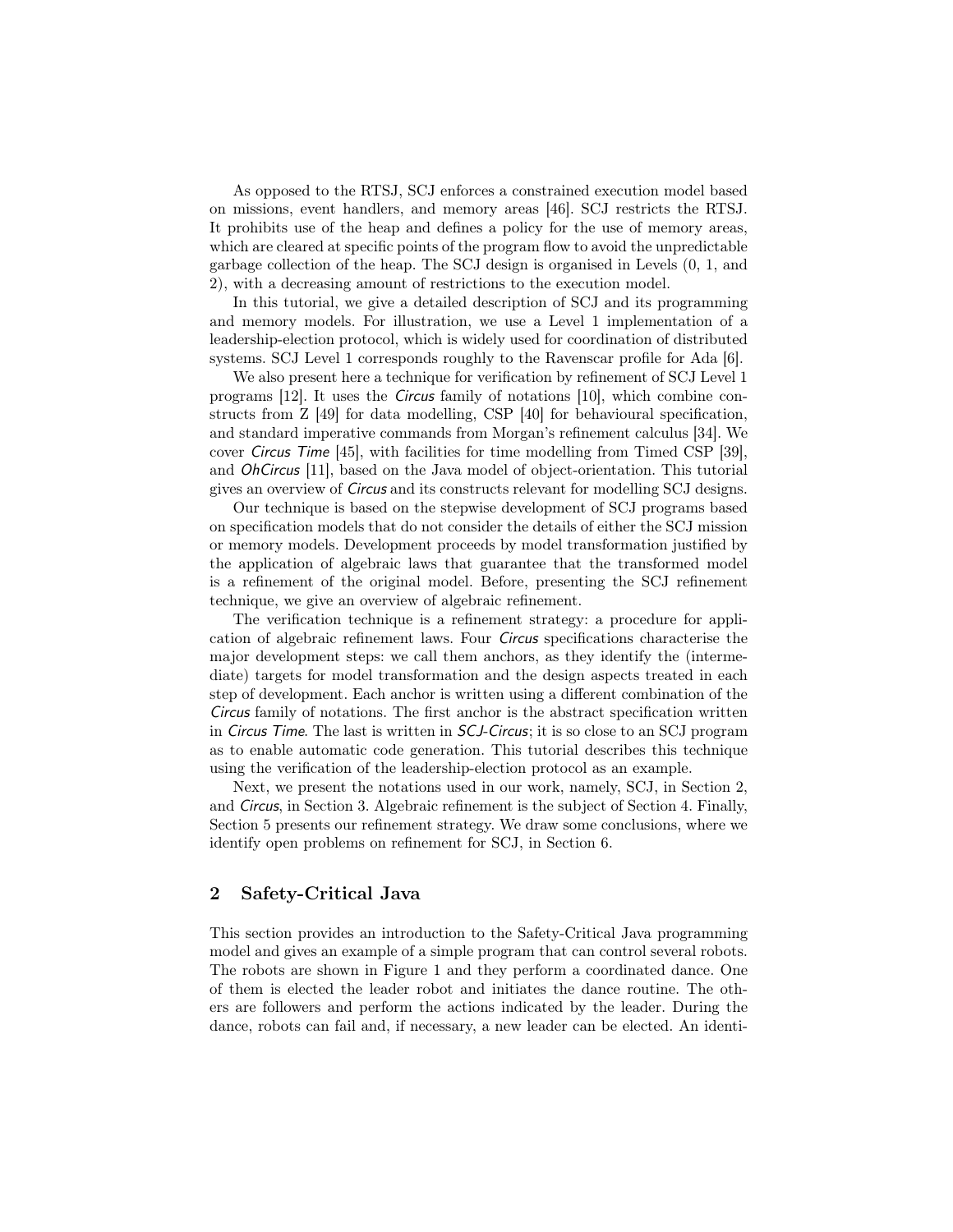cal SCJ program runs on each robot. We present the overall architecture of the application and then focus on the details of the election algorithm.



Fig. 1. Dancing Robots

An SCJ program is executed under the auspices of an SCJ virtual machine, which provides core Java services and an infrastructure to manage the life-cycle of safety-critical applications. The core services are those typically provided by a standard Java virtual machine and include support for bytecode execution and memory management. The infrastructure is provided in a Java extension library namedjavax.safetycritical. It supports the main programming abstractions defined by SCJ and requires specialised support from the core services, not found in standard Java virtual machines. Typically, an SCJ virtual machine is hosted on a high-integrity operating system (such as Green Hills Integrity real-time operating system), as illustrated in Figure 2.



Fig. 2. Safety-Critical Java: VM and Infrastructure

In order to understand the SCJ programming model, there are three main topic areas that must be mastered:

1. applications, missions and mission sequencers;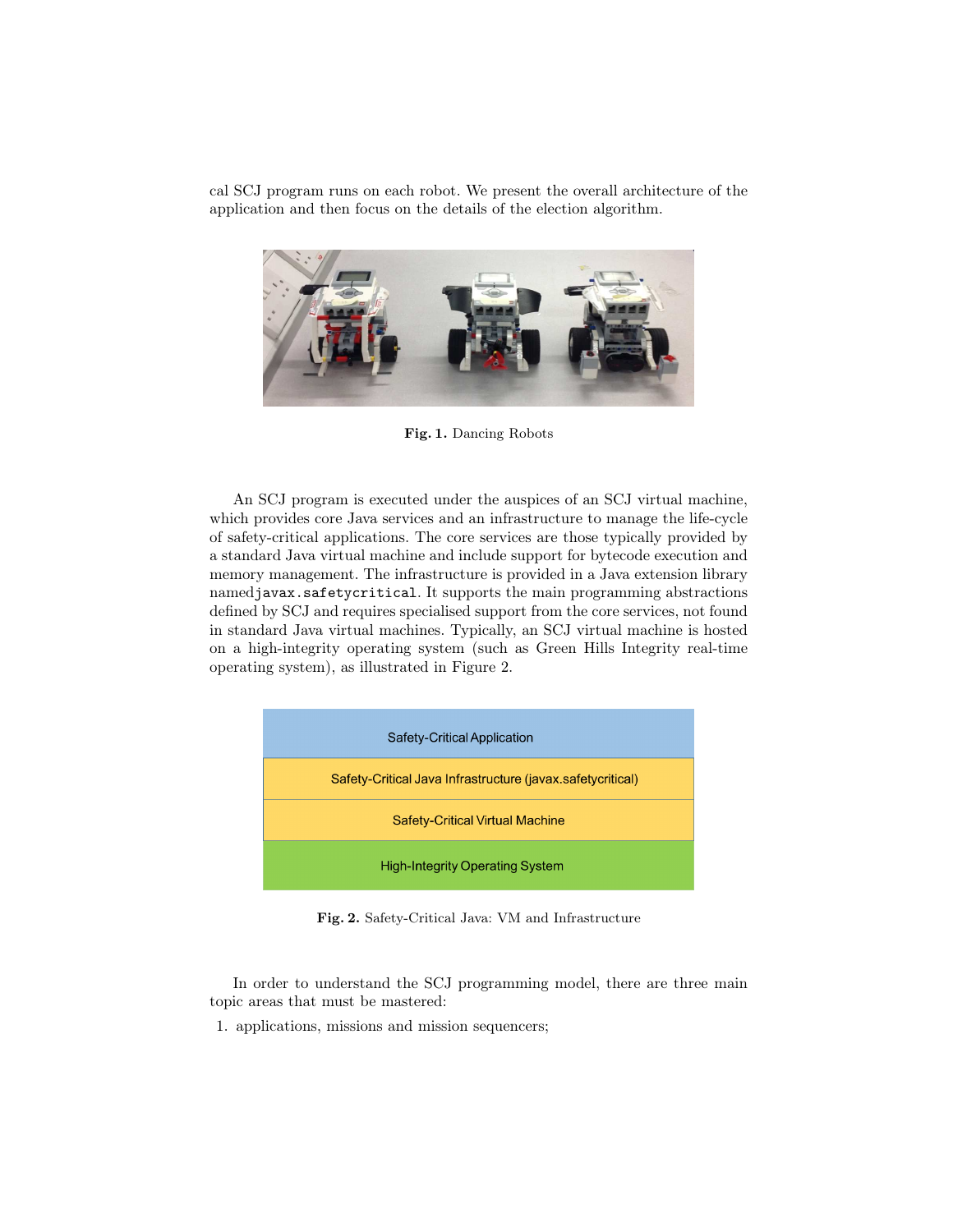- 2. concurrency and scheduling; and
- 3. memory management.

These topics are covered in the next three sections. Throughout, we use the robot leadership-election application as an illustrative example.

### 2.1 Applications, missions and mission sequencers

An SCJ program is started by invoking the SCJ virtual machine with a parameter that identifies the application's main program. This is called a safelet in SCJ, as it is analogous to an applet in which Java code executes in a constrained webbrowser environment. The SCJ infrastructure defines the interface to a safelet, and the application must provide a class that implements this interface.

The application itself consists of the execution of a sequence of missions, where a mission represents an application's activity that must be completed. For example, a program that controls the flight of an aircraft might have three main missions: one that manages the take-off activity, one that maintains the flight at its cruising altitude, and one that oversees the landing procedures.

In our robot application, there are two missions. During the first mission a leader is elected. Once the election is completed, the robots perform their dance mission. If a failure occurs, the robots return to the election mission.

As illustrated in Figure 3, each mission has three phases of operation:



Fig. 3. Safety-Critical Application Phases[29]

- 1. Initialization during which the resources needed to complete the mission are acquired and initialised. In our robot application, the initialisation of the election mission acquires access to a wireless network and establishes links with the other robots.
- 2. Execution during which the activity of the mission is performed: it starts after the initialization phase has been completed. In our robot application, the execution phase of the election mission implements a communication protocol to elect a new leader robot.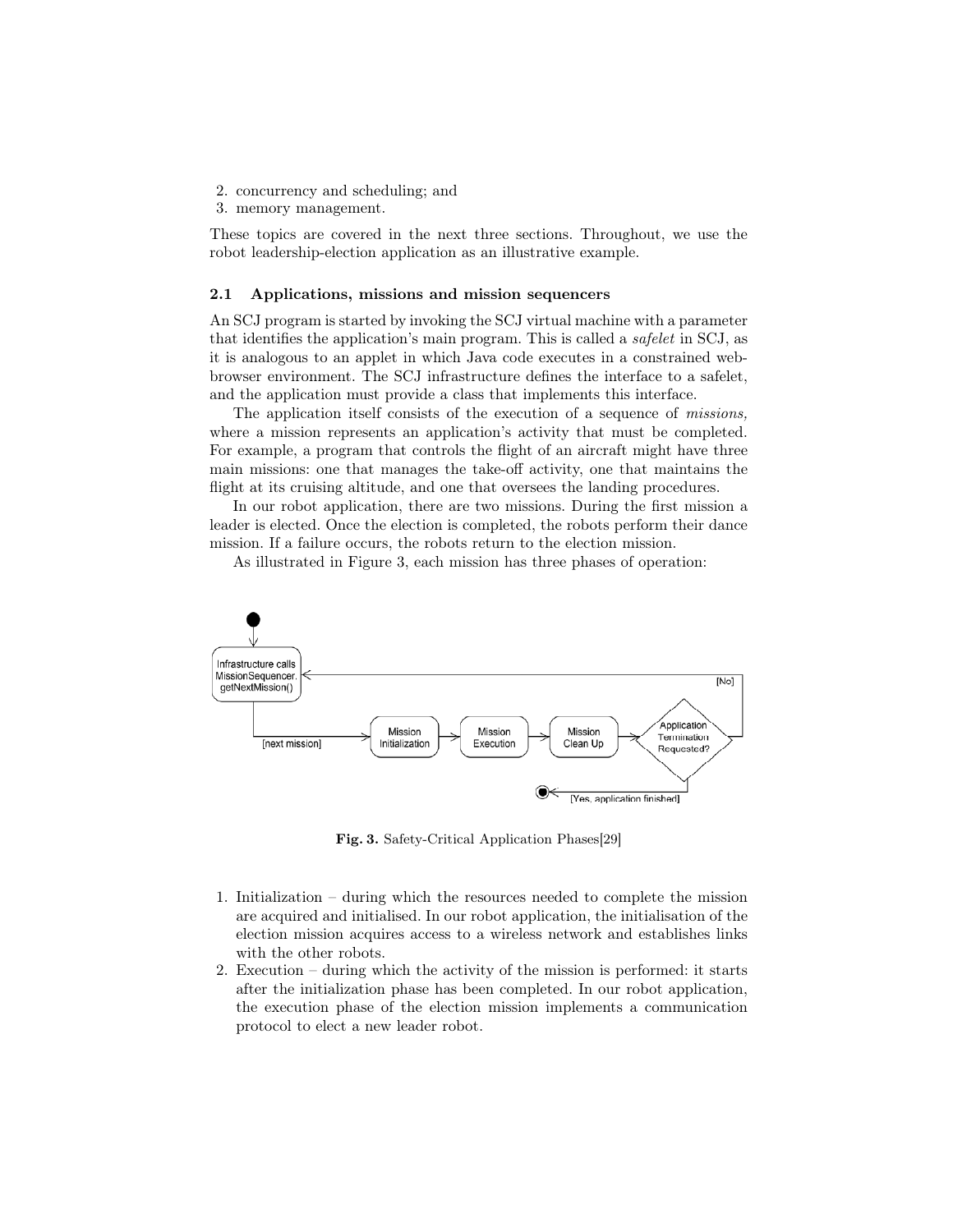3. Cleanup – starts after completion of the execution phase, and is responsible for returning any resources and performing any other needed finalization code. In our robot application, all resources are returned automatically to the operating system when the program terminates. Hence, there is no explicit application cleanup code.

The order of execution of missions is controlled by an application-defined mission sequencer as also illustrated in Figure 3.

Hence, the Safelet interface contains the following two methods:

```
1 package javax.safetycritical;
2
3 public interface Safelet<M extends Mission<M>> {
4 public void initializeApplication();
5 public MissionSequencer<M> getSequencer();
6\phantom{.}7 }
```
The initializeApplication method is called by the SCJ infrastructure after the SCJ virtual machine has been initialised. Following this, it calls the getSequencer method to obtain the application mission sequencer that will oversee the sequence of execution of the missions.

As mentioned in the previous section, SCJ has three compliance levels. The SCJ uses Java generics to ensure that a mission sequencer and its missions have been designed for the same compliance level and are type safe.

The structure of the code for the robots example is shown below:

```
1 import javax.safetycritical.∗;
\mathfrak{D}3 class RobotApp implements Safelet<RobotMission> {
4
5 @Override
6 public MissionSequencer<RobotMission> getSequencer() {
7 return new RobotSequencer(...);
8 }
9
10 @Override
11 public void initializeApplication() {
12 ...
13 }
14 }
```
All missions that are scheduled by an application must have a common superclass. In the robots example, this is called RobotMission and appears as the generic parameter at line 2. The getSequencer method at line 5 now can only return a mission sequencer that schedules missions of type RobotMission.

For this tutorial, we ignore a mission sequencer's parameters and just consider one of its main methods: getNextMission on line 10 below. This method is called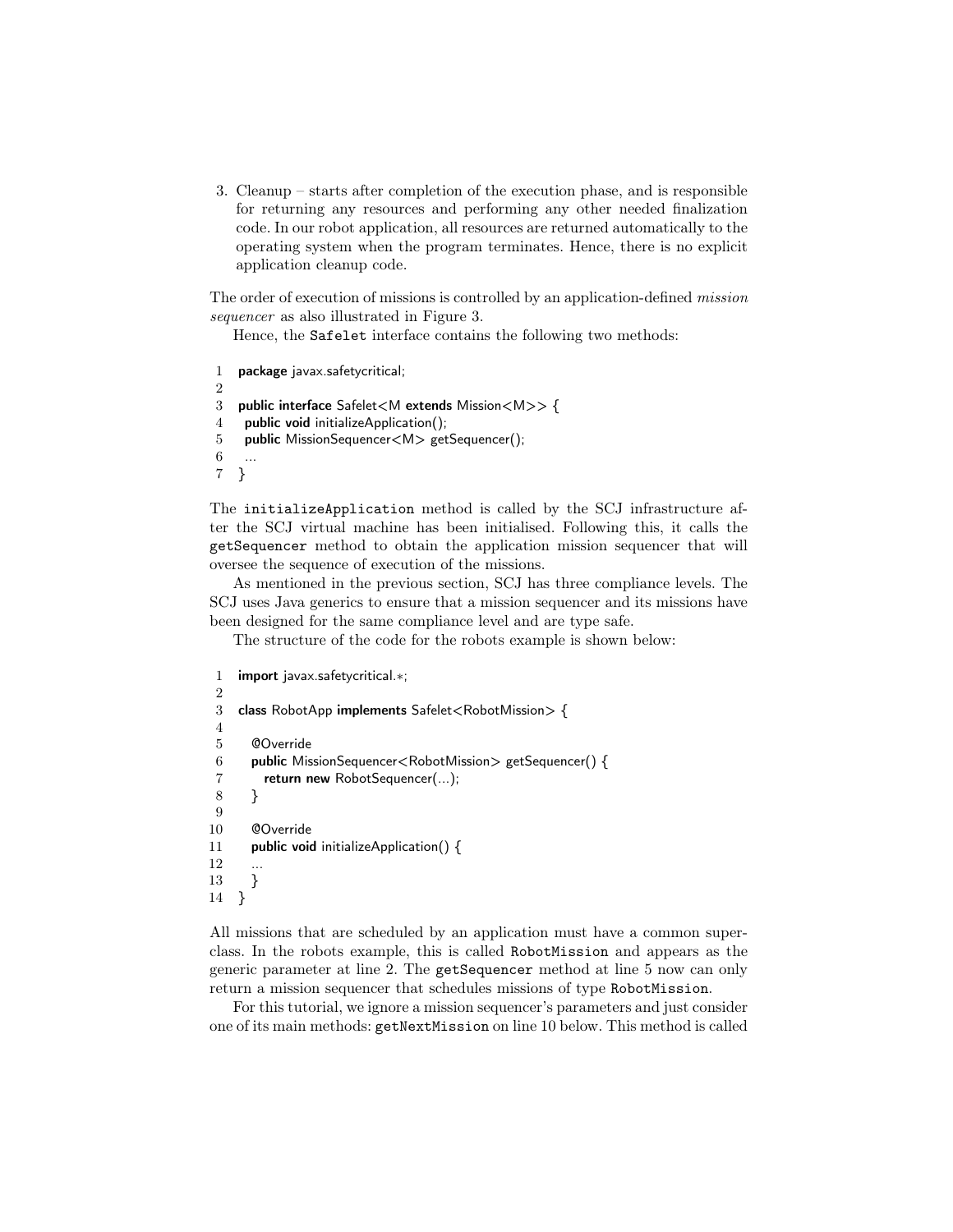by the infrastructure to select the initial mission to execute, and subsequently, each time a mission terminates, in order to determine the next mission to execute.

```
1 package javax.safetycritical;
2
3 public abstract class MissionSequencer<M extends Mission<M>>
4 extends ManagedEventHandler {
5
6 /∗∗ Construct a MissionSequencer object to oversee
7 * a sequence of mission executions
8 ∗/
9 public MissionSequencer(...) {
10<sup>1</sup>11 }
12
13 protected abstract M getNextMission() {
14
15 }
16 ...
17 }
```
A mission sequencer is an asynchronous event handler (ASEH): it executes in its own thread of control. This is considered in depth in Section 2.2.

The structure of the robot mission sequencer can now be given:

```
1 import javax.safetycritical.∗;
 2
3 class RobotSequencer extends MissionSequencer<RobotMission> {
 4
 5 private Mission mission;
 6 private boolean electing = true;
 7
 8 public RobotSequencer(...) {
9 super(...); . . .
10 }
\begin{array}{c} 11 \\ 12 \end{array}12 @Override
13 public Mission getNextMission() {
14 if (electing) \{15 return new ElectionMission();
16 } else {
17 return new DanceMission();
\begin{array}{ccc} 18 & & \\ 19 & & \end{array}19 }
20
21 }
```
The boolean variable electing on line 4 indicates whether a new leader needs to be elected. If it has value true, then the method getNextMission in line 12 returns a mission to perform this task: an instance of ElectionMission.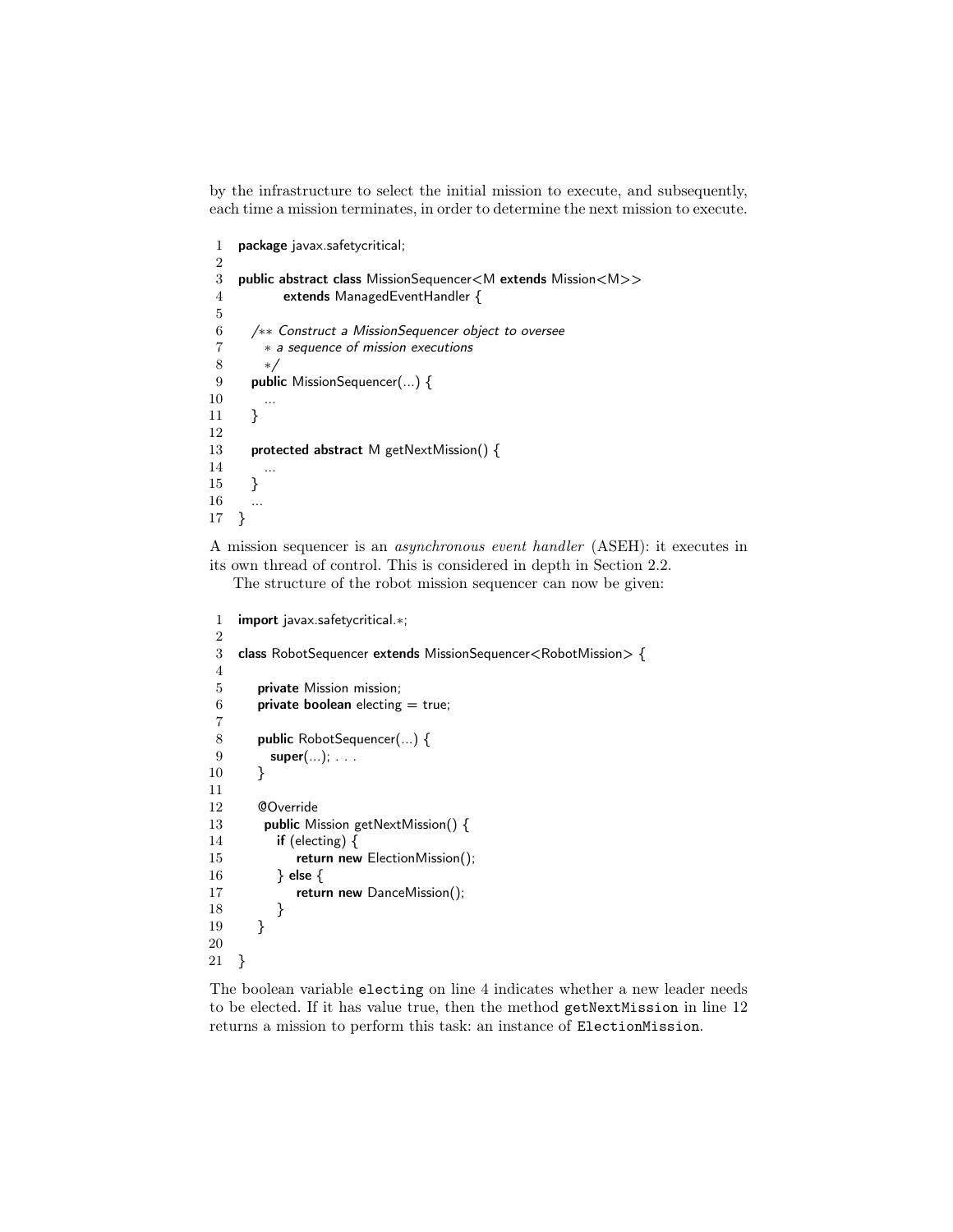The Mission class encapsulates the direct infrastructure support for an SCJ mission; its main methods are shown below. The application extends this class and overrides its initialize and cleanUp methods.

```
1 package javax.safetycritical;
2 public abstract class Mission<M extends Mission<M>> {
3 public Mission() {}
4
5 protected abstract void initialize();
6 protected boolean cleanUp() \{...\}7
8 /∗ Request that this mission be terminated ∗/
9 public final boolean request Termination() {...}
10
11 /∗ Is there an outstanding termination request for this mission ∗/
12 public final boolean terminationPending() \{...\}13
14 /* Obtain the controlling sequencer */
15 public MissionSequencer<M> getSequencer() {...}
16
17 /∗ Obtain the current mission.∗/
18 public static <M extends Mission<M>>M getMission() {...}
19 }
```
A typical implementation of initialize instantiates and registers all the ASEHs that constitute the Mission. Besides, initialize may also instantiate and initialise mission-level data structures. The infrastructure ensures that ASEHs can only be instantiated and registered during the initialize method. The infrastructure also arranges to begin executing the registered ASEHs associated with a particular Mission upon return from its initialize method.

The cleanUp method is called by the infrastructure after all asynchronous event handlers registered with the mission have terminated.

The requestTermination method is called by the application to initiate mission termination. When it is called, the infrastructure invokes the method signalTermination (see Section 2.2) on each ASEH registered in the mission. Additionally, the infrastructure (1) disables all periodic event handlers (PEHs) associated with this Mission, so that they experience no further releases; (2) disables all aperiodic event handlers (APEHs), so that no further releases are honoured; (3) clears the pending event (if any) for each event handler (including any one-shot event handlers), so that the event handler can be effectively shut down following completion of any event handling that is currently active; (4) waits for all of the ASEH objects associated with this mission to terminate their execution; (5) invokes the cleanUp methods for each of the ASEHs associated with this mission; and (6) invokes the cleanUp method associated with this mission.

In our robot example, the Election and Dance missions have a common superclass: the RobotMission class sketched below. Irrespective of the mission's main functionality, it must manage communication between the robots across the wireless network. The common initialization code, therefore, creates and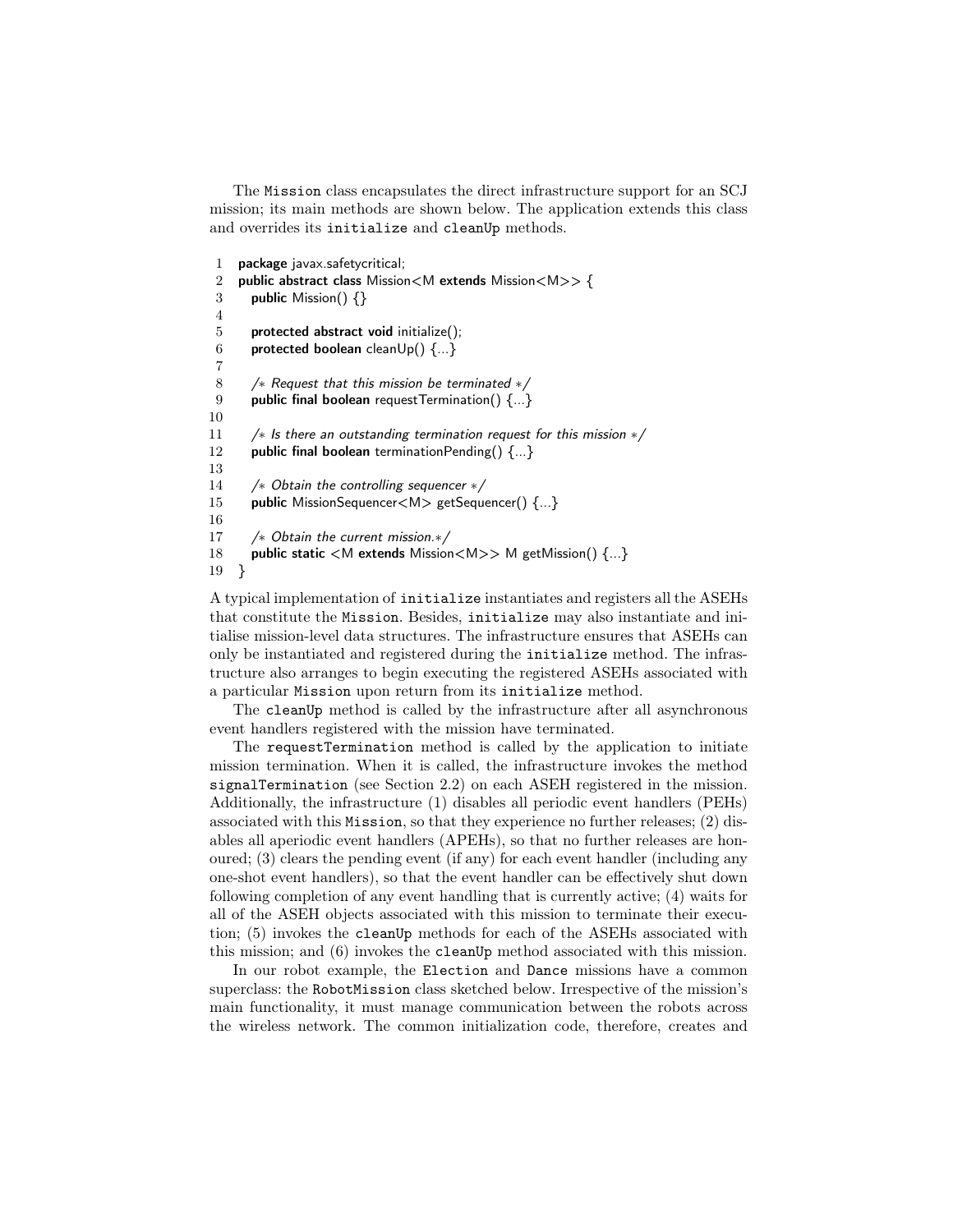registers two ASEHs. On line 4 below, the Receiver class is a PEH. Its goal is to receive communication from the robots.

```
1 public abstract class RobotMission extends Mission<RobotMission> {
2 ...
3 protected void initialize() {
4 Receiver receiver = new Receiver(...);5 receiver.register();
6
7 Sender sender = new Sender(...);
8 sender.register();
9 }
10 }
```
Similarly on line 7, the Sender class is also a PEH. Its goal is to broadcast communication to the other robots. Both of the robot's missions extend this class; for instance, the election mission is given below.

```
1 class ElectionMission extends RobotMission {
2 @Override
3 protected void initialize() {
4 super();
5 Elector elector = new Elector(...);
6 elector.register();
7 }
\begin{array}{c} 8 \\ 9 \end{array}9 }
```
ElectionMission creates and registers an additional PEH. Its goal is to use the state of each robot to determine whether it should be a leader or a follower.

### 2.2 Concurrency and scheduling

In general, there are two models for creating concurrent programs. The first is a thread-based model in which each concurrent entity is represented by a thread of control. The second is an event-based model, where an event handler executes in direct response to the firing of its associated event. The RTSJ, upon which SCJ is based, supports a rich concurrency model allowing real-time threads and asynchronous events. The SCJ Level 1 concurrency model simplifies this and relies exclusively on asynchronous event handling.

An ASEH executes in response to invocation requests (known as release events); the resulting execution of the associated logic is a release. Release requests are categorised as follows: periodic, sporadic, or aperiodic. If  $R_i$  denote the time at which an ASEH has had the  $i^{th}$  release event occur, then:

- 1. an ASEH is periodic when there exists a value  $T > 0$  such that, for all i,  $R_{i+1} - R_i = T$ , where T is called the period;
- 2. an ASEH that is not periodic is said to be aperiodic; and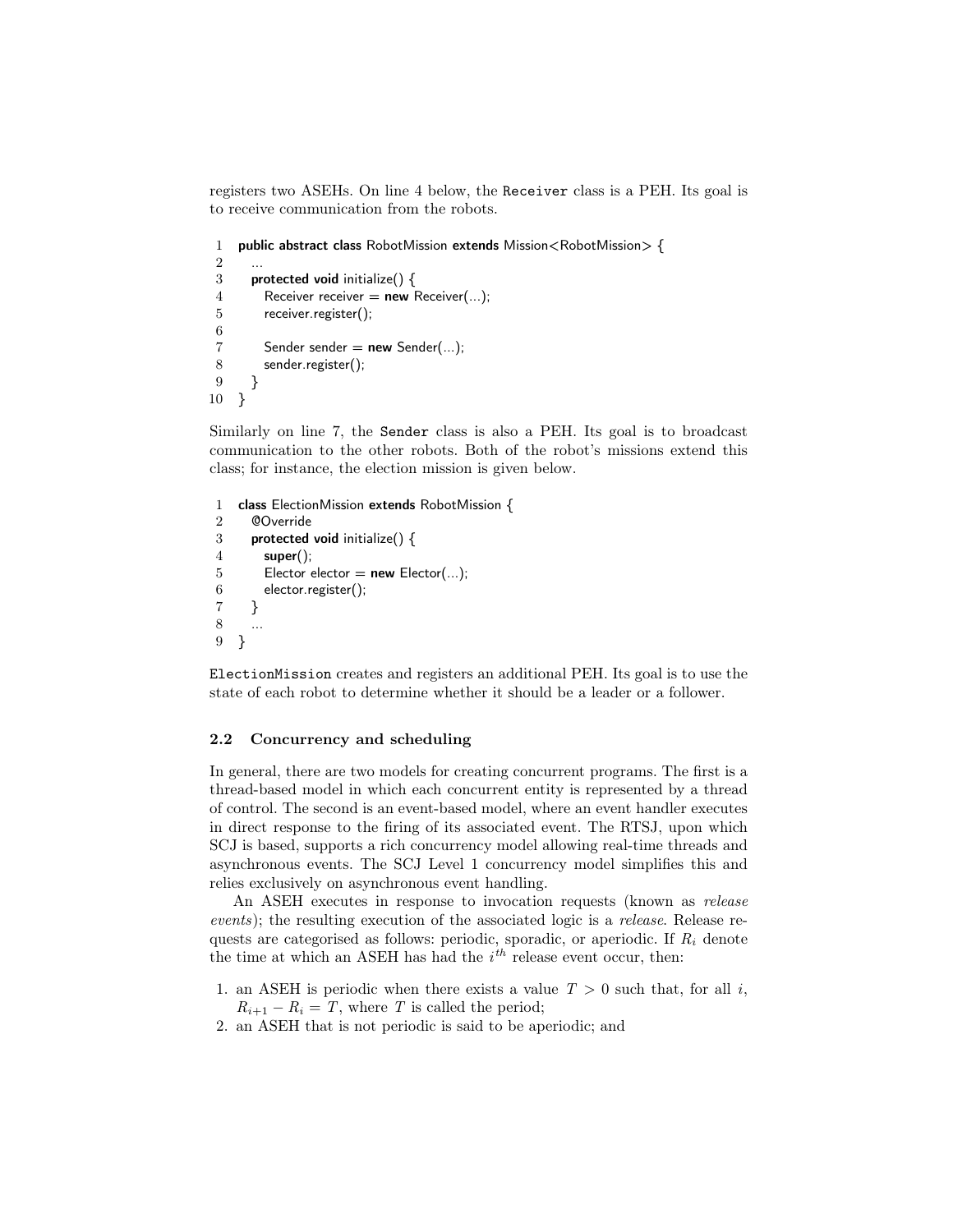3. an aperiodic ASEH is said to be sporadic when there is a known value  $T > 0$ such that for all i,  $R_{i+1} - R_i \geq T$ . T is then called the minimum interarrival time (MIT).

PEHs are timed triggered in SCJ, which means that they are indirectly released via the passage of time (using a real-time clock). APEHs and sporadic (SEH) handlers can be both timed triggered or released directly from application code.

SCJ specifies a set of constraints on the RTSJ concurrency model. This constrained model is enforced by defining a new set of classes, all of which are implementable using the concurrency constructs defined by the RTSJ. As an example, the following shows the class for a PEH. This class permits the automatic periodic execution of code. The handleAsyncEvent method behaves as if the handler were attached to a periodic timer. This method is executed once for every release. The class is abstract; non-abstract sub-classes must override handleAsyncEvent and may override the default cleanUp method.

```
1 package javax.safetycritical;
 2
 3 public abstract class PeriodicEventHandler extends ManagedEventHandler
 4 {
 5 /∗ Constructs a periodic event handler.
 6 ∗ priority: specifies the priority parameters for this periodic event handler.
 7 ∗ release: specifies the periodic release parameters, in particular the
 8 * start time, period and deadline miss handler.
9 ∗/
10 public PeriodicEventHandler(PriorityParameters priority,
11 PeriodicParameters release, ...) {...}12
13 /∗ Applications override this method to provide
14 the code to be executed on each release ∗/
15 public void handleAsyncEvent() {...}
16
17 /* Register this handler with its mission */
18 public void register() \{...\}19
20 /∗ Called by the infrastructure during the mission cleanup phase *21 public void cleanUp() \{...\}22
23 /* Called by the infrastructure to indicate that the enclosing mission
24 ∗ has been instructed to terminate. SS*/
25 public void signal Termination() \{...\}26 }
```
The SCJ supports communication between ASEHs using shared variables, and so requires support for synchronisation and priority-inversion management protocols. On multiprocessor platforms, it is assumed that all processors can access all shared data and resources, although not necessarily with uniform access times. SCJ requires implementations to support priority-ceiling emulation, a particular protocol that allows the synchronisation to be analysed for its timing properties.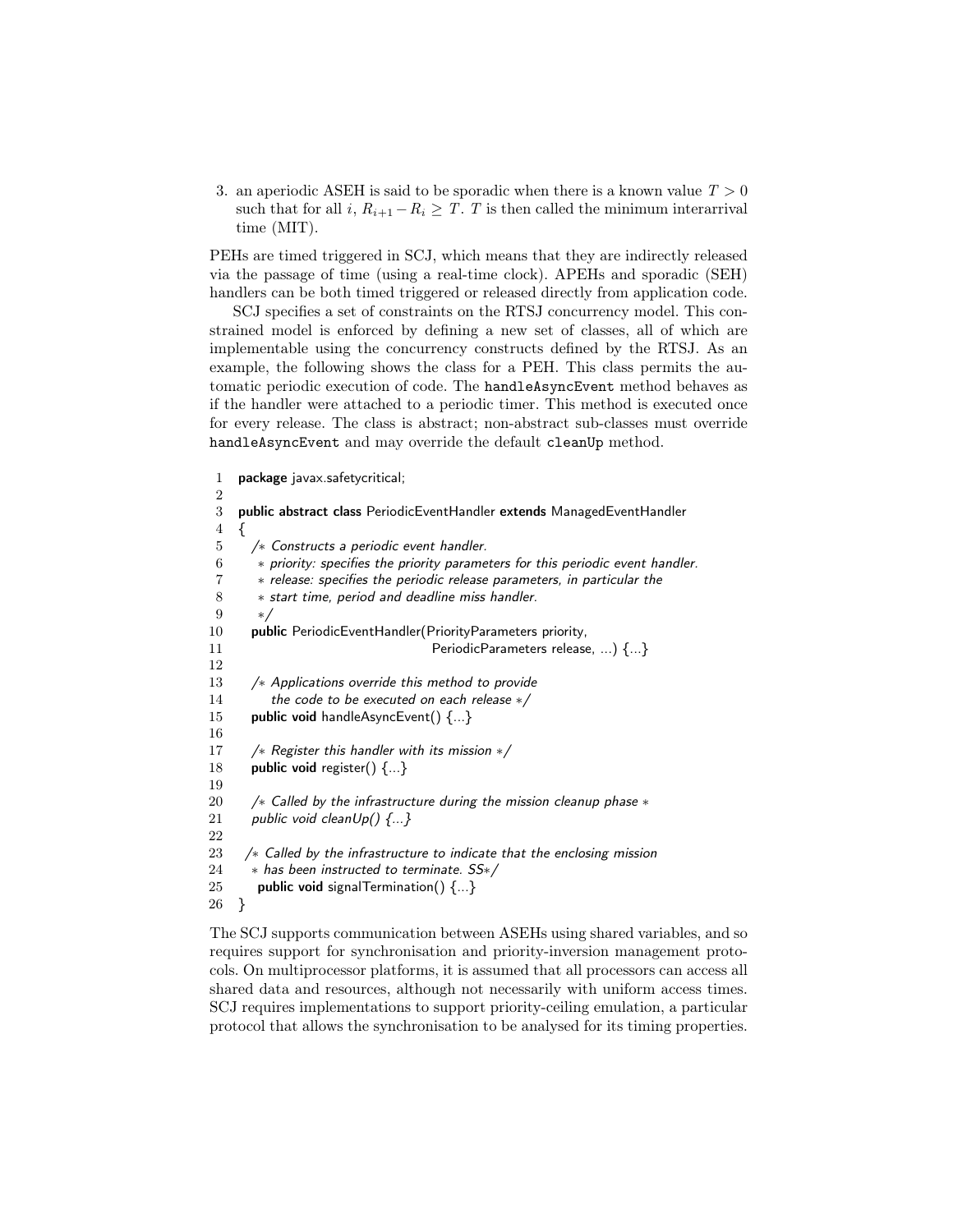

Fig. 4. The Architecture of the Robots Safety-Critical Application



Fig. 5. Optimised Architecture of the Election Mission

Scheduling in SCJ is performed in the context of a scheduling allocation domain. The scheduling allocation domain of an ASEH consists of the set of processors on which that schedulable object may be executed. Each ASEH can be scheduled for execution in only one scheduling allocation domain. At Level 1, multiple allocation domains may be supported, but each domain must consist of a single processor. Hence, from a scheduling perspective, a Level 1 system is a fully partitioned system. Within a scheduling allocation domain, multiple ASEHs are scheduled for execution in priority order using a priority-based scheduler. If ASEHs have the same priority, then they are scheduled in a FIFO order, that is, the order in which they become schedulable.

In the robot example, there are several PEHs in each mission. Two handlers are responsible for robot-to-robot communication in each mission. The other ones focus on the main activity of the mission (electing a leader, detecting a change in leadership, and performing the dance). The full software architecture of the program is illustrated in Figure 4.

For small embedded systems, it is often required that we optimise the solution in order to reduce the scheduling overheads. One possibility is to combine the PEHs responsible for communication into one handler. The Elector can then be transformed into an APEH which is released on successful receipt of one round of communication. This is illustrated in Figure 5.

### 2.3 Memory Management

In standard Java all objects are allocated on a heap. Traditionally, dynamic memory allocation and the resulting heap management (garbage collection) has been vetoed by the authorities who certify safety-critical systems on the grounds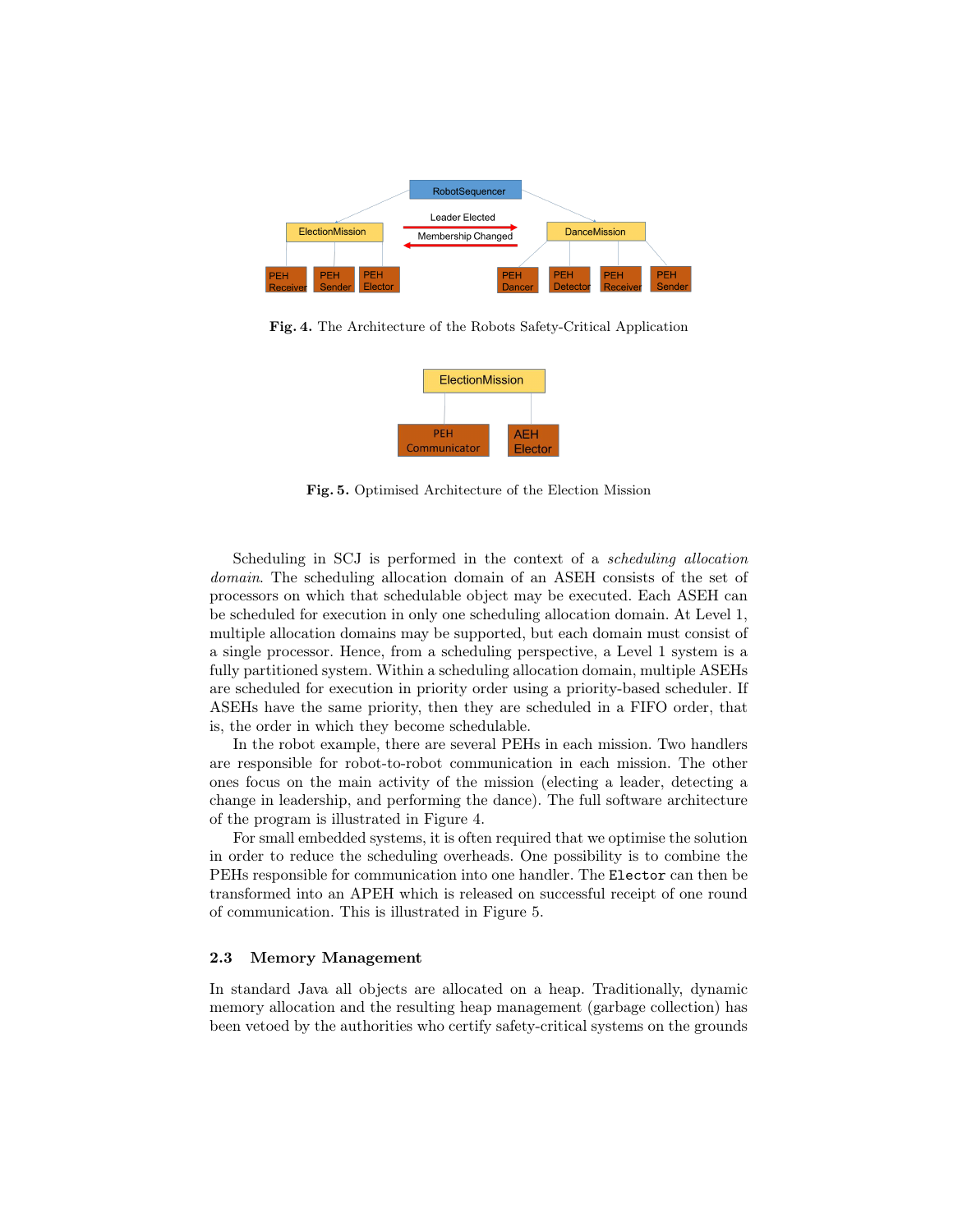that it is too unpredictable. For this reason, the RTSJ introduces the notion of a memory area; this is a chunk of memory from where the memory for object allocation is taken. The Java heap is an example of a memory area.

The RTSJ supports two additional types of memory areas: immortal and scoped memory. Every object allocation is performed with an allocation context. It can change dynamically by a thread of control entering into and exiting from a memory area. The current allocation context at the time an object allocation is requested determines which memory area its space comes from.

Objects created in immortal memory are never collected: once created they exist for the lifetime of the application. Objects in scoped memory areas are automatically freed when no thread of control has an active allocation context for that memory area, that is, it has entered but not exited that memory area.

SCJ constrains the memory model of RTSJ by not allowing the heap memory area. It also distinguishes between scoped memory areas that can be entered by multiple ASEHs (called *mission memory*) and those that are private to an ASEH (called private memory). Each mission has a single mission memory. Each ASEH has a single private memory area (called *per-release memory area*), which is entered into automatically when the ASEH is released and exited automatically (and hence has all its objects collected) when the release completes. Each ASEH may also have nested private memories for ephemeral objects. All objects stored in mission memory are collected at the end of each mission.

In addition, all ASEHs have a thread stack where they can store references to objects created in the various memory areas. Figure 6 illustrates the memory hierarchy of an SCJ program. In order to maintain the referential integrity of all objects in SCJ programs, a reference to an object A cannot be assigned in a field of an object B if object A's lifetime is less than object B's lifetime. If allowed, object A could disappear and leave object B with a dangling pointer.

In our robot example, the system state is stored in immortal memory, data that must be communicated between handlers is stored in mission memory, and all other data is stored in private memory areas or on the handlers stack. This is a typical data design for valid and efficient SCJ programs.

#### 2.4 The election details

For the election, each robot has the following associated information:

- Id: this uniquely identifies the robot and its IP address;
- Petition: a unique ranking among the robots that indicates how badly the robot wants to be the leader. The robot with the highest petition that is online is elected the leader;
- Status: an indication of whether the robot is the leader, a follower or undecided.

The application maintains in immortal memory an array with this information; it has one position for each robot. The array includes a logical timestamp that indicates the freshness of the state of the information received. The timestamp is incremented by the Elector and Detector handlers in every period.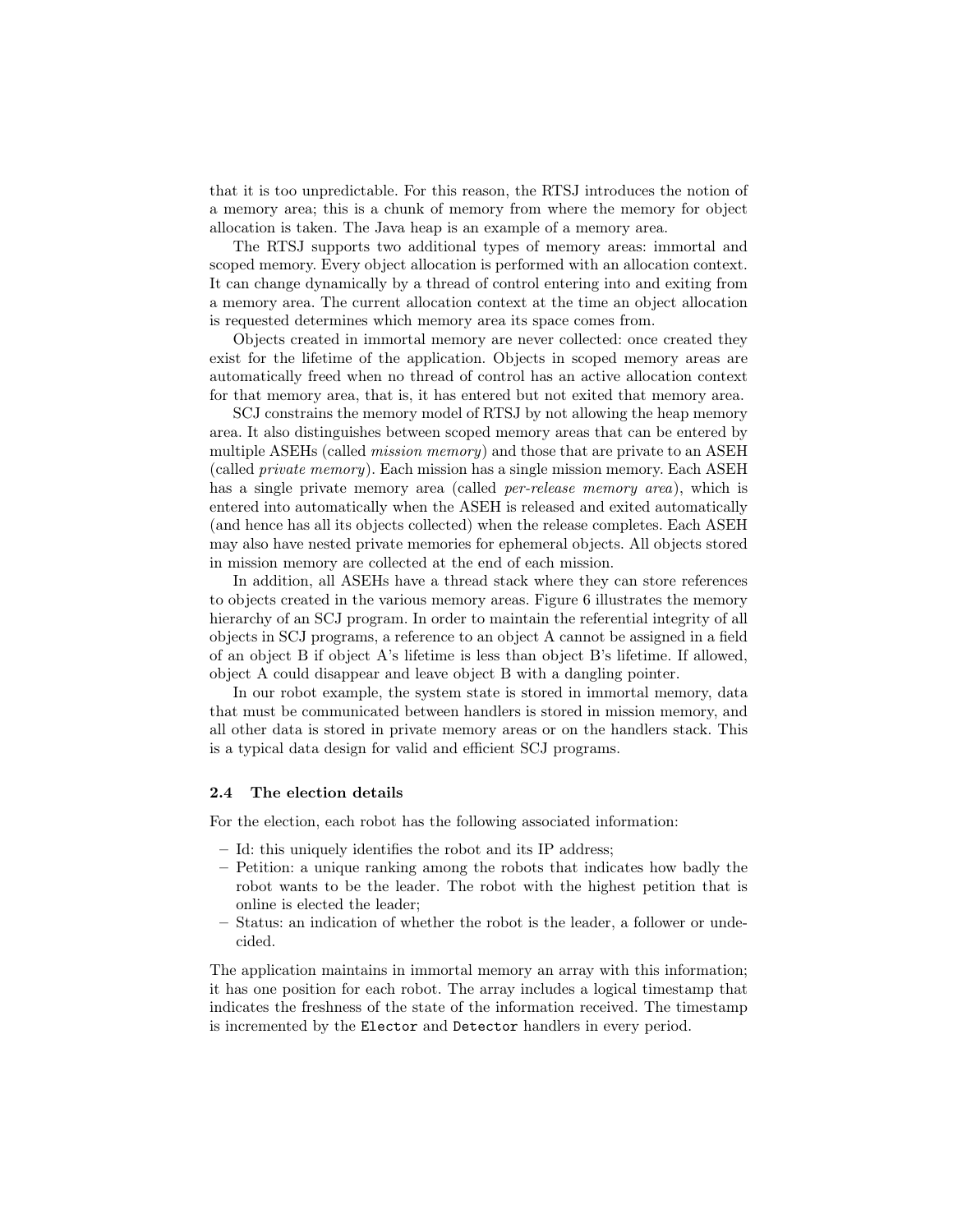

Fig. 6. Memory Hierarchy of an SCJ Program

The Sender PEH broadcasts its robot's state every 500 milliseconds. The Receiver PEH receives as many messages as are available every 500 milliseconds. The Elector reviews the global state each 3000 milliseconds and decides whether its robot should elect itself as leader or become a follower. When the global state shows that all robots have decided and that there is only one leader, the mission terminates, and the Dancing mission is executed. During this mission, the Detector continues to monitor the global state every 3000 milliseconds. If the status quo is changed, then the Dance mission terminates and a new Election mission is executed. The Dancer PEH sends and receives dancing commands every 3000 milliseconds depending on whether it is the leader or the follower.

The full code for the leadership-election example that is presented here is at www.cs.york.ac.uk/circus/hijac/code/LeaderElectionPaper.zip. The pseudo code shown Figure 7 summarises the overall optimized approach.

Essentially there are two parallel activities (the Communicator  $-$  lines  $4 - 9$ and the Elector – line 9-19). The Communicator is responsible for periodically sending out a robot's state to its neighbouring robots, and then acquiring their current states. The Elector is aperiodic and is released after the Communicator has acquired all its neighbours states. It analyses the global state and if a leader has been globally agreed, it requests termination of the current mission. Otherwise, if its petition is the highest among all the robots, then it makes a claim to be the leader, or then it settles for being a follower.

In the next section, we present a formal specification for the robot application. We develop the optimized approach.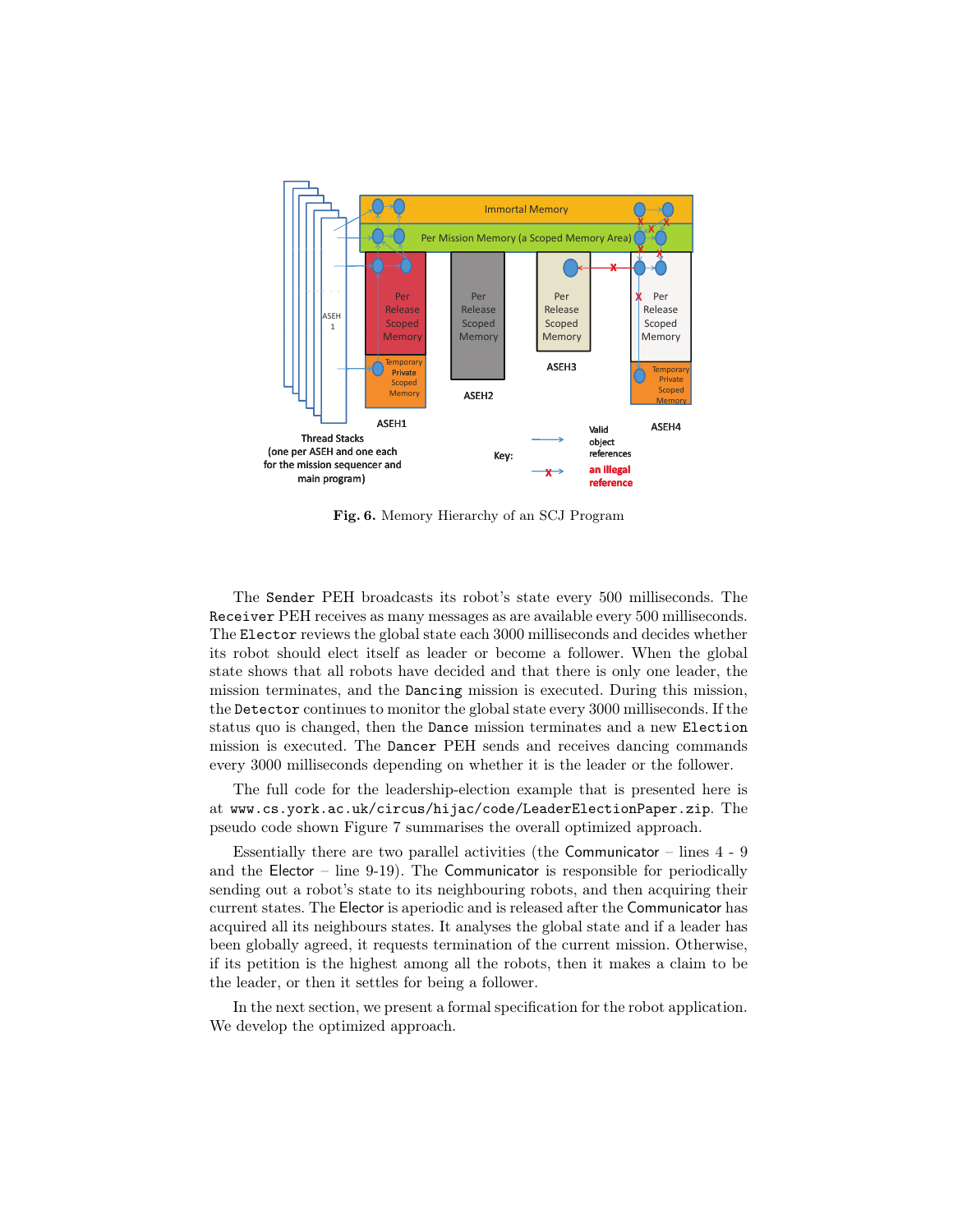| 1              | <b>For</b> each robot:                                     |
|----------------|------------------------------------------------------------|
| $\overline{2}$ |                                                            |
| 3              | IN PARALLEL                                                |
| 4              | Communicator:                                              |
| 5              | <b>PERIODIC</b>                                            |
| 6              | IN SEQUENCE                                                |
| 7              | broadcast my state to neighbours                           |
| 8              | get state from each of my neighbours                       |
| 9              | Elector:                                                   |
| 10             | APERIODIC                                                  |
| 11             | IN SEQUENCE                                                |
| 12             | analyse global state                                       |
| 13             | IF no leader agreed                                        |
| 14             | <b>IF</b> I have highest petition                          |
| 15             | Claim leadership                                           |
| 16             | <b>ELSE</b>                                                |
| 17             | Claim follower                                             |
| 18             | <b>ELSE</b>                                                |
| 19             | Request mission termination as leader has been established |
|                |                                                            |

Fig. 7. Pseudo-code for the optimised leadership-election algorithm

## 3 Circus

The search for increasing levels of abstraction is a key feature in software engineering, and, particularly, in language design. For example, the concept of class embeds a notion of an abstract data type and allows a structured modelling of real-world entities, capturing both their static and dynamic properties. The notion of process abstracts from low-level control structures, allowing a system architecture to be decomposed into cooperative and active components.

Despite the complementary nature of constructs for describing data and control behaviour, most programming languages focus only on one or the other aspect. Java is no exception: it offers (abstract) classes, interfaces, and packages; in contrast, only the low-level notion of threads is available. There are exceptions like Ada [23], whose design has clearly addressed abstract data and control behaviour (with packages and tasks), but even so there are several limitations; for example, a package is not a first-class value.

The design of specification languages has followed a similar trend, with statebased and property-oriented formalisms concentrating on high-level data constructs [5], and process algebras exploring control mechanisms. A current and active research topic is the integration of notations to achieve the benefits of both abstract data and control behaviour [20, 44]. Circus is one of these integrated notations, whose focus is refinement (to code).

In this section, we present a combination of Z [49] and CSP [41], traditional languages for data modelling and a process algebra. Their combination in a language called *Circus* supports the specification of both data and behavioural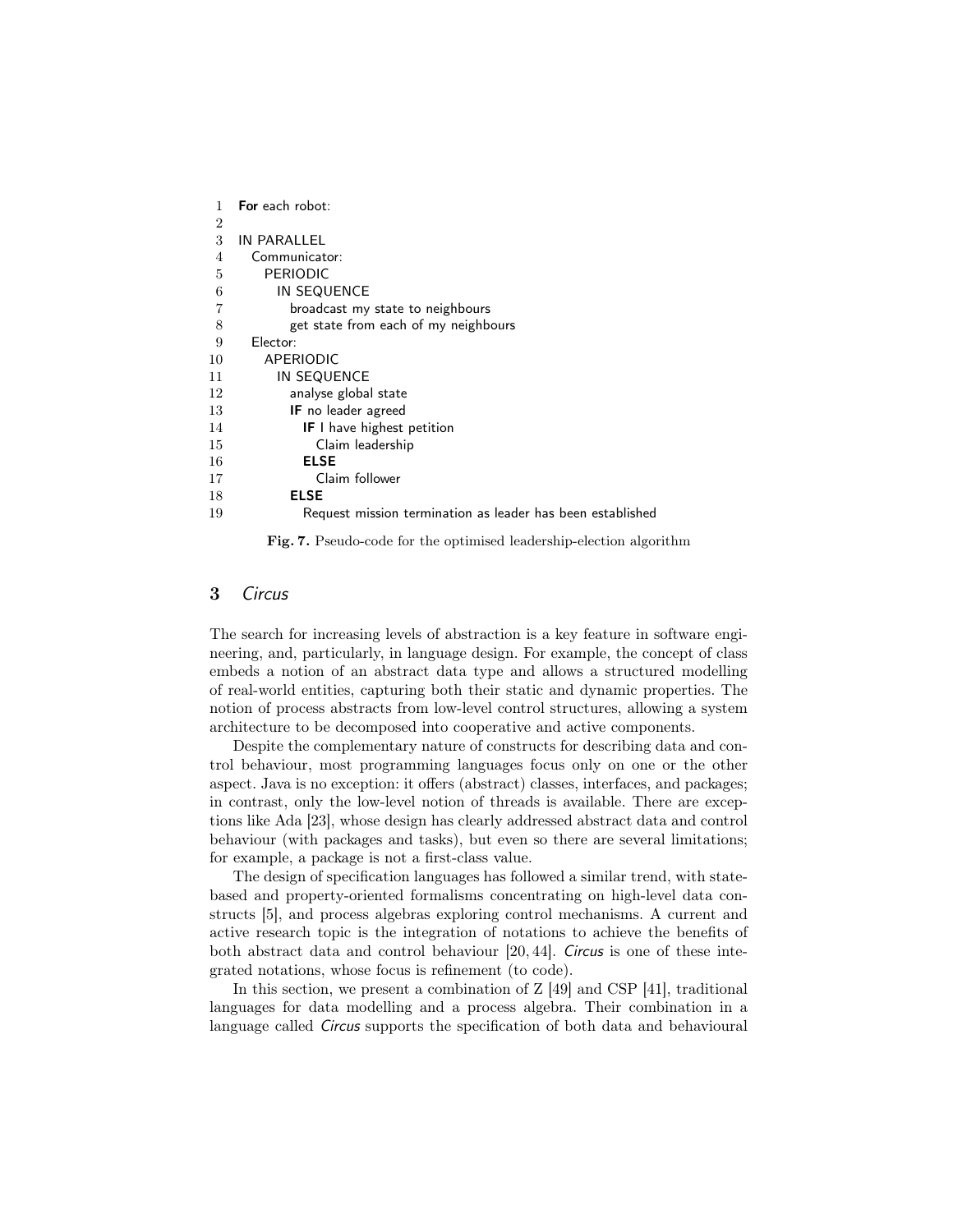aspects of concurrent systems, and a development technique. Such a combination has obvious advantages: Z is good at describing rich information structures using a predicative style (based on invariants, and pre and postconditions), and CSP is good at describing behavioural patterns of communication and synchronisation.

In Circus, Z constructs can be combined with executable commands, like assignments, conditionals, and loops. Reactive behaviour, including communication, parallelism, and choice, is defined with the use of CSP constructs.

In this section, we give an overview of *Circus*: we describe the structure of the Circus models, and explain how Z and CSP are combined. Beforehand, we say a bit more about Z (Section 3.1) and CSP themselves (Section 3.2). As an example, we provide a model of the leadership-election protocol (Section 3.3).

### 3.1 Z

A system specification in Z consists basically of a definition for a state and a collection of operations. The state is composed by variables representing information used and recorded in the system. The operations take inputs and produce outputs, and possibly update the state. Both the state and the operations are defined by schemas, which group variable declarations and a predicate.

Example 1. As a very simple example, we consider a system presented in [35] that calculates the mean of a sequence of numbers. The state of this system has only one component: the sequence seq of integers input so far.

| Calculator                |  |
|---------------------------|--|
| $\overline{r}$<br>$seq$ . |  |

The state definition gives it a name, *Calculator*, and declares its component. This system has three operations. The first, *Init*, initialises the state.

| Init                     |  |  |  |
|--------------------------|--|--|--|
| Calculator'              |  |  |  |
| $seq' = \langle \rangle$ |  |  |  |

The reference to Calculator indicates that this is an operation over that state. In an operation definition, we can refer to seq and to seq'. The former refers to the value of the state component before the operation, and the latter, to the value after the operation. The dash decoration on Calculator , however, indicates that Init, as an initialisation, can refer to  $seq'$  only. The predicate of Init specifies that, after the initialisation, the value of seq is the empty sequence.

The second operation, *Enter*, records an input value in the sequence.

| Enter                                |  |
|--------------------------------------|--|
| $\triangle Calculate$                |  |
| $n? : \mathbb{Z}$                    |  |
|                                      |  |
| $seq' = seq \cap \langle n? \rangle$ |  |

The  $\Delta$  in front of *Calculator* indicates that *Enter changes* the state. The variable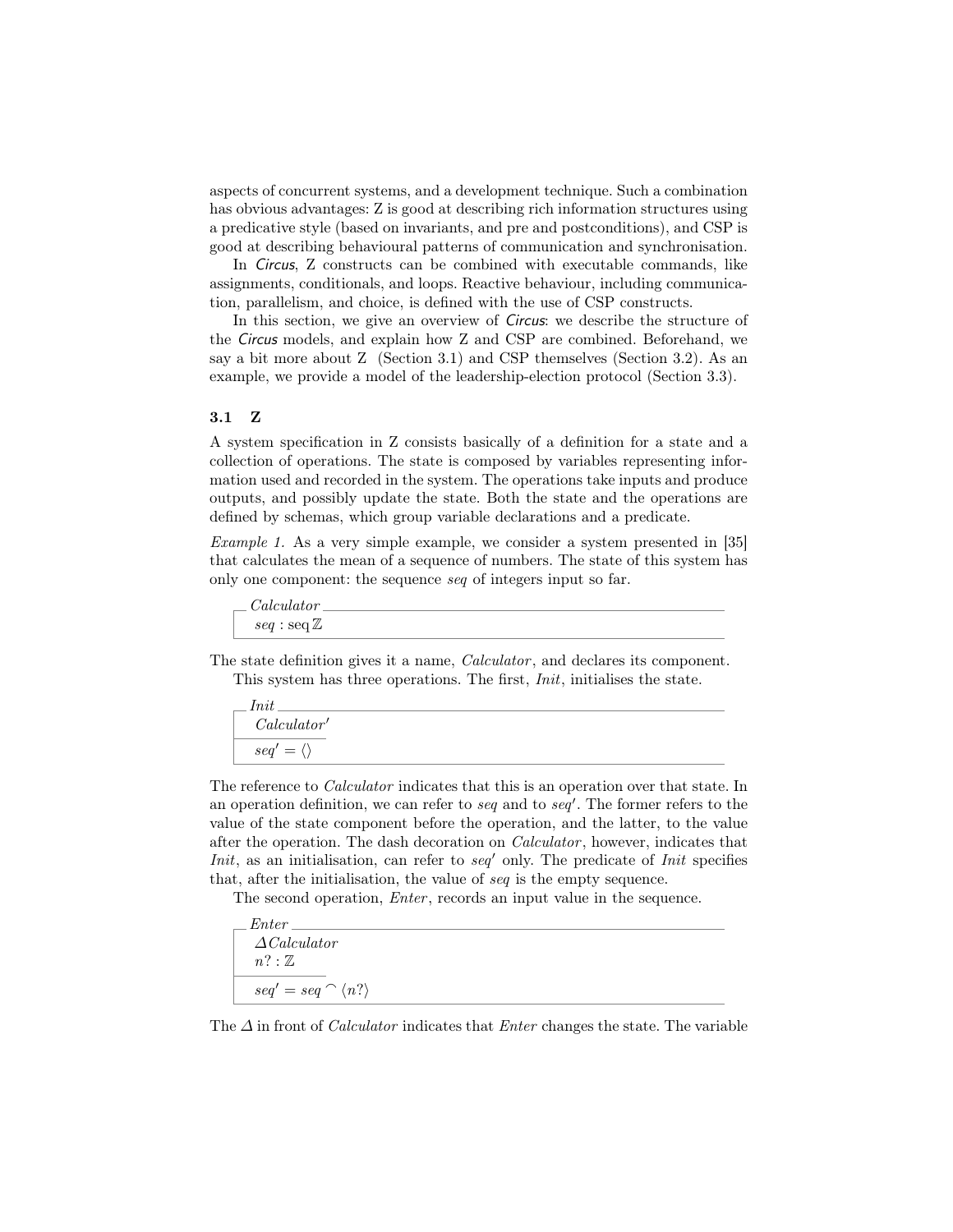$n$ ? represents an input of *Enter*: the number to be inserted. The predicate defines that the new sequence of numbers can be obtained by inserting the input at the end of the existing sequence;  $\hat{ }$  is the concatenation operator.

The last operation, Mean, calculates the mean of the numbers input so far.

| Mean                               |  |
|------------------------------------|--|
| $\Xi$ Calculator                   |  |
| $m! : \mathbb{Z}$                  |  |
| $seq \neq \langle \rangle$         |  |
| $m! = (\Sigma seq) \ div (\# seq)$ |  |

The  $\Xi$  indicates that *Mean* does not change the state. The output is represented by the variable  $m!$ . The specification requires that the sequence seq is non-empty. This is a precondition for this operation: even though *Mean* can be executed when this condition is not satisfied, its result is not predictable in such a situation. If, however, the precondition is satisfied, the specification requires the output to be the sum of the elements in the sequence divided by its size. The  $\Sigma$  operator is not directly available in Z, but can be easily specified.  $\square$ 

# 3.2 CSP

In CSP, a system and its components are modelled by processes that interact with their environment not via inputs and outputs, like in  $Z$ , but via synchronisations that characterise events. These events, however, can model exchange of data, as well as simple interactions of interest. In the description of a CSP process, a first element of interest is the set of events in which it can participate; the definition of an event simply gives it a name.

Example 2. A process that controls a revolving door can be characterised in terms of the events step-in, revolve, step-out, and stop; the first denotes the arrival of someone in the area around the door, the second represents the start of the revolving movement, step-out is the event that captures the exit of a person from the door area, and, finally, stop occurs when the door stops moving.

In the specification of the door, inputs and outputs are not a concern; the relevant issue is the form in which the door interacts with the environment: the people that use the door. Below, we present the definition of processes  $Door(i)$ , where  $i$  is the number of people already using the door.

If there are no people using the door, the only possible event is for someone to arrive; afterwards, the door starts revolving, and proceeds to behave as a door that is being used by one person. In the specification of  $Door(0)$ , we use the prefix operator  $a \to P$ , which gives the unique event a in which the process is prepared to engage, and a process P that characterises its behaviour afterwards.

 $Door(0) = step-in \rightarrow revolve \rightarrow Door(1)$ 

We use prefixing twice: first, the door is prepared to record the event step-in, then the only possible event is *revolve*, before the door behaves as  $Door(1)$ .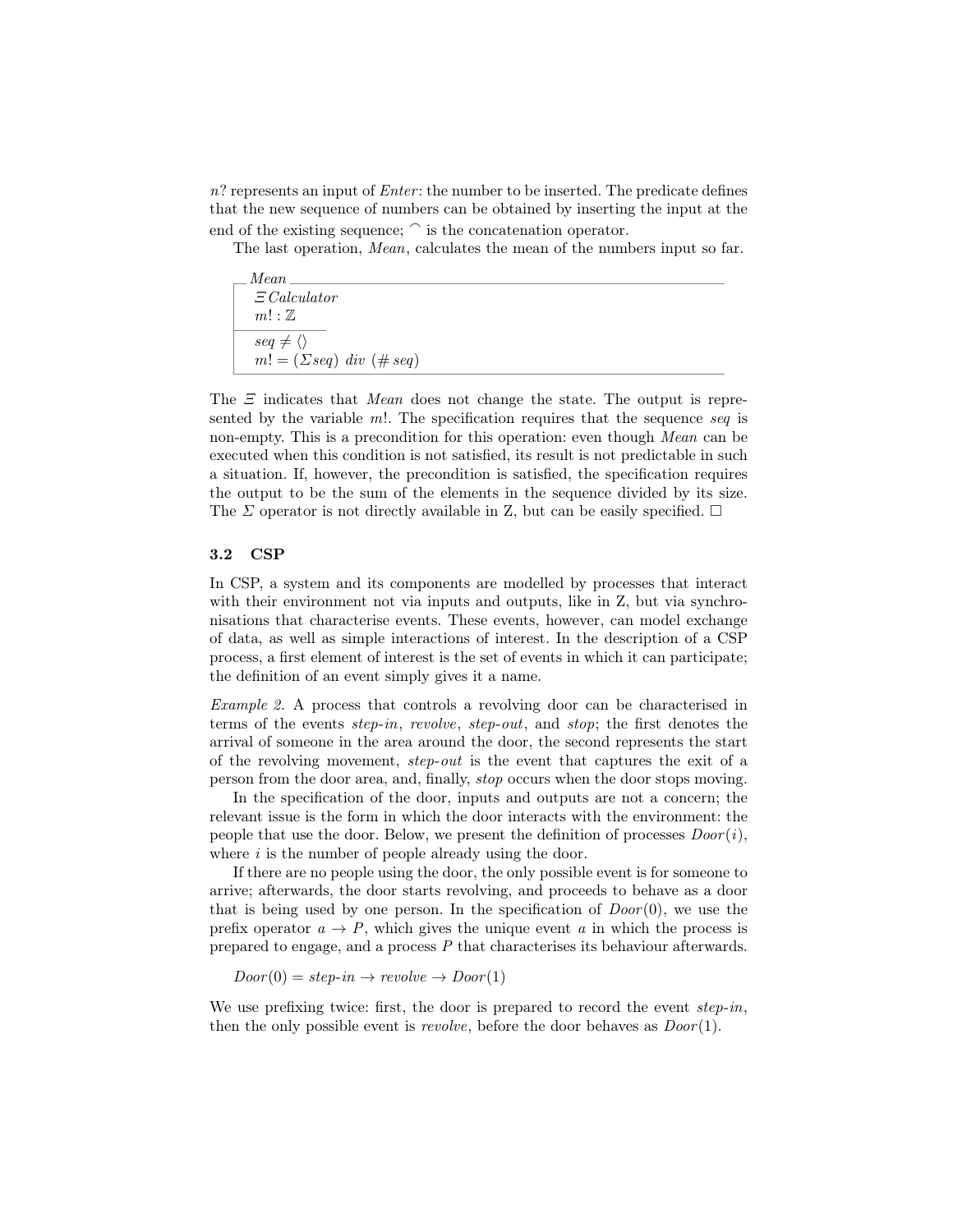If there is one person using the door, then either someone else arrives or that person leaves. We use the choice operator  $P \square Q$  to specify this behaviour: this process is prepared to behave as  $P$  or  $Q$ ; the choice is made by the environment.

$$
Door(1) = step\text{-}in \rightarrow Door(2) \sqcup step\text{-}out \rightarrow stop \rightarrow Door(0)
$$

If the event step-in takes place, then the door behaves as a door used by two people. If step-out takes place, the only possible event is stop, and then we have the behaviour of  $Door(0)$  again. The definitions of  $Door(0)$  and  $Door(1)$  are mutually recursive; the use of recursion is very common in CSP.

Doors with two or more people are similar; for  $n > 1$ ,  $Door(n)$  is below.

$$
Door(n) = step\text{-}in \rightarrow Door(n+1) \sqcup step\text{-}out \rightarrow Door(n-1)
$$

If someone steps in an door with n people, for n greater than 1, then we have the behaviour of a door with  $n+1$  people. If someone steps out, then the behaviour is that of a door with  $n-1$  people.

In a big building, we usually have a number of these doors. They work in parallel, but independently. We define a process entrance with m doors as follows.

 $\textit{Entrance} = \bigg\|\bigg\| \ i : 1 \ldots m$  $Door (0) [step-in.i, revolve.i, step-out.i, stop.i/step-in, revolve, step-out, stop]$ 

In this process we have m copies of  $Door(0)$  recording events step-in.i, revolve.i, step-out.i, stop.i, for i between 1 and m. The set of events of *Entrance* comprise all of the  $m \times 4$  events: 4 for each of the m doors. The parallel operator  $\parallel \parallel$  is for an interleaving composition, where the parallel processes do not interact with each other. Above we use the iterated form  $(||||)$  of this operator.

A polite door contains an additional component: a process that detects that someone has arrived and welcomes this person with a greeting message. This Polite process can be specified as follows.

 $Polite = step-in \rightarrow welcome \rightarrow Polite$ 

The extra event welcome signals the play of the greeting. The polite door can be characterised by the parallel execution of the standard  $Door(0)$  and  $Policy.$ 

$$
PDoor = Door(0) \llbracket \{step-in\} \rrbracket \quad Polite
$$

In this parallel process  $(\lceil \ldots \rceil)$ , there is interaction between the two components; they are not independent as in the previous example. Since  $step-in$  is an event of both Door and Polite, they synchronise on this event. Every time someone steps in,  $Door(0)$  and *Polite* act jointly; from the point of view of *PDoor*, just one event occurs.  $\Box$ 

As already explained, Circus includes both Z and CSP constructs. We present Circus next via our running example: the leadership-election protocol.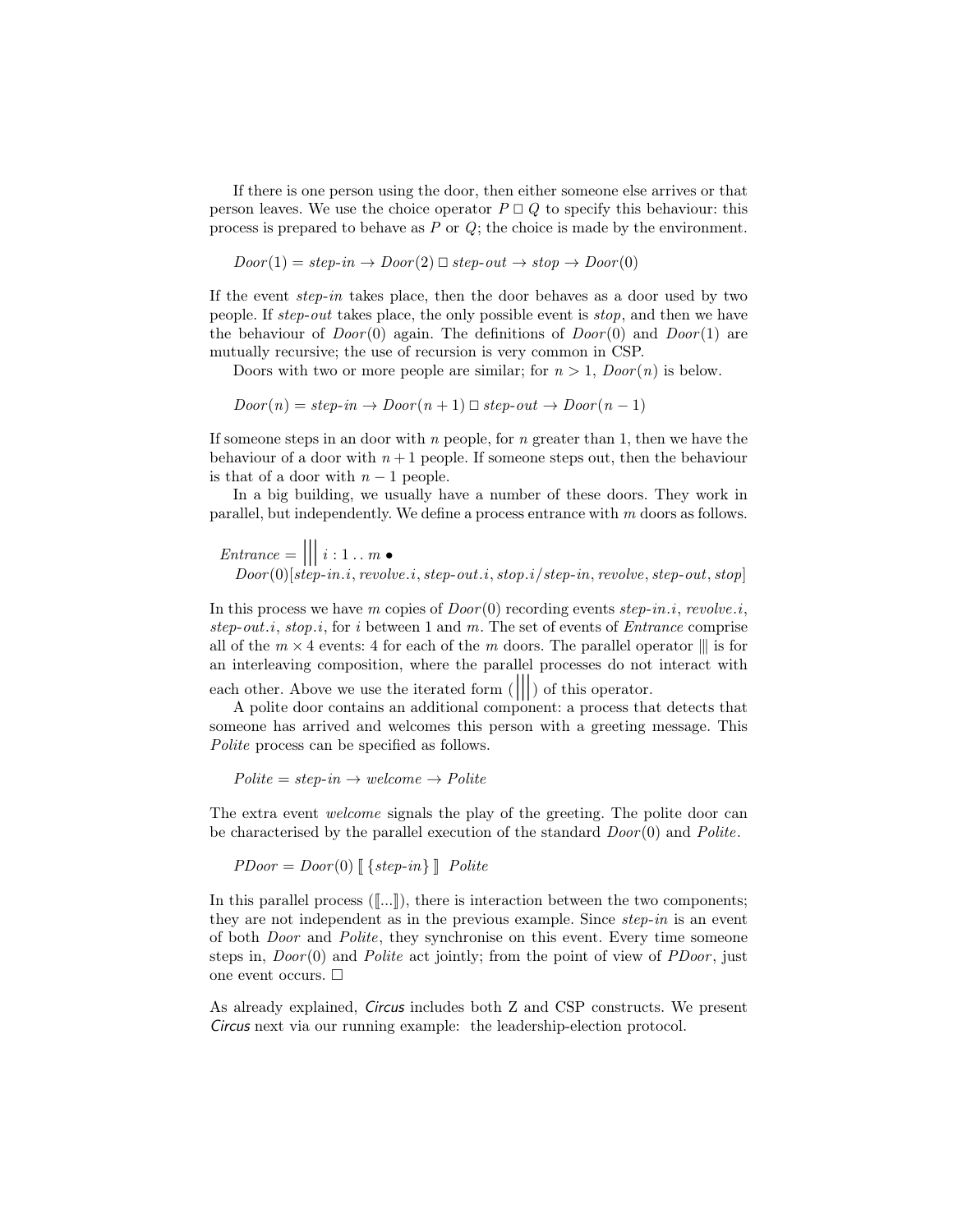#### 3.3 Leadership election in Circus

A Circus model is formed by a sequence of paragraphs that specify types, constants, functions, and, crucially, processes. Like in CSP, processes define systems and their components. Their definitions use the types, constants and functions defined globally, as well Z and CSP constructs.

In our example, we first define two types: DEVICEID and STATUS.

 $DEVICEID == N$  $STATUS ::= leader | follower | undecided | off$ 

These types are sets that contain the valid identifiers for devices, and constants leader, follower, undecided, and off that represent the status of a device. For simplicity, we define the identifiers of the devices to be natural numbers. We need to use an ordered set, because the election conditions use the order of the devices to resolve ties. We could make this more abstract by requiring only a set of identifiers with a total order, but it is simpler to use the natural numbers.

We also have some global constants.  $UP\_LMT$  is the maximum value for the petition of a device. P is the period of the protocol.  $TIMEOUT$  is how long a device waits for information from a neighbour before giving up, and marking it as offline. ID and OD are the input and output deadlines. The set devices contains all the identifiers of the devices in the network: a subset of DEVICEID.

 $UP\_LMT : \mathbb{N}$  $P, TIMEOUT, ID, OD : \mathbb{N}$ devices : P DEVICEID TIMEOUT  $\leq P \wedge ID \leq P \wedge OD \leq P \wedge \# devices > 0$ 

A constraint ensures that the timeout, input and output deadlines are all less than or equal to the period P. Moreover, there must be at least one device.

The process that defines the functional requirements of the protocol is called ABReqsLE. It is introduced below.

```
process ABReqsLE \hat{=} begin
```
In its body, the first few paragraphs define the state space. The state of a device includes its identifier *id, status*, and *petition*.

| $. DeviceState$ .      |  |  |
|------------------------|--|--|
| $id:$ DEVICEID         |  |  |
| status : STATUS        |  |  |
| $petition: \mathbb{N}$ |  |  |
| $id \in devices$       |  |  |
| $petition \le UP\_LMT$ |  |  |

Constraints on the type ensure that id is for a device in the network, and the petition is valid, that is, below the limit defined by  $UP\_LMT$ .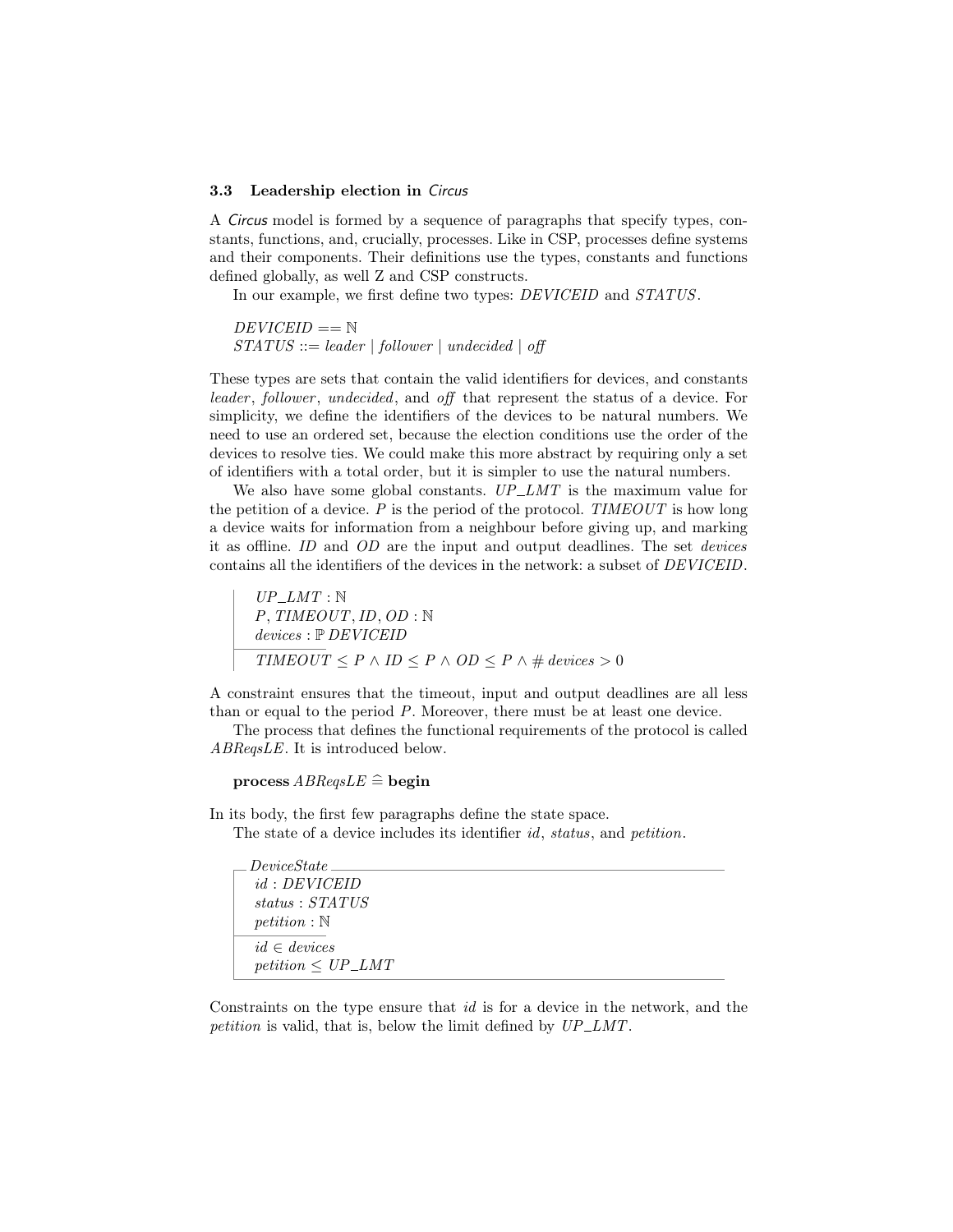To execute the election protocol, a device needs additional information, captured in records of the type *ElectionState*. In addition to the state components in DeviceState described above, ElectionState records the highest petition of a device claiming to be a leader as well as its identifier: *highest* and *highestid* in the schema, that is, record type, Highest below.

 $Highest == [highest : N; highestid : DEVICEID]$ 

The schema *ElectionState* includes all the components of *DeviceState* and *Highest*. It also records the number nLeaders of leaders in the network, the index i of the device currently communicating (lines 7-8 in Figure 7) in a sequence *nodes* that records information about individual devices, and a function next that gives the index (in nodes) of the device considered in the next cycle.

| ElectionState                                                                           |
|-----------------------------------------------------------------------------------------|
| <i>DeviceState</i>                                                                      |
| Highest                                                                                 |
| nLeaders : N                                                                            |
| $i:\mathbb{N};\ nodes : \text{seq} \ DeviceState; \ next : \mathbb{N} \to \mathbb{N}^+$ |
| $i \in \text{dom nodes}$                                                                |
| $\forall n : \mathbb{N}^+ \bullet next \; n = ((n-1) \bmod (\# nodes)) + 1$             |
| $devices = \{d : \text{ran nodes} \bullet d.id\}$                                       |
| $\# nodes = \# devices$                                                                 |
| $\theta$ DeviceState $\in$ ran nodes                                                    |

The invariant states that the index  $i$  is an index for nodes. Moreover, the function next identifies indices of nodes in a way that iterates through this sequence, circling back to the beginning at the end.

The set devices includes the identifiers in the range of nodes. By requiring that the size of this set and the size of nodes are equal, we ensure that the range of nodes does not include two records for the same device identifier. Finally, the invariant establishes that the current device, identified by a record  $\theta$  DeviceState, containing the fields of *DeviceState* in *ElectionState*, is also in the range of *nodes*.

Unlike CSP processes, a Circus process has a state defined by a schema. It ElectionState that defines the state of the process ABREqsLE being specified.

state  $st ==$  ElectionState

The next few paragraphs define data operations. Initially, there is no leader, the highest petition is 0 and the index  $i$  is that for the device itself.

| In it Electron State                                           |  |
|----------------------------------------------------------------|--|
| ElectionState'                                                 |  |
| $nLeaders' = 0 \wedge highest' = 0 \wedge (nodes' i').id = id$ |  |

This means that when all devices are in a network, in the first step of the protocol, they all broadcast their status to the others.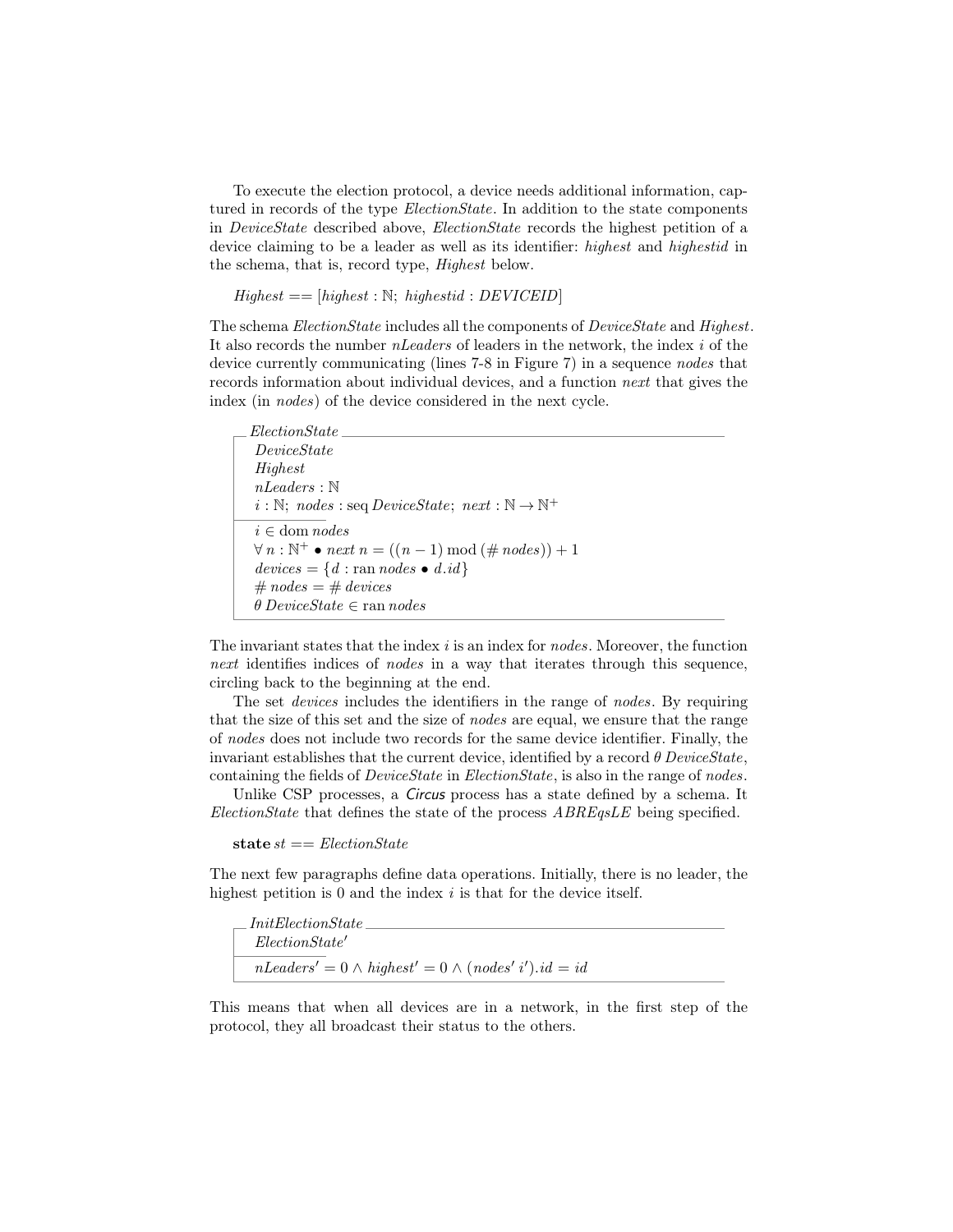When a status  $valC$ ? and petition  $valP$ ? is received from a device whose identifier is  $idDev$ , we can update the fields of *Highest* if the device claims to be a leader and the petition valP? is higher than previously recorded, or if it is the same and the identifier  $idDev?$  is greater than the previous identifier.

 $UpdateHigher$ ∆Highest  $idDev? : ID: valC? : STATUS: valP? : N$  $valC$ ? = leader  $valP?$  > highest  $\vee$  (val $P?$  = highest  $\wedge$  idDev? > highestid)  $valP? > highest \Rightarrow highest' = valP? \land highest' = idDev?$  $valP? = highest \Rightarrow highest' = valP? \land highest' = idDev?$ 

This operation is partial; it should only be used when an update to highest or highestid is needed as indicated. This is ensured by its use in UpdateDevice, shown below, which also modifies the remaining components of *ElectionState*.

UpdateDevice ∆ElectionState  $idDev? : ID; valC? : STATUS; valP? : N$  $\textbf{let } d == (\mu \ x : \text{ran nodes} \mid x.id = idDev? \bullet x) \bullet$  $\int d. s tatus = leader \wedge valC? \neq leader \wedge nLeaders' = nLeaders - 1$  ∨ d.status  $\neq$  leader  $\land$  val $C$ ? = leader  $\land$  nLeaders' = nLeaders + 1 ∨ d.status = leader  $\land valC$ ? = leader  $\land$  nLeaders' = nLeaders ∨  $\big\backslash d.\text{status} \neq \text{leader} \land \text{valC?} \neq \text{leader} \land \text{nLeaders}' = \text{nLeaders}$  $\setminus$  $\begin{array}{c} \hline \end{array}$  $nodes' = nodes ⊕ \{(nodes \sim d)\}\mapsto$  $\langle id == idDev?, status == valC?, petition == valP? \rangle$  $\theta$  DeviceState =  $\theta$  DeviceState'  $\wedge$  next' = next  $\wedge$  i' = i UpdateHighest  $\vee$  [ $\Xi$ Highest |  $\neg$  (pre UpdateHighest)]

UpdateDevice takes the information d on  $idDev?$  in nodes using the definite description operator  $\mu$  and updates the number of leaders nLeaders depending on the previous d.status and current value valC? of its status. It also overrides (⊕) nodes with the newly received information; with nodes  $\sim d$ , we get the index of d. UpdateDevice also leaves the components of DeviceState, the function next and index i unchanged, and updates the components of  $Highest$  using  $UpdateHigher$ , if necessary, as captured by the precondition pre UpdateHighest of this operation.

In a Circus process, the Z data operations can be combined to define actions. In the definition of actions, we can also use CSP constructs.

The action BReq1 specifies the communications the protocol. It identifies which device  $((nodes i).id)$  is to be considered (recorded by i). If it is id itself,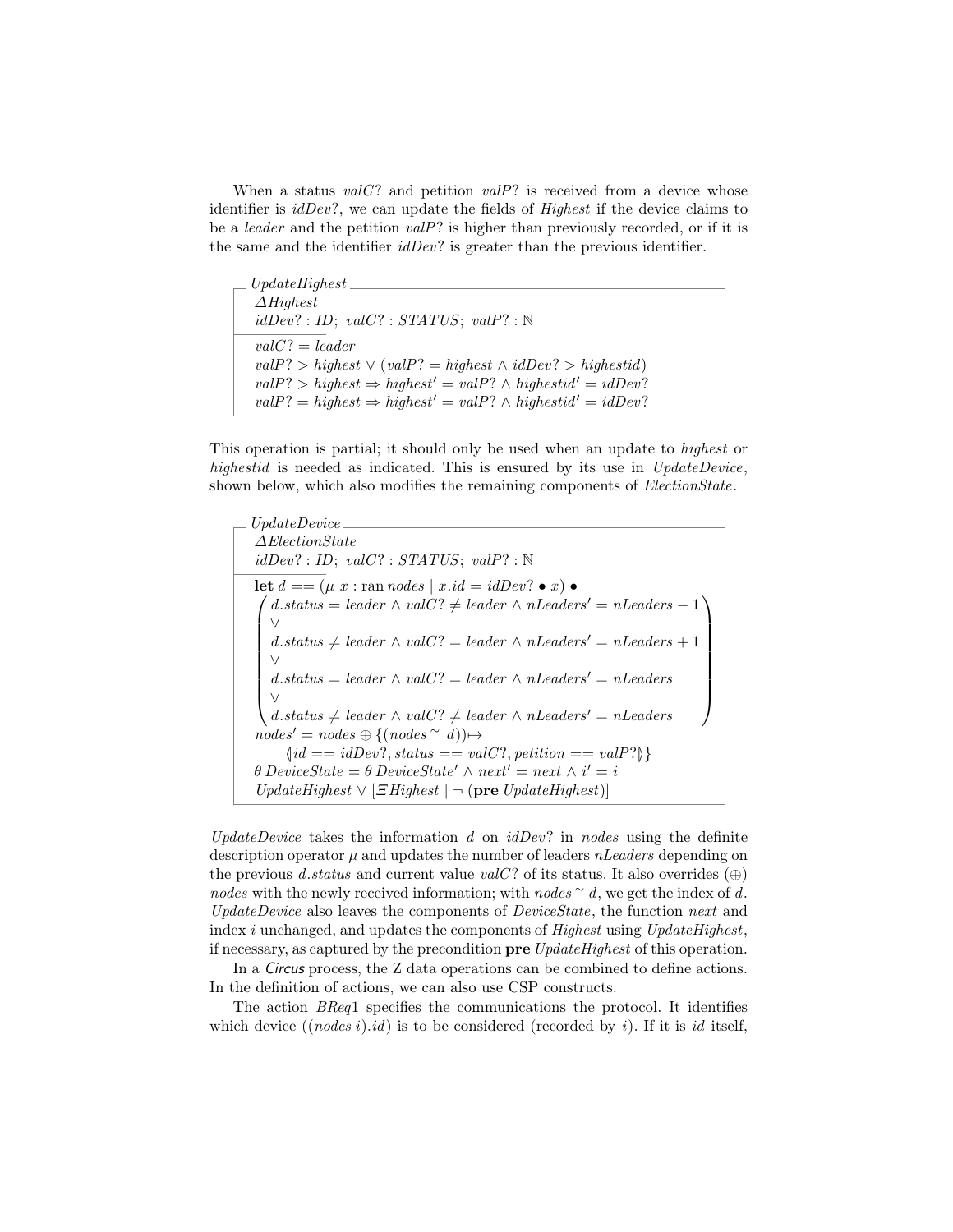it broadcasts its state using the action Broacast.

$$
BReq1 \cong \textbf{if}(nodes i).id = id \longrightarrow Broadcasting (id, status, pettion) \textbf{if} (nodes i).id \neq id \longrightarrow \textbf{if} (nodes i).id \neq id \longrightarrow \textbf{if} (nodes i).id ?valC?valP \longrightarrow \textbf{if} (nodes i).id, valC, valP) \textbf{if} (nodes i).id, valC, valP) \textbf{if} (nodes i).id) \textbf{if} (nodes i).id \rightarrow \textbf{if} nLeader \geq 0 \longrightarrow status := following \textbf{if} (nodes i).id) \textbf{if} nLeader \geq 0 \longrightarrow status := following \textbf{if} (highest = pettion \land highestid < id) \lor \textbf{if} \textbf{if} (highest = pettion \land highestid < id) \lor \textbf{if} \textbf{if} (modelsst = pettion \land highestid < id) \lor \textbf{if} \textbf{if} \textbf{if} \textbf{else} \neq 0 \land \textbf{if} \textbf{if} \textbf{else} \neq 0 \land \textbf{if} \textbf{else} \neq 0 \land \textbf{if} \textbf{else} \neq 0 \land \textbf{if} \textbf{else} \neq 0 \land \textbf{if} \textbf{if} \textbf{in} \neq 0 \land \textbf{if} \textbf{if} \textbf{in} \neq 0 \land \textbf{if} \textbf{if} \textbf{else} \neq 0 \land \textbf{if} \textbf{if} \textbf{else} \neq 0 \land \textbf{if} \textbf{if} \textbf{else} \neq 0 \land \textbf{if} \textbf{if} \textbf{else} \neq 0 \land \textbf{if} \textbf{if} \textbf{else} \neq 0 \land \textbf{if} \textbf{if} \textbf{else} \neq 0 \land \textbf{if} \textbf{if} \textbf{else} \neq 0 \land \textbf{if} \textbf{if} \textbf{else} \neq 0 \land \textbf{if} \textbf{else} \neq 0 \land \textbf{if} \textbf{else} \neq 0 \land \textbf{if} \textbf{else} \neq 0 \land \textbf{if} \textbf{else} \neq 0 \land \textbf{if} \textbf{else} \neq 0 \land \textbf{if} \textbf{else} \neq 0 \land \textbf{if} \text
$$

If the device under consideration  $((nodes i))$  is not *id* itself, the protocol waits for information about the device on the channel receive and updates the state using the operation *UpdateDevice* shown above, or for a timeout on the channel timeout, in which case it udpates the state using the action  $UpdateOff$ . The CSP operator  $\Box$  offers an external choice between these actions. The next section gives a concise overview of basic features of the CSP notation. After updating the state with the received information, the device decides its own status based on its previous status (if status = undecided  $\rightarrow \dots$  fi). We notice that the operation UpdateDevice does not change the device's own state.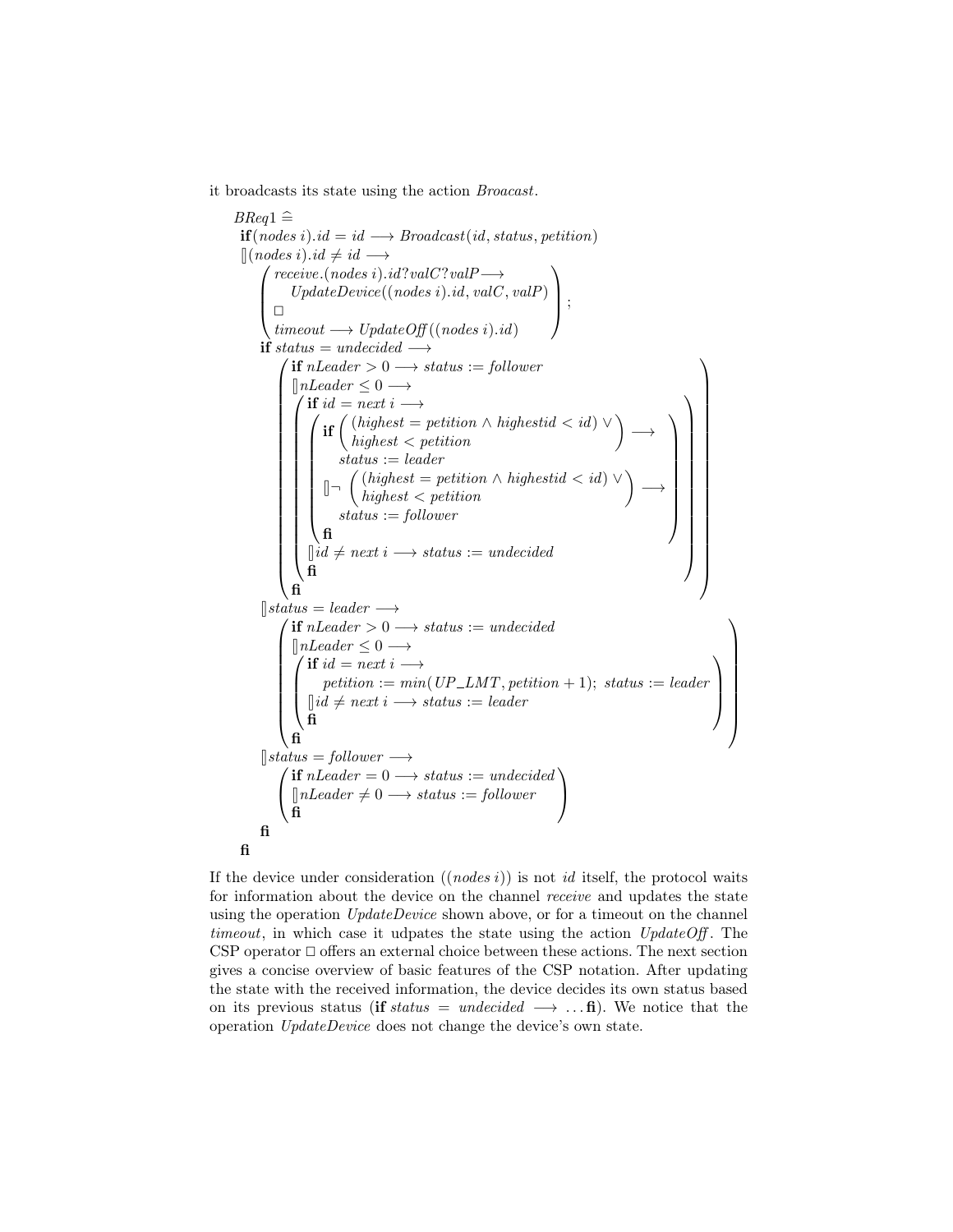If the device is undecided, its new status depends on the number of leaders. If there are leaders, it becomes a follower (assignment status :=  $follower$ ), otherwise, the protocols considers the device *next i*. If it is *id* itself, then it compares its petition to the highest petition and becomes a leader or follower depending on whether or not its petition (or identifier) is greater than the highest petition (or identifier) recorded. If the next device is not id, the status remains undecided.

If id's status is leader , and there are other leaders (besides itself as nLeaders only refer to leaders among the neighbours), then it becomes undecided. Otherwise, it remains a leader and increments its own petition (up to the maximum  $UP\_LMT$ ) if it is the next device to be considered. Finally, if id is a follower and there are no leaders, it becomes undecided. Otherwise, it stays a follower.

The actions used in BReq1 above are defined next.

 $Broadcast \cong \textbf{val } id : DEVICEID; \; status : STATUS; \; petition : \mathbb{N} \bullet$  $\iiint i : devices \setminus \{id\} \bullet send.id.i.status.petition \longrightarrow \textbf{skip}$ 

*Broadcast* sends in interleaving  $(||||)$  the *status* and *petition* of the device to each of the neighbouring devices using the channel send. These are the devices d in nodes whose identifier is not *id* itself. The parameters of *send* are the identifiers of the source and target devices, the status and petition values. The protocol assumes an asynchronous bus, so this communication does not deadlock even if the target device is unavailable. Since communications in Circus are synchronous, the model requires the definition of the bus (omitted here).

 $UpdateOff \cong \textbf{val } idDev : DEVICEID \bullet \textbf{var } valC : STATUS; valP : \mathbb{N} \bullet$  $valC, valP := off, 0; UpdateDevice$ 

UpdateOff uses the schema operation UpdateDevice to update the state of the process. It sets the status and petition to off and 0, before updating the state.

As already said, the process *ABRegsLE* describes the behavioural requirements for the protocol on a single device. Its behaviour is defined below by the main action. It initialises the state using the schema operation *InitElectionState* and starts a recursive action  $(\mu X \bullet ... X)$ , which at each step executes the action  $B$ Req1 and updates the index i using the function next.

```
• InitElectionState; (\mu X \bullet B\text{Re}q1; i := \text{next } i; X)end
```
The timing requirements are specified in a separate process ATReqsLE shown below. Its main behaviour is also defined by a recursion, but at each iteration it offers a choice between receiving information on receive, indicating a timeout using the channel timeout, or sending information to all neighbours in interleaving through the channel send. The particular values communicated through these channels are irrelevant here; they are defined in *ABReqsLE* specified above. Here, on the other hand, the time in which these events occur is important.

Communications on send and receive must start within OD and ID time units as defined by the deadline operator  $\triangleleft$ . OD and ID are global constants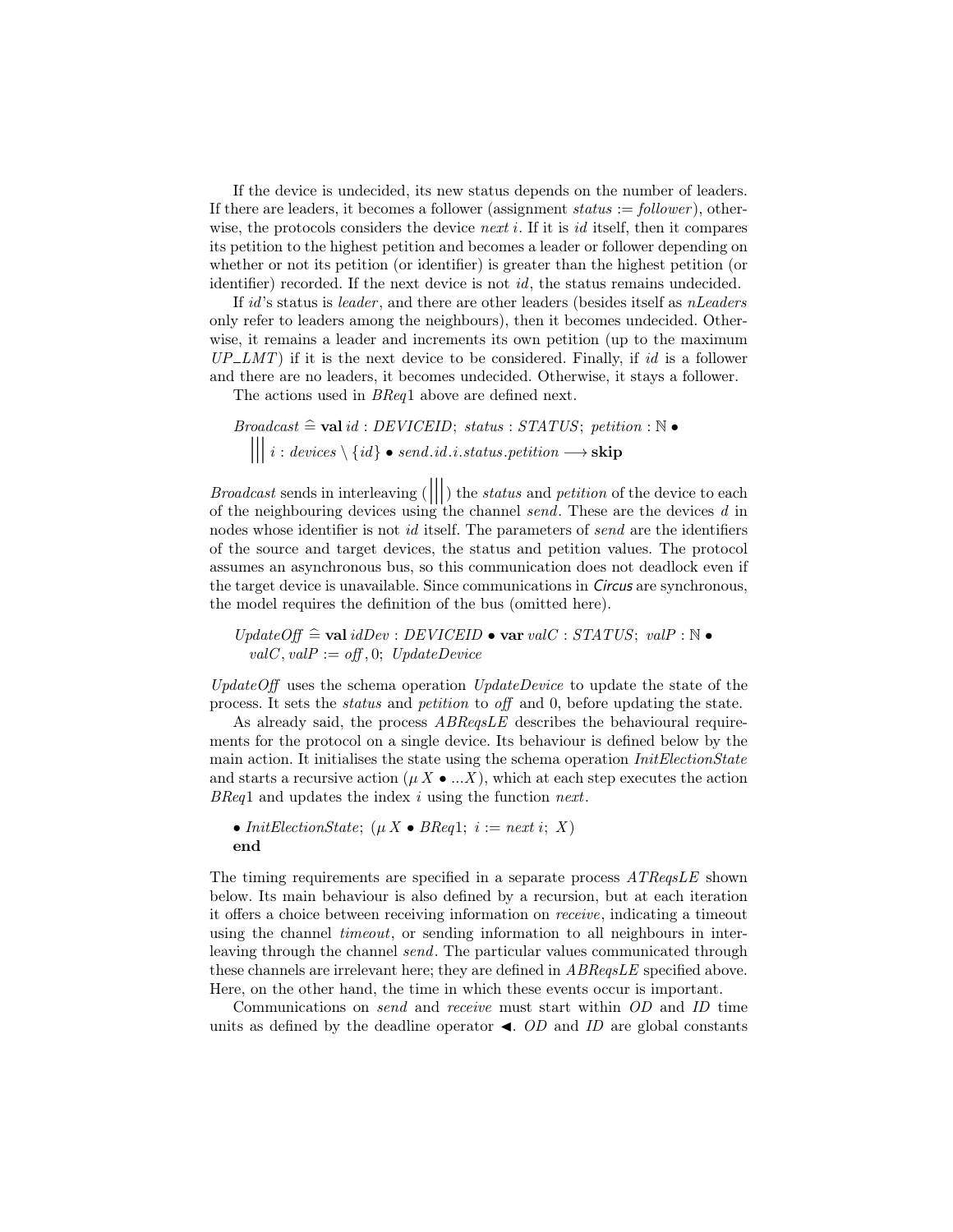previously defined. All communications lead to an action that potentially lets time pass until the end of a period P. The Circus statement wait  $0 \dots (P-t)$  is a nondeterministic choice of a delay of 0 up to  $P - t$  time units. In the example, t is the time between the communication being offered and actually taking place. In each case, that is recorded via the  $\mathbf{\circ}$  operator, like in timeout $\mathbf{\circ}t$ .

process  $ATReqsLE \nightharpoonup$  begin  $TReq1 \nightharpoonup (TReqCycle \triangleright P \parallel \textbf{wait} P); \nTReq1$  $TReqCycle \nightharpoonup$  $\mathcal{L}$   $\left\| \left\| i : 1 \dots \text{# devices } - 1 \bullet (send?x?y?z?w@t \longrightarrow \textbf{wait} \cup \dots (P - t) \right) \triangleleft OD \right\|$  $\Box$  $(receive?x?y?z?w@t \longrightarrow \textbf{wait} \cup . (P - t)) \triangleleft ID$  $\Box$  $(timeout@t \longrightarrow \textbf{wait} 0$ . .  $(P - t)) \triangleleft P$ • TReq1 end

Finally, the overall specification is given by the process *LeaderElection*.

**process** LeaderElection  $\hat{=}$  $(ABReqsLE \parallel \{l\ send, receive, timeout \} \parallel ATRegsLE) \setminus \{l\ timeout \}$ 

It is the parallel composition  $(\lbrack\!\lbrack\ldots\rbrack\!\rbrack)$  of the behavioural and timing processes, synchronising on the external channels send and receive, and on timeout, which is hidden  $(\setminus)$  and, therefore, internal to *LeaderElection*. We note that parallelism is used not to define a parallel architecture for a design, but to define a conjunction of requirements: the behavioural requirements of ABReqsLE and the timing requirements of ATReqsLE. Synchronisation ensures that the communications transmit values as defined in ABReqsLE within the times defined by ATReqsLE.

In Section 5, we explain how we can refine this abstract specification of the leadership-election protocol to obtain a model of an SCJ program. Beforehand, in the next section, we say more about refinement and the Circus approach.

# 4 Algebraic refinement

Circus distinguishes itself in that it is aimed at the (calculational) refinement of specifications. Besides Z and CSP, Circus also includes specification constructs usually found in refinement calculi [34, 2, 36] and Dijkstra's language of guarded commands [16], a simple imperative language with nondeterminism. The extra constructs that we use here are familiar: assignments, conditionals, and so on.

As a refinement language, Circus is a unified programming language, in which we can write specifications (in a combination of Z, Morgan's specification statements, and CSP), designs (using choice and concurrency constructs of CSP, for instance), and programs, and can relate all these kinds of artefacts to each other via refinement. Data refinement, failures-divergences refinement, and refinement to code (as a special case of data refinement) can all be carried out using Circus.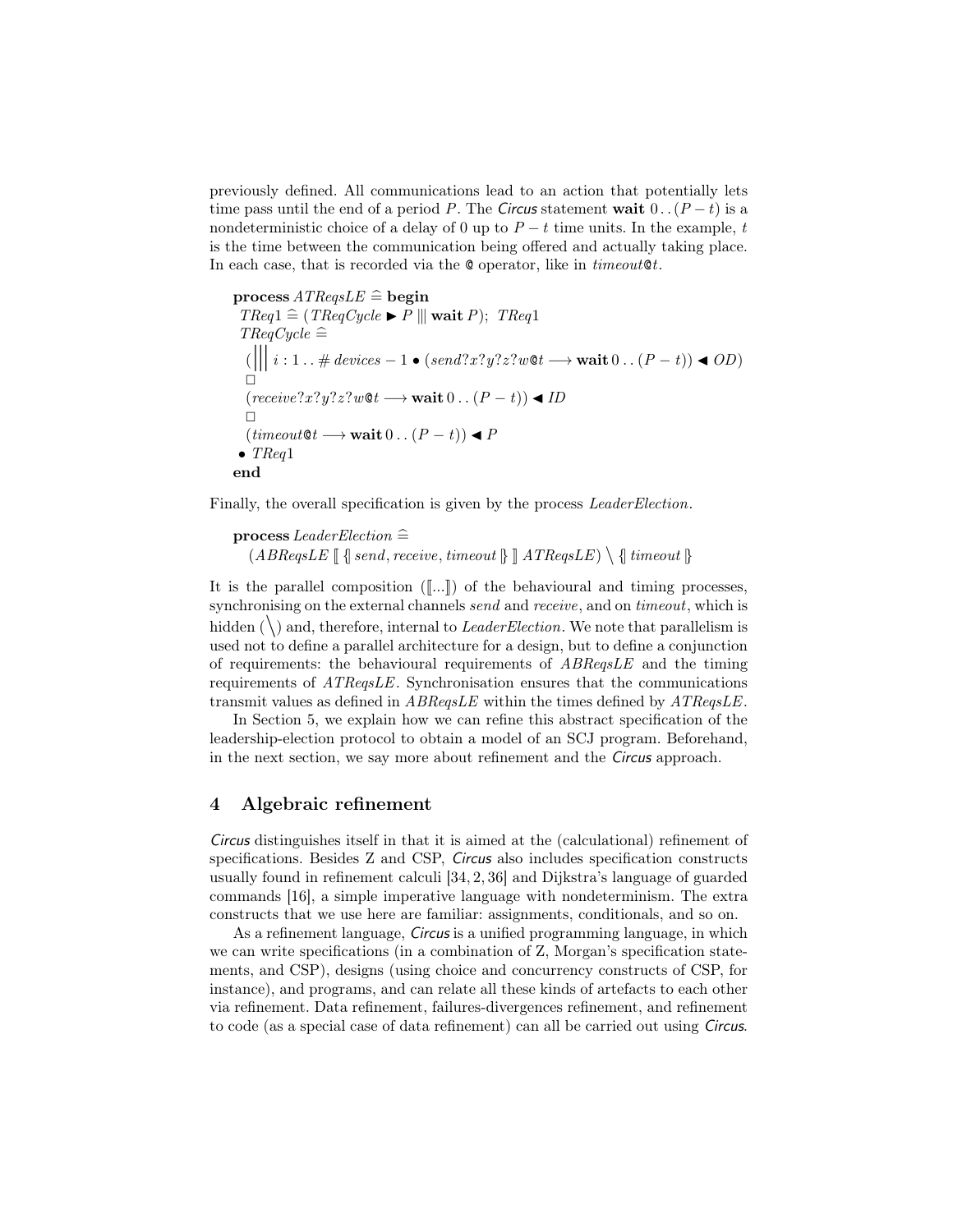The notion of refinement captures the essence of the daily tasks of software engineers, who design systems based on their specifications, and programmers, who implement these designs. In both cases, the main objective is the construction of systems and programs in accordance with their specifications. The final product, above all, should be, or has to be, correct.

Refinement is the relationship that holds between a specification and its correct designs and implementations. Formal methods of program development are based on this notion, as are all other methods in some way. A formal technique, however, goes further since refinement of an initial specification to obtain an acceptable implementation is the primary aim. Acceptability may be judged, for instance, in terms of performance, but the guarantee provided is that the specification and the implementation are related by refinement.

In this section, at first we present the classical notions of refinement. Initially, refinement was extensively studied in the context of sequential programs [26, 27, 4], where the concern is the relation between inputs and outputs. It was identified that there are basically two ways of refining a specification. The first is the introduction and transformation of programming and control structures, like assignments, conditions, and loops. This is called algorithmic refinement.

The second form of refinement is related to the data structures used in the program. Systems may be specified in terms of data types that are appropriate to describe properties of the application domain, without, for example, any considerations related to efficiency. During design, however, ingenious decisions usually involve the introduction of data structures that are available in the programming language and make the computation tasks easier or faster. The change of data representation involved in this task is called data refinement [21, 24, 25].

For an object-oriented language like Java, there are new concerns related to the presence of classes and their use as data types [28]. Refining a class is very much like refining a data structure in a traditional imperative setting. Nevertheless, due to the presence of, for instance, type tests, type casts, and dynamic binding, new techniques are needed. Type tests and casts may be used to distinguish objects of different classes. Even if we have two classes with the same fields and methods, but different names, type tests (and casts) can be used to distinguish objects of these classes. Dynamic binding means that a method call may lead to the execution of several different pieces of code. To ensure correctness, we need to consider all possibilities. Pointers are also a challenge.

For concurrent reactive systems like those that we can specify in Circus and program in SCJ, the main concern is their interactions with other systems and the environment [40]. Like we have discussed in the previous section, functionality is not characterised by a relation between inputs and outputs, but by the ways in which communications and synchronisations can take place; inputs and outputs are particular forms of communications. Termination is not a strong requirement as systems that run indefinitely, but continuously interact with their environments in a useful way, are very much of interest. Refinement, in this context, has to consider the behaviour of the systems in each of their interactions.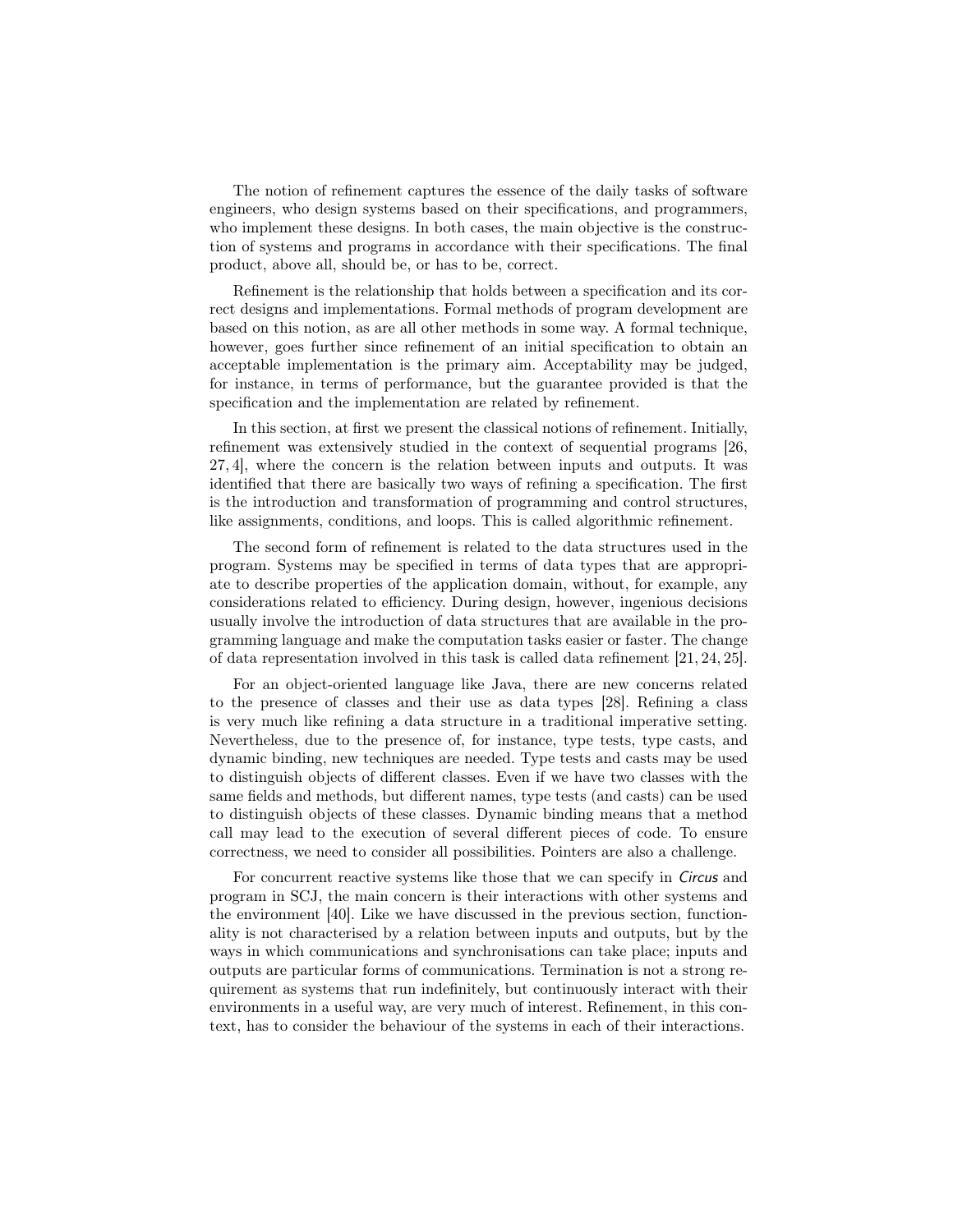Refinement of imperative programs, including data and algorithmic refinement is the subject of Section 4.1; there we use Z as a concrete notation. Refinement of concurrent reactive systems is addressed in Section 4.2.

### 4.1 Basic Concepts

A formal specification is the starting point of any formal development method. Correctness is a relative notion: a program is correct or wrong depending on whether it implements its specification or not; the specification is the basis for the evaluation. To guarantee correctness, we need a formal specification.

Specifying a system is the first step to get its implementation right. A formal development method takes such a specification as a basis to produce a correct implementation: one that refines the specification.

Refinement is based on the idea that a specification is a contract between the client and the developer. The client cannot complain if, when executed in situations that satisfy their preconditions, the operations of the implementation produce outputs that satisfy the properties stated in the specification. In this case we have a correct implementation.

Data refinement Our first opportunity for refinement typically comes in the change of representation of state components. As said before, a Z specification describes the relation between inputs and outputs when the system is initialised and a sequence of operations is executed. The values of the state components, however, are not visible. Similarly, in *Circus*, the state of a process, which is defined in Z, is not visible. We can only observe the behaviour of a process via its interactions with its environment, which use the channels that are in scope.

In Example 1, for instance, we use a sequence to record the numbers input; this is a natural way of describing the system. It is less space-consuming, however, to record just the sum and the number of integers input. If the operations are updated accordingly, it is perfectly valid to change the representation of the state in this way. This sort of change is known as data refinement; the original specification is regarded as abstract and the new specification, as concrete.

The other opportunity for refinement is the development of implementations for the operations; this is the subject of the next section, where we discuss algorithmic refinement. Since these implementations are affected by changes in the state, we consider data refinement first. At this stage, we change the operations only to adapt them to the new data types. In Z, we write the concrete specification in the same style as that used for the abstract specification.

Example 3. The concrete state suggested above can be defined as follows.

| $Calculate \, or \, C$  |  |  |
|-------------------------|--|--|
| $size, sum: \mathbb{Z}$ |  |  |

There are two components: the *size* of the sequence input and its *sum*.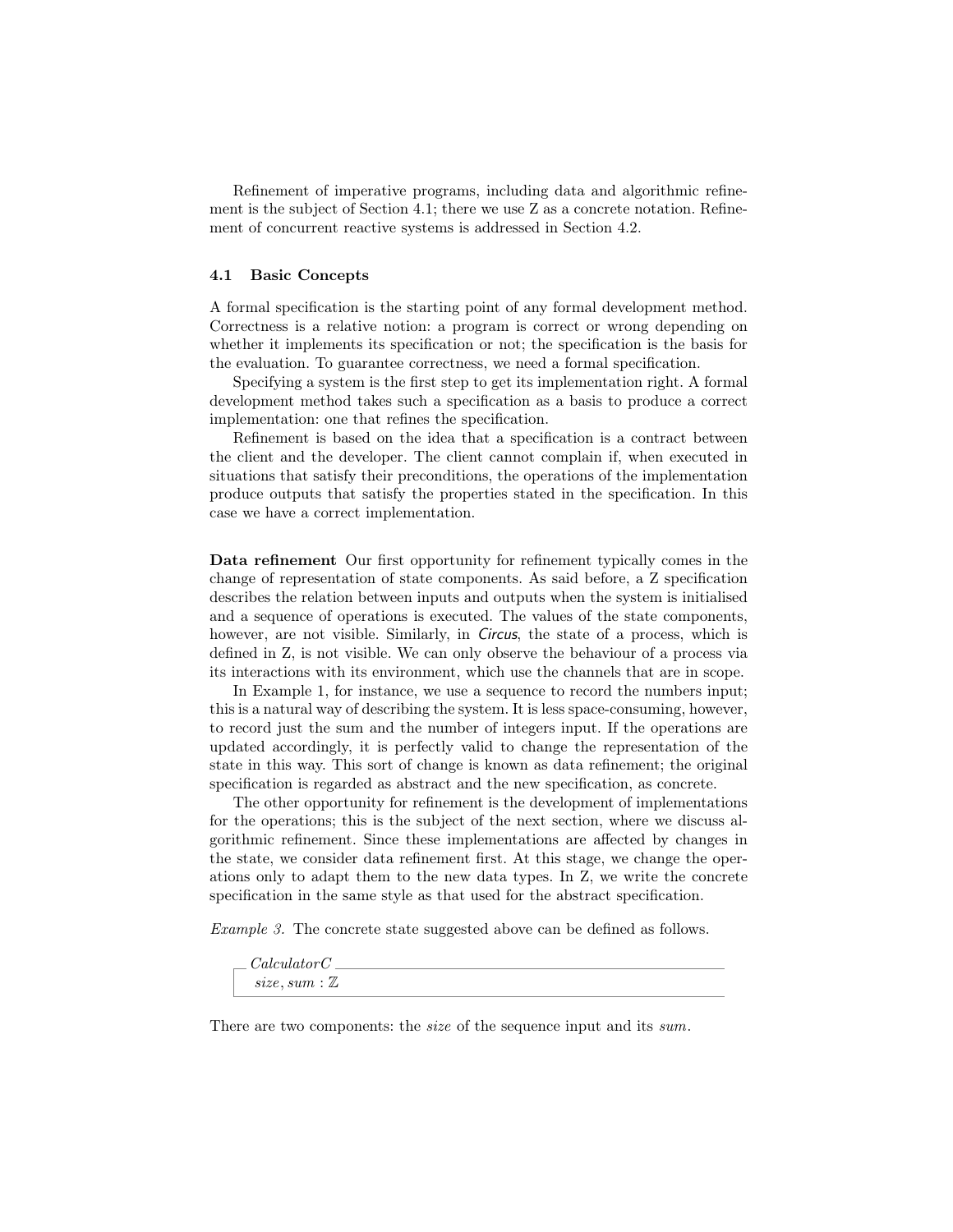The new definition for the operations is as follows. The initialisation,  $InitC$ , records that no numbers have been input.

| InitC                       |  |  |
|-----------------------------|--|--|
| CalculatorC'                |  |  |
| $size' = 0 \wedge sum' = 0$ |  |  |
|                             |  |  |

The operation *EnterC*, which inputs a number, increments size and updates sum by adding the input to it.

| EnterC                                    |  |
|-------------------------------------------|--|
| $\Delta CalculatorC'$                     |  |
| $n? \cdot \mathbb{Z}$                     |  |
| $size' = size + 1 \wedge sum' = sum + n?$ |  |

The operation that calculates the mean has a much simpler specification.

 $\mathcal{N}$ ean $C$  .  $\Xi$ CalculatorC'  $m! : \mathbb{Z}$  $size \neq 0$  $m! = sum\ div\ size$ 

The needed values are readily available in sum and size.  $\square$ 

After providing the concrete specification, we have to prove that it satisfies the refinement property mentioned above: clients that agreed on the abstract specification cannot complain if they get an implementation of the concrete specification [17, 49, 38]. The most widely used technique to carry out such a proof is known as simulation. It involves the definition of a relation between the abstract and concrete states that specifies how the information in the abstract state is represented in the concrete state. In the context of Z, this relation is known as a retrieve relation and is specified using a schema.

There are, actually, two simulation techniques that can be applied: forwards (or downwards) simulation and backwards (or upwards) simulation. Here, we concentrate on the forwards simulation technique, as it is often enough in practice. Upwards simulation is a similar technique. (The difference lies in the way it handles nondeterminism in data operations.)

For our example, the appropriate retrieve relation can be specified as follows.

| <i>Retrieve</i>                      |  |
|--------------------------------------|--|
| Calculator                           |  |
| CalculatorC                          |  |
| $size = #seq \land sum = \Sigma seq$ |  |
|                                      |  |

The inclusion of the abstract and of the concrete state definitions Calculator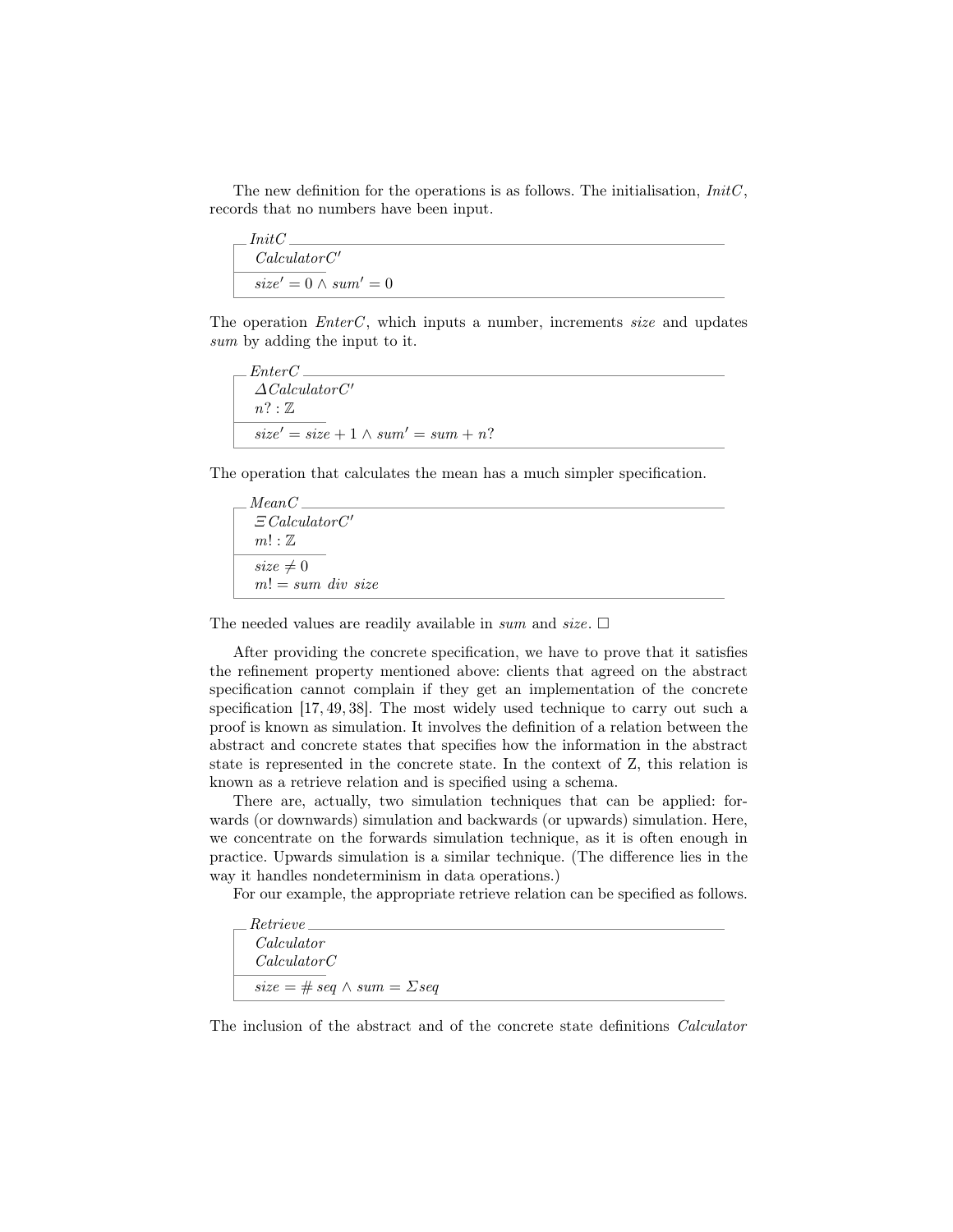and *CalculatorC* reflects the fact that we are specifying a relation between them. Basically, a concrete state is related to an abstract state when the value of size is indeed the size of seq and sum is the sum of the numbers in this sequence.

Given the retrieve relation, we need to check first that the initialisation is adequate: given an initial concrete state, there is a corresponding abstract initial state. In general, if A and C are the schemas that specify the abstract and concrete states, AI and CI are the corresponding initialisation operations, and R is the retrieve relation, then we have to prove the following.

$$
\forall C' \bullet CI \Rightarrow \exists A' \bullet AI \land R' \tag{initialisation}
$$

The use of schemas in predicates is common in Z. We are required to prove that, for all values that the components of the concrete state may assume, if these values are those of an initial state, then there are initial values that can be assigned to the abstract state components that are related to those of the concrete initial state. The use of  $C'$ ,  $A'$ , and  $R'$  is necessary because the predicates of  $CI$ and AI are written in terms of the dashed version of the state components.

For our data refinement, we are required to prove the following property.

$$
\forall \text{ size}', \text{sum}' : \mathbb{Z} \bullet \text{ size}' = 0 \land \text{sum}' = 0 \Rightarrow
$$
  

$$
\exists \text{ seq}' : \text{seq} \mathbb{Z} \bullet \text{ seq}' = \langle \rangle \land \text{ size}' = \# \text{ seq}' \land \text{ sum}' = \Sigma \text{ seq}'
$$

With two applications of a one-point rule we get  $0 = \#\langle \rangle \wedge 0 = \Sigma \langle \rangle$ , which is true as the size of and the sum of the elements of the empty sequence are 0. This reflects the fact that the initialisation of *CalculatorC* chooses values to *size* and sum that are in accordance with the initial value of seq. This is, of course, relative to the way in which we represent seq using size and sum.

We also need to prove that each of the operations CO of the concrete specification is in accordance with the specification of the corresponding operation  $AO$  of the abstract specification. We have to prove the following, where  $pre A O$ and pre CO refer to the precondition of the operations.

$$
\forall A; C \bullet \text{pre } AO \land R \Rightarrow \text{pre } CO
$$
 (applicability)  

$$
\forall A; C \bullet \text{pre } AO \land R \Rightarrow (\forall C' \bullet CO \Rightarrow \exists A' \bullet AO \land R')
$$
 (correctness)

When refining an operation, there are usually two separate concerns: its precondition and its effect, also known as postcondition. The precondition of an operation characterises the situations in which it behaves properly. The first proof obligation above, applicability, requires that, whenever the precondition of the abstract operation holds, the related concrete states satisfy the precondition of the concrete operation. So, this proof obligation requires that whenever the abstract operation behaves properly, so does the concrete operation.

In our example, the preconditions of *Enter* and *EnterC* are both true, therefore applicability is not interesting. For *Mean*, the precondition is  $seq \neq \langle \rangle$ . For *MeanC*, the precondition is  $size \neq 0$ . Applicability is as follows.

$$
\forall \text{ seq} : \text{seq } \mathbb{Z}; \text{ size}, \text{ sum} : \mathbb{Z} \bullet
$$

$$
\text{ seq } \neq \langle \rangle \land \text{ size } = \# \text{ seq } \land \text{ sum } = \Sigma \text{ seq } \Rightarrow \text{ size } \neq 0
$$

This is also a simple proof-obligation: if seq is not empty, and size is its length,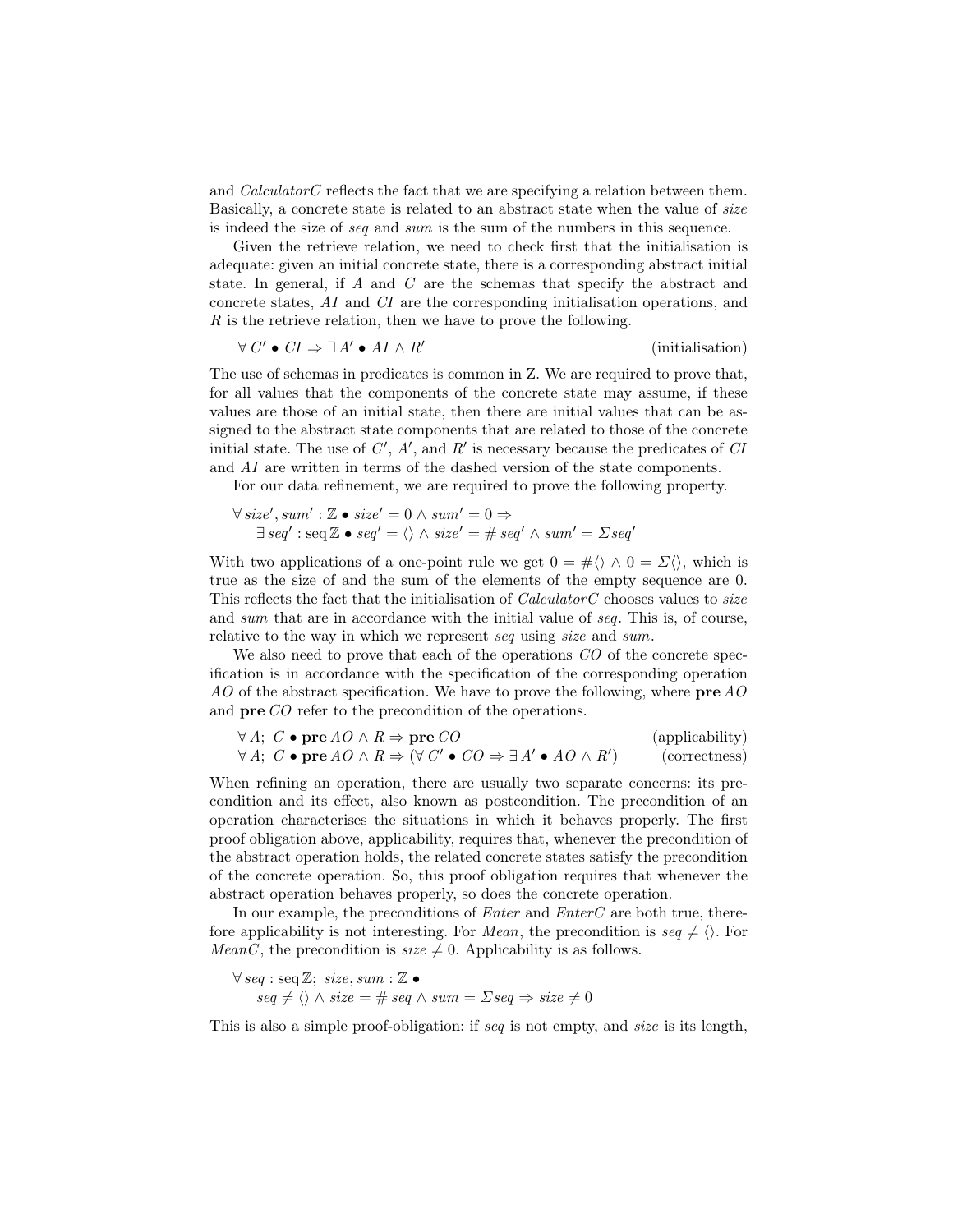then size is certainly different from 0.

The second proof-obligation, correctness, is related to the effect of the operations. First of all, we are only interested in the situations in which the precondition of the abstract operation holds; if it does not, then there are no requirements on the concrete operation. If it does, for all states resulting from the execution of the concrete operation in a related state, exists a related abstract state that could be obtained with the execution of the abstract operation.

For *Mean* and *MeanC*, correctness is as follows.

 $\forall$  Calculator; CalculatorC • seq  $\neq \langle \rangle \wedge$  Retrieve  $\Rightarrow$  $(\forall~ Calculator C' \bullet Mean C \Rightarrow \exists~ Calculator' \bullet Mean \land Retrieved')$ 

Three applications of the one-point rule (and basic predicate calculus properties) reduces this predicate to true.

A special case of simulation that involves simpler proof obligations is that in which the retrieve relation is a total function from the concrete to the abstract state. Most proof-obligations generated in a refinement, however, are long, but simple, and a lot of help is provided by tools [31]. Data refinement can also be applied to variable blocks and to modules. As long as we have a structure for information hiding, this kind of change of representation is always possible.

Algorithmic refinement Once we have decided on the data types to be used in the program, we can proceed to work on the implementation of the operations. There are basically two approaches to refinement in general: verification and calculation. For data refinement, we have proposed a new specification and then proved that it is satisfactory: we verified the proposed refinement to be correct.

For algorithmic refinement, we can use a calculational approach [34, 2, 36]. In such techniques, the initial specification is the starting point for a sequence of transformations, each captured by a refinement law, to gradually transform the specification into a program. Because refinement is a transitive relation, this establishes that the initial specification is refined by the final program.

Each law captures a model transformation, which is the essence of the very popular model-based approach to design and programming. Distinctively, however, laws of refinement, guarantee that the transformations that they specify preserve the behaviour of the original program. For Z, such a refinement calculus has been presented in [7, 13, 9], and it is called ZRC. Its laws can also be used to transform Z operations defined in a Circus process.

The language of ZRC, as of all refinement calculi, can be used to write specifications, designs, which involve programming and specification constructs, and programs. Besides Z, this language includes assignments, conditionals, iterations, and procedures, among other constructs, like in Circus. In a design, we may have, for instance, a loop whose body is a schema. Specifications, designs, and programs are all regarded as programs; refinement is a relation between programs in this more general sense. The refinement relation is usually denoted by  $\Box$ .

For a calculation, the differentiated roles of preconditions and postconditions are very relevant. Since schemas do not distinguish them, it can be convenient to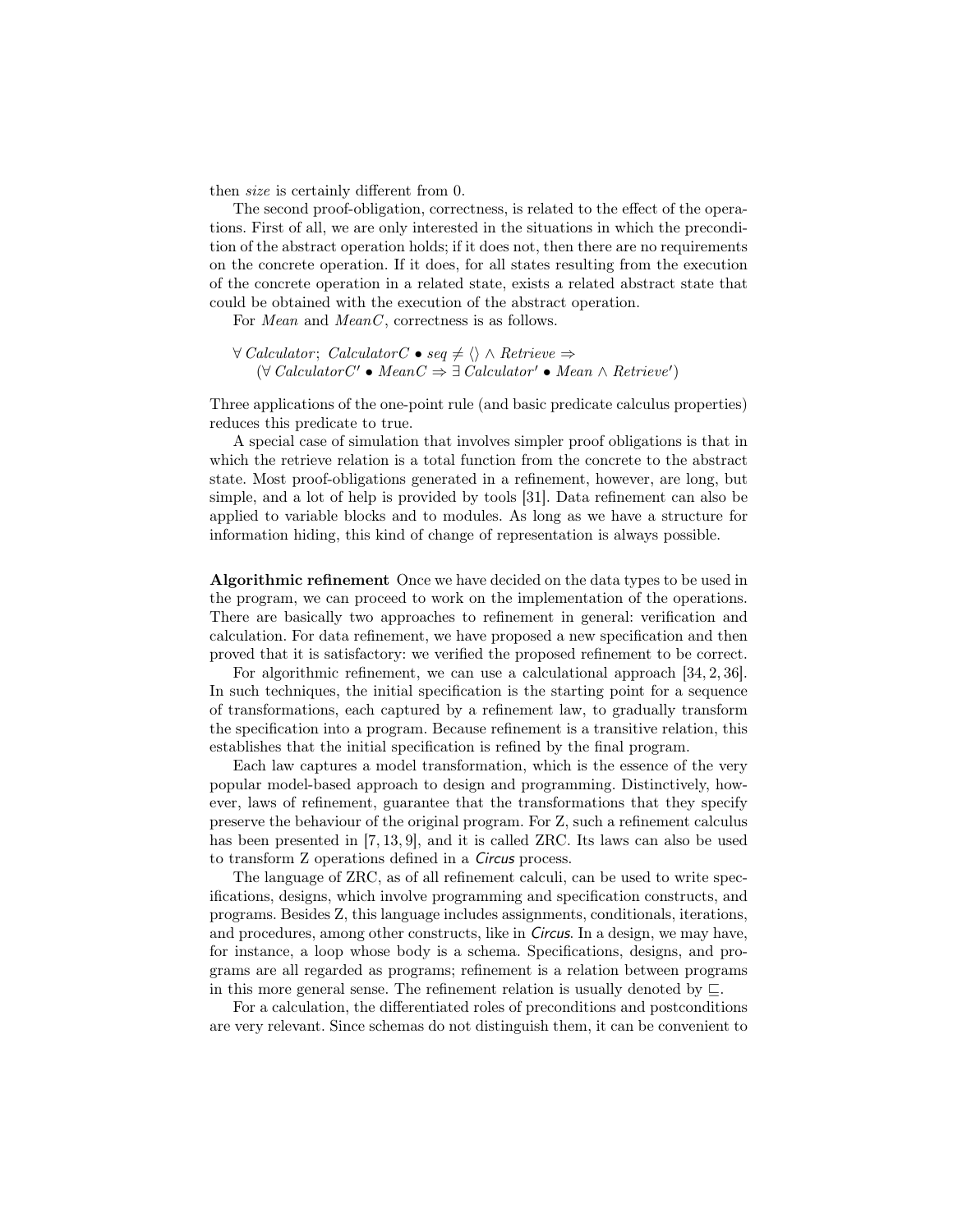transform a schema into a so called specification statement. This is a construct that takes the form  $w : [pre, post]$ , where w is a list of variables, and pre and post are predicates: the precondition and the postcondition. The list of variables is the frame, which determines the variables that can be changed.

For instance, EnterC can be specified by the specification statement size, sum :  $[true, size' = size + 1 \wedge sum' = sum + n$ , where the state components are explicitly listed as part of the frame. Similarly, MeanC can be specified as m! : [size  $\neq 0, m! = sum \ div \ size$ ]. A refinement law in [13] explains how the conversion can take place. That work also includes laws that refine elaborate schema expressions to more refined programs; we have, for instance, a law to translate schema disjunctions into conditionals.

Refinement laws can be applied to transform a specification statement into a design or program; they embody common intuition about programming. We present assigI, a law that transforms a specification statement to an assignment.

Law *assigI* Assignment introduction  $w, v : [pre, post] \sqsubseteq v := e \text{ provided } pre \Rightarrow post[e/v'][-1]$ 

Since the assignment  $v := e$  potentially modifies the variable v, it must be in the frame of the specification statement. The proviso ensures that, when the precondition of the specification statement holds, its postcondition is satisfied if  $v'$  assumes the value e established by  $v := e$ . To put it more simply, it certifies that this assignment really implements the specification statement. The predicate  $post[e/v']$ [-/'] is that obtained by substituting the expression e for v' and removing the dashes from the free variables of post.

With an application of *assigI*, we can transform the second specification statement presented above to  $m! := sum \ div \ size$ . The proviso generates the proof-obligation size  $\neq 0 \Rightarrow sum \ div \ size = sum \ div \ size$ , which follows by reflexivity of equality. The precondition is ignored; if it does not hold, the result of the assignment is not predictable. This is in accordance with the specification.

More interesting developments give rise to a sequence of law applications. Substantial examples can be found later on in Section 5. To give a flavour of the approach, we consider the law below, which splits a specification statement into another specification statement and an assignment.

Law *fassigI* Following assignment introduction  $w, v : [pre, post] \sqsubseteq w, v : [pre, post[e'/v']]; v := e$ 

This law introduces an assignment, which does not implement the specification statement by itself. We are still left with a specification before the assignment, which has the same precondition as the original one, but a modified postcondition. A substitution of  $e$ , with its free variables dashed, for  $v'$  records the fact that the assignment that follows makes the value of  $v$  to become  $e$ . With the substitution, the original postcondition is required to be established when  $v$ takes value e. This should be an easier task as illustrated next.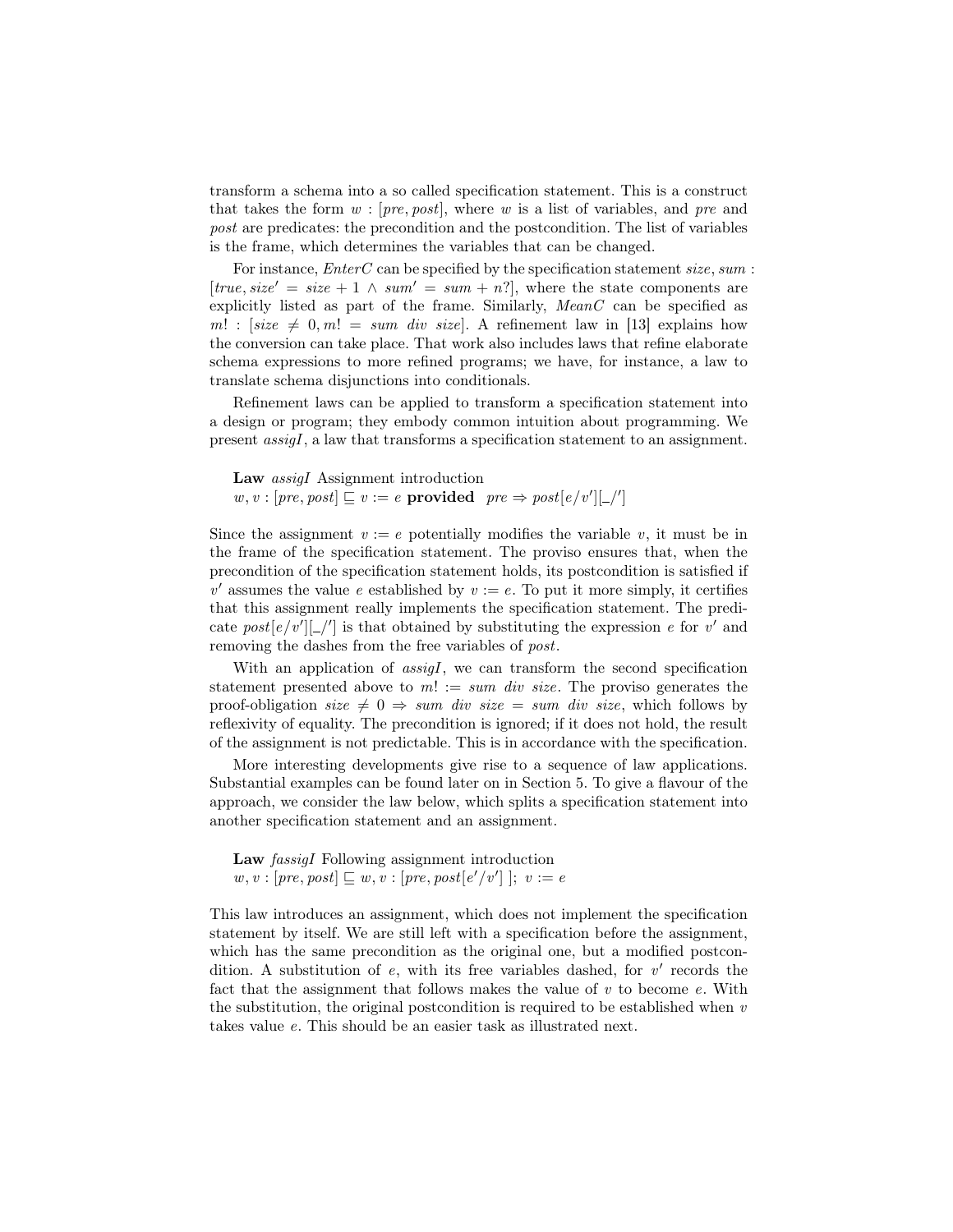To refine size, sum :  $[true, size' = size + 1 \wedge sum' = sum + n?]$ , we can apply fassigI to introduce the assignment to sum. We are left with the program below.

size, sum :  $[true, size' = size + 1 \wedge sum' + n? = sum + n?];$  $sum := sum + n?$ 

Since, the assignment already updates the sum, the new postcondition actually requires only that its value is not changed:  $sum' + n? = sum + n?$  is equivalent to  $sum' = sum$ . This is an easier task. With an application of law assigI we can refine the remaining specification statement to  $size := size + 1$ .

Due to space restrictions, we cannot discuss ZRC or refinement calculi in more detail. Many interesting issues are involved in the development of code from specification using these techniques. An important point is that the sequence of laws applied defines the structure of the obtained program. In the simple examples above, we have just an assignment, or a sequence whose last component is an assignment. Conversely, if we have a program of a particular structure in mind, to a large extent, that defines the sequence of laws that need to be applied. So, we can use the calculational approach also to verify an existing program, by reconstructing the sequence of laws that can be used to generate it.

The refinement strategy presented in the next section can be applied in this spirit, to verify an existing SCJ program. As we discuss there, the constrained architecture of an SCJ program determines to some extent a particular sequence of Circus refinement laws that are useful to establish refinement. It is, therefore, possible to define a procedure (or strategy) to apply such laws.

We note, however, that the applications of the laws require additional information. For instance, if our target program has a sequence of statements ending in an assignment, we may decide to use the Law fassigI above to derive it. We, however, still need to define the particular variable that is to be assigned last, and the expression that is to be assigned to it. Specifically, in the application of  $fassigI$ , we need to define v and  $e$ ; these are parameters of this law. If the target program is known in advance, it determines the right arguments for v and e. In this case, the application of the refinement law is fully determined.

Before presenting the refinement strategy for SCJ, we discuss refinement of processes, considering both CSP and Circus processes as examples.

#### 4.2 Process refinement

Further challenges are present when we consider the development of concurrent programs: processes that interact with each other and an external environment. When developing a process, we are not only interested in the inputs and outputs, but also in each of the interactions in which the process may engage. As previously explained, inputs and outputs are forms of interaction in this context.

Specification, design, and implementation of processes has been carefully studied in the context of CSP [22, 40]. Like the languages of the refinement calculi discussed in Section 4.1, this is a unified language with an associated notion of refinement that can support the development of programs.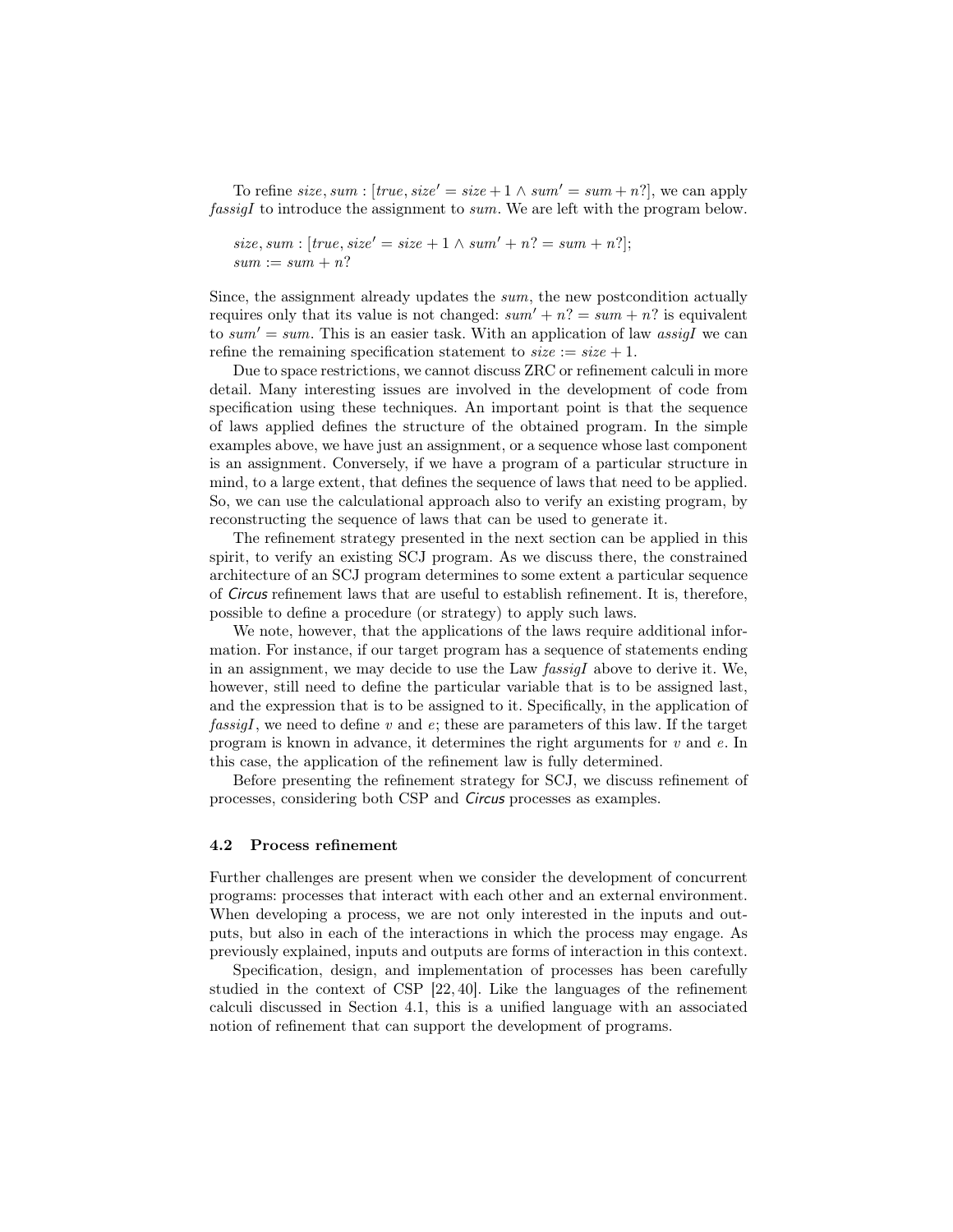Refinement is based on the possible interactions of the processes. Basically, the interactions of the implementation process have to be interactions that could be performed by the specification process. For our example, we observe that it is not realistic to assume that an arbitrary number of people can use a door at the same time. A possible implementation of  $Door(0)$  can be obtained if we consider that there is a limit max to this number of people and define  $Door(max)$  as follows, where we assume  $max > 2$ .

 $Door(max) = step-out \rightarrow Door(max - 1)$ 

When the maximum number of people is reached, the door is not prepared to accept the arrival of any further people. The only event enabled is step-out.

We observe that the number of people using a door is part of the state of Door and is not visible to the environment. In Circus and CSP, each process encapsulates its state information; interaction between the processes is achieved through events. Refinement, as said above, is concerned with these events.

On the other hand, since the state is hidden, we can consider data refinement. In the case of Circus, since the state and its data operations are defined using Z, the simulation technique adopted in Z can be used to data refine Circus processes. In CSP, the state is defined by parameters and the data model uses a functional language, so we have a simpler set up. For instance, we could use the negative integers to represent the number of people using a door, as shown below.

$$
DoorN(0) = step-in \rightarrow revolve \rightarrow DoorN(-1)
$$
  
\n
$$
DoorN(-1) = step-in \rightarrow DoorN(-2) \sqcup step-out \rightarrow stop \rightarrow DoorN(0)
$$
  
\n
$$
DoorN(-n) = step-in \rightarrow DoorN(-n-1)
$$
  
\n
$$
\sqcup
$$
  
\n
$$
step-out \rightarrow stop \rightarrow DoorN(-n+1)
$$
 if  $-n < -1$ 

The processes  $Door(0)$  and  $DoorN(0)$  are equivalent. This sort of refinement, however, has not been the interest of the CSP community as the data language of CSP is very simple. The main concern is really interaction.

A further concern involved in the refinement of concurrent processes is related to the events in which a process may refuse to engage, and to the sequence of events that may lead to a divergent process. For instance, the specification of the door is a process that does not refuse the arrival of people in any circumstance; the implementation, on the other hand, may refuse this event if the door is full. From this point of view, it is not really a proper implementation.

Due to space restrictions, we do not discuss this any further. We note, however, that refinement in CSP and Circus ensures that safety and liveness properties are preserved. Safety requires that the sequences of interactions (traces) of the program are possible for the specification. Liveness requires that deadlock or divergence in the program can occur only if allowed in the specification.

Finally, we note that we use Circus Time in our work for SCJ. Refinement in Circus Time also ensures preservation of time properties. This requires that the deadlines and budgets defined in the specification are enforced by the deadlines and budgets defined for the components of the program.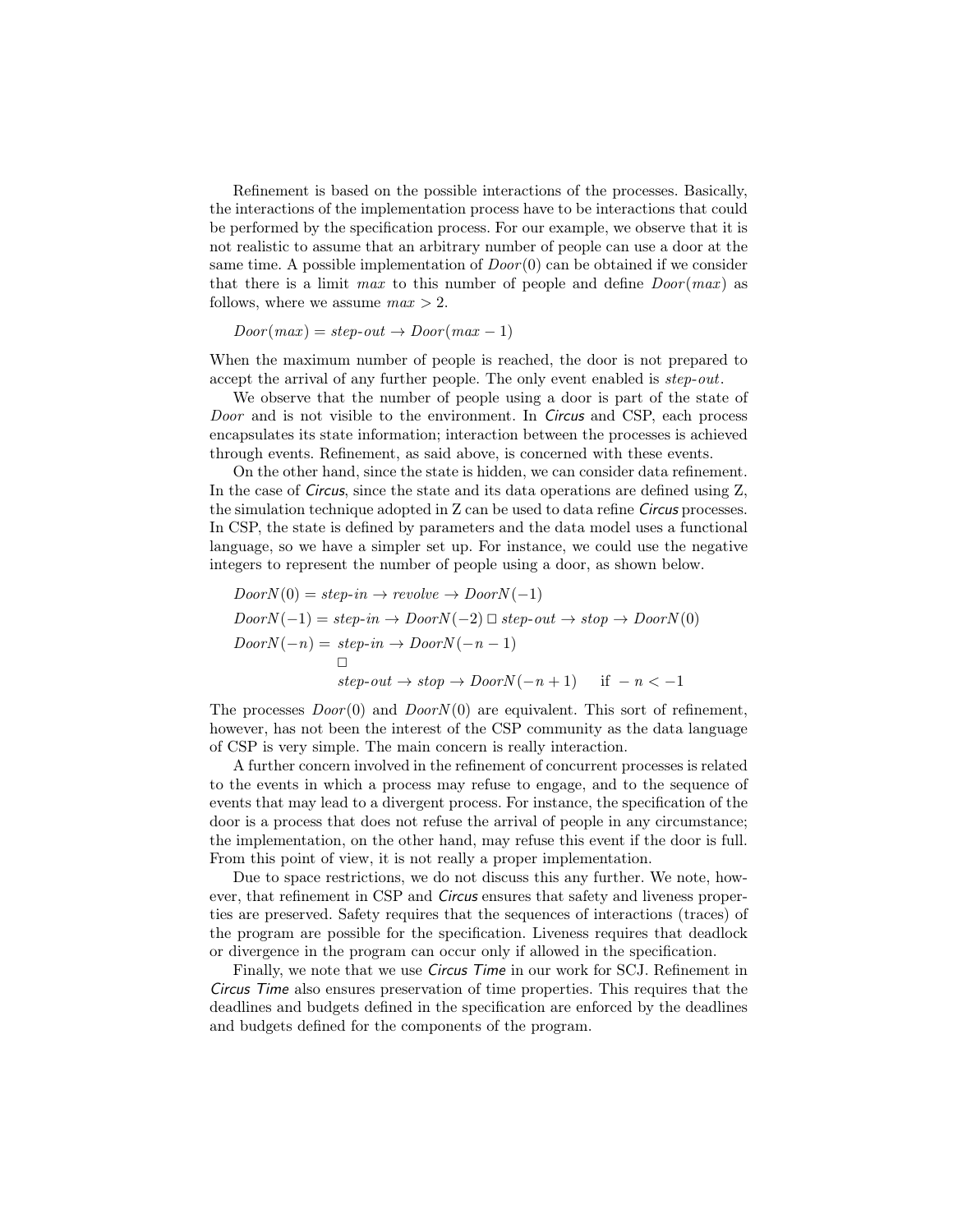

Fig. 8. Our approach to development and verification

# 5 Refining from Circus to SCJ

In this section, we describe the steps of our refinement approach.

In our strategy, refinement is carried out in three main steps, each characterised by an anchor: a Circus model written in a particular subset of Circus and following a particular pattern. Besides defining a target for a model transformation, an anchor captures a significant aspect of an SCJ program development: abstract specification, object-oriented design, missions, and SCJ infrastructure. Figure 8 shows the four Anchors: A, O, E, and S. The objective is to guarantee that the anchors are related by refinement.

The first refinement step produces the O anchor, and tackles the objectoriented data model of the program. The second step introduces the E anchor, and tackles the correctness of the mission and handler decomposition and of the use of memory areas. Finally, the third step, produces the S anchor, and tackles the correctness of the algorithms implemented. It also describes the sequence of missions and parallelism of handlers in the E anchor in terms of SCJ constructs.

Each of these refinement steps is divided into phases, which tackle individual aspects of the design of the target anchor. Typically, a refinement phase is realised in a series of stages, captured by the application of refinement laws. For some phases, specific refinement laws are always applicable. In other cases, there is a choice of laws depending on the design of the target anchor.

For the leadership-election protocol, for example, the Circus model described in Section 3 is the A anchor. Below, Sections 5.1 to 5.3 describe the phases of each of the three refinement steps, and their stages.

### 5.1 Anchor O: concrete state with objects

The first step of our refinement strategy is a data refinement: it introduces concrete data to represent the abstract data types of the A anchor, and the shared data. The target is an O anchor, which introduces the use of classes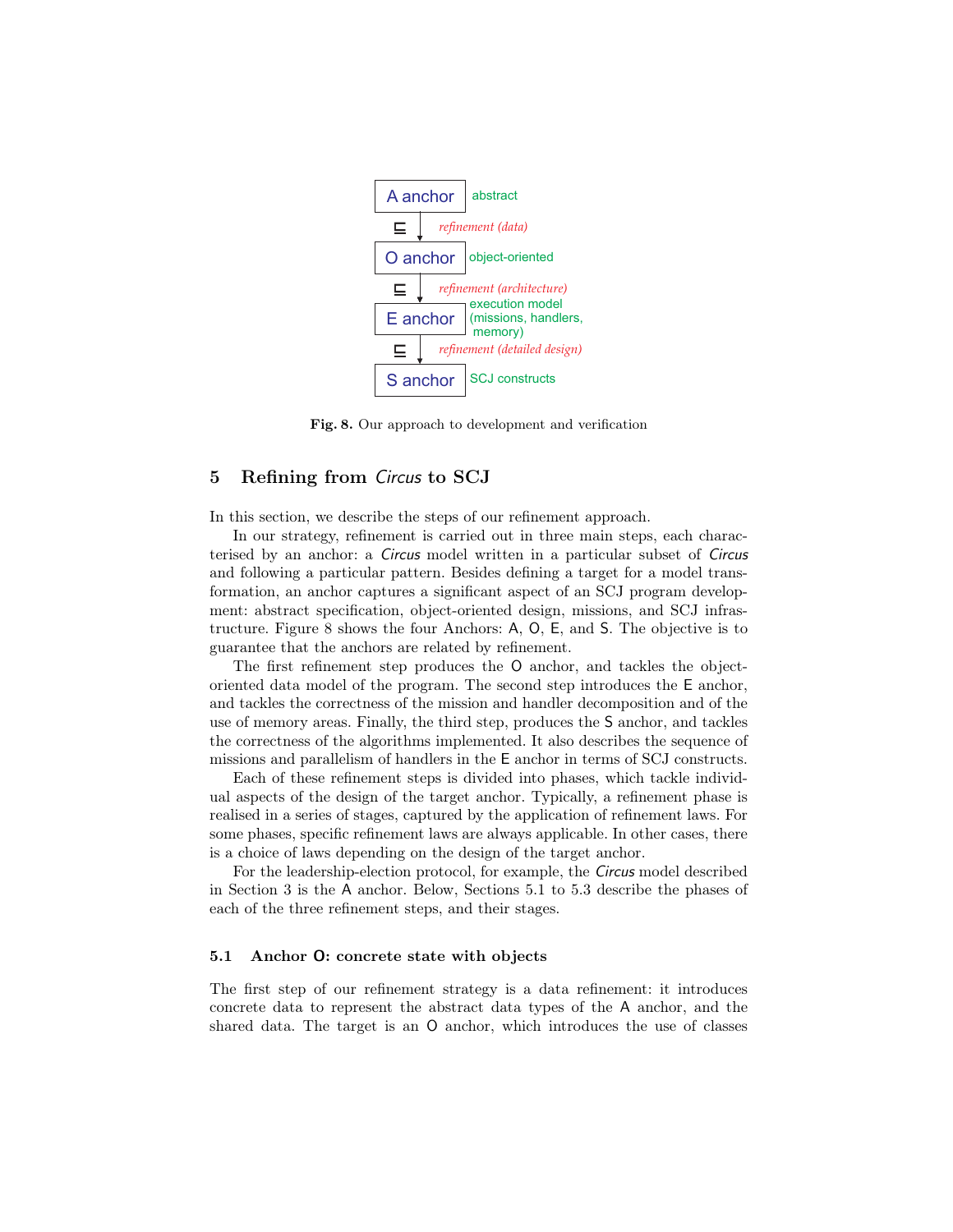

Fig. 9. Overview of the strategy for the Anchor O Step

and objects. The object-oriented constructs employed are those of OhCircus, which basically includes the possibility to define types via classes. The design of OhCircus is inspired by the Java approach to inheritance.

Due to the nature of data refinement (in Circus), the structure of the O anchor, in terms of processes and actions, is the same as that of the corresponding A anchor. As explained in Section 4, data refinement only replaces or adds state components to the model. The types of the concrete components may be specified by OhCircus classes, but creation and allocation of objects are not considered yet. The structure of the actions is not changed.

Although in a data refinement particular algorithms are not considered, it is unrealistic to assume that the developer makes no consideration of how the concrete data types proposed can be efficiently used to realise the functionality of the program. In the case of our strategy, in this step we do not consider explicitly the structure of missions and handlers of the target program. On the other hand, it is only to be expected that a developer is aware of the need to provide the program functionality via missions and handlers, and of the sharing of data that might be required between them.

Figure 9 describes our proposed strategy for this step. We take inspiration from Morgan's auxiliary variables technique [33] to facilitate the specification of the concrete components. So, in the first two phases of this step, CS and SD, we introduce components of the concrete model, but eliminate those of the abstract model only in the third and final phase, EL.

Automation is restricted here, since data refinement embeds design decisions related to the way in which data is to be efficiently represented and shared in the program. On the other hand, once that creative design is carried out, as discussed, it may be possible to calculate the specification of the concrete model, if there is a functional relation between the concrete and the abstract states.

The phases address the following concerns: (a) refinement of abstract (model) variables by concrete variables used by the program (in Phase CS); and (b) introduction of state components for data shared between handlers and missions (in Phase SD). In all phases, including EL, we carry out a data refinement using simulation. If any of the new components have a class type, it needs to be declared. Introduction of a new class definition is a trivial refinement; the only complexity comes from the specification of the class itself.

For the leadership-election protocol, this step is not needed. In the case of a protocol, even the A anchor provides a data model that is already very concrete.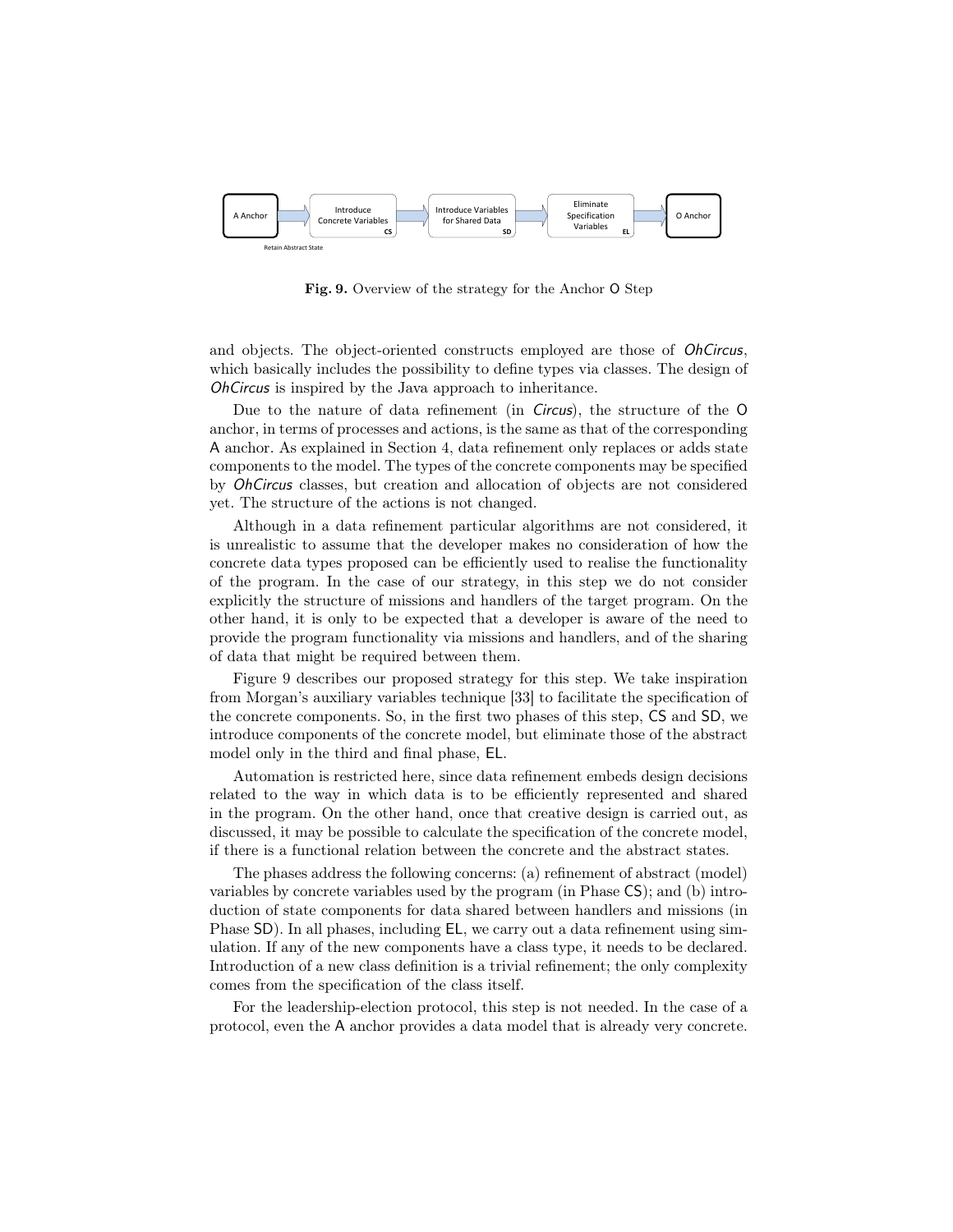```
process SCJ system \hat{=} begin
   state SCJstate == [x, y, z : \dots | \dots]Init \cong \ldotsHandler1 \; \widehat{=} \ldots var a, b, c \bullet \ldotsHandler2 \cong .... . .
   InitM1 \cong \ldotsHandlersM1 \cong (Handler1 \parallel Handler2 \parallel ...) \ \ \MArea1 \triangleq var l, m, n...
   Mission1 = InitM1; (HandlersM1 \mid ns \mid mcs \mid {\} \mid MArea1) \setminus mcs. . .
   System \cong Mission1; Mission2; \ldots• Init; System
end
```
Fig. 10. Anchor E: sketch of its structure

So, in this case, the A and O anchors are the same. For an example of a refinement to an SCJ program that involves a substantial data refinement, we refer to [14].

### 5.2 Anchor E: execution model

The second step of the refinement strategy introduces the architectural design of the program in accordance with the SCJ paradigm. The target E anchor embeds the structure of the missions and handlers. It is defined by a single process (and associated type and class definitions), still written using standard Circus, OhCircus, and Circus Time constructs.

The E anchor process for a non-terminating program takes the shape sketched in Figure 10, where we consider a process named SCJsystem. Other patterns are considered in [32]. The state components of the  $E$  anchor, in Figure 10, x, y, and  $z$ , are the variables that should be allocated in immortal memory (since they can be referenced by all missions). In the SCJ program, they can become, for instance, static fields of the Safelet subclass.

In the main action of the E anchor process, we call the local actions *Init* and  $System$  in sequence. *Init* is the specification of the program initialisation (which can be implemented in the initialize method of the Safelet subclass). System is a sequence of Mission actions; in Figure 10, we have Mission1, Mission2, and so on. For applications in which the sequence of missions to be executed is defined dynamically (on the basis of values of variables in the immortal memory), the specification of *System* needs to be more elaborate.

For each mission, the E anchor process has a group of actions; in Figure 10 we show those for *Mission*1. The variables to be allocated in mission memory are defined as local variables of an action MArea. These are the variables that are shared between two or more handlers. In Figure 10, we show MArea1 with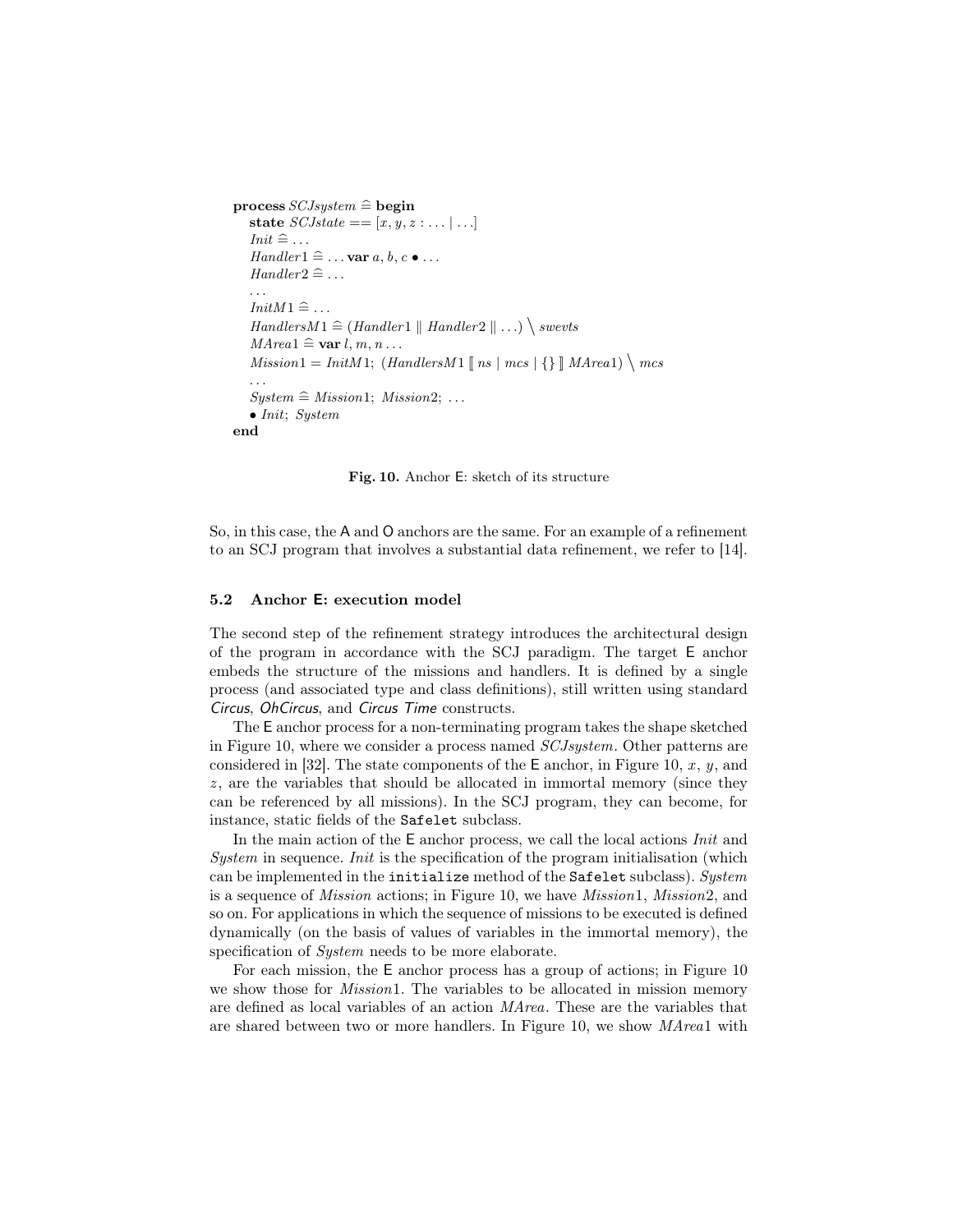variables  $l, m$ , and  $n$ . Internal channels represent calls to data operations that use or change these variables. Typically, these are methods of the objects held in these variables. An initialisation action,  $InitM1$  in Figure 10, specifies how the values of these variables are to be initialised.

The handler actions, which in Figure 10 are Handler1, Handler2, and so on, define the behaviour of the releases of the handlers. Their local variables are allocated in per-release memory. More elaborate algorithms may use temporary private memory areas to control allocation and deallocation of objects.

The Handlers action specifies the behaviour of the handler releases during the mission; in Figure 10, we show  $HandlersM1$ . In the parallelisms between the handler actions, the synchronisation sets (omitted in Figure 10) contain channels that represent the releases, if any, of aperiodic handlers by other handlers.

Access of handlers to objects in immortal memory is determined by the name sets in these parallelisms. Due to the restrictions on parallelism in Circus, we cannot have a race condition arising from handlers accessing the same state component (here, variable in immortal memory) at the same time.

As already said, the behaviour of the mission itself is given by a mission action; in Figure 10, we sketch Mission1. What we have is a parallelism between the Handlers and the MArea actions. The synchronisation set mcs in this parallelism contains all channels representing calls to methods of the objects in the mission memory (which are defined in the MArea action). The name set associated with the Handlers action (that is, ns in Figure 10) identifies the objects in immortal memory used by the handlers. The name set associated with the MArea action is always empty, since this action already encapsulates the data that it uses: the object variables to be allocated in mission memory.

The E anchor for the optimised leadership-election protocol in Figure 7 is sketched in Figure 11. In this case, we have a single mission, which we model using the action *ElectionMission*. All variables are allocated in the mission memory, and so are all local to MArea. As indicated in Figure 7, we also have one periodic handler CommunicatorH and am aperiodic handler ElectorH .

It is the objective of the second step of our strategy to transform the O anchor to obtain a process in the shape of the E anchor identified in Figure 10. Five phases define the refinement strategy in this step as depicted in Figure 12. The first phase, CP, removes any parallelism used in the A anchor (and preserved in the O anchor) to specify requirements, since these parallelisms are typically not related to the concurrent design of the program.

As already mentioned, for the leadership-election protocol, for instance, we use parallelism in the A anchor to separate the behavioural and timing requirements. In *Circus* models automatically generated from domain-specific languages, typically, we have a parallelism between the components of the high-level model. It is the objective of our refinement strategy to change that architecture to that adopted by the mission paradigm of SCJ, without introducing errors.

The second phase, MS, introduces the sequences that reflect the architecture of the missions. The next two phases, HS and SH are repeated for each of the missions. In HS, we introduce the parallelism that reflects the behaviour of the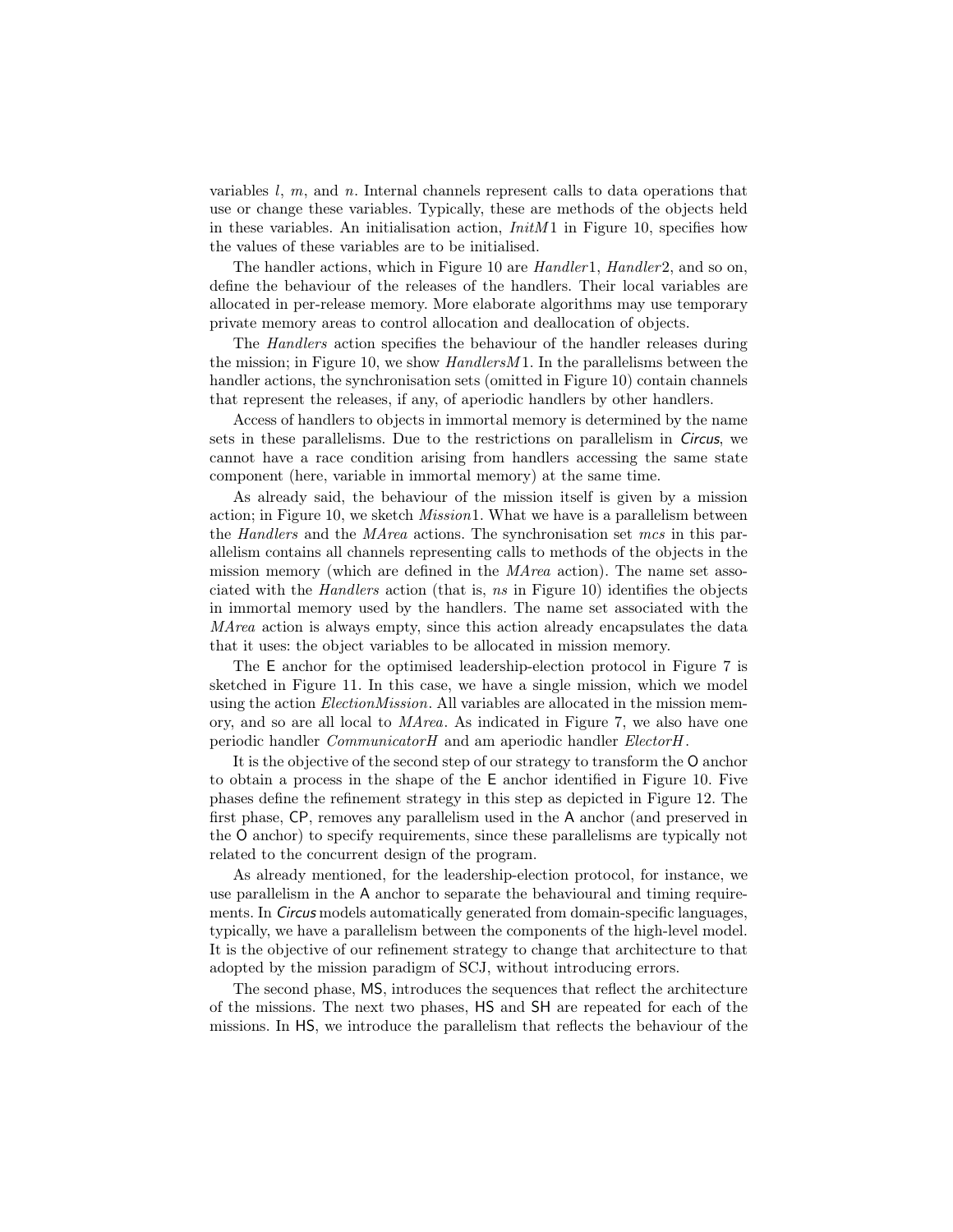**process** ElectionE  $\cong$  **begin**<br>CommunicatorH  $\cong \mu X \bullet geti?i \rightarrow$  $Communicator H \triangleq \mu X \bullet geti?i \longrightarrow$ <br>  $\int \textbf{if}(nodes i).id = id \longrightarrow Broadcast(id, status, petition);$   $seti!(next\ i) \longrightarrow \mathbf{skip}$  $\parallel$ (nodes i  $\begin{array}{l} \textit{nodes } i) \mathit{.} id \neq id \longrightarrow \ \end{array}$  $\vert$  $receive.(nodes i).id?valC?valP \longrightarrow$  $UpdateDevice((nodes i).id, valC, valP)) \triangleleft ID$  $\Box$  $\textbf{wait}(ID + 1); \; UpdateOff((nodes i).id)$  $\overline{ }$  $\Big\}$  $electorH release \longrightarrow$ skip fi  $\parallel\parallel$  wait  $P$  $\sqrt{2}$  ; X  $Elector H \cong \mu X \bullet elector H release \longrightarrow$  $\overline{1}$ if status = undecided  $\longrightarrow \dots$  $[$ status = leader  $\longrightarrow \dots$  $[$ status = follower  $\longrightarrow \dots$ fi  $\sqrt{2}$  $\Bigg|$  $geti?x \longrightarrow seti!(next\ x) \longrightarrow X$ . . .  $MArea \cong \textbf{var} id : DEVICEID; status : STATUS; petition : \mathbb{Z}; \dots \bullet \mu X \bullet$  $setid?x \longrightarrow id := x; X \square getid!id \longrightarrow X$  $\Box$  $sets tatus?x \longrightarrow status := x; X \sqcup get status! status \longrightarrow X$ . . .  $Electron Mission \cong$  $(MArea \parallel CommunicationH \parallel ElectronH) \setminus {\_{}...$  $Electron MissionSequence \widehat{=}~Electron Mission$  $ElectronSafelet \cong ElectronMissionSequence$ • ElectionSafelet end

Fig. 11. E anchor for the leadership-election protocol

handlers releases, and the control mechanisms that orchestrate their execution. In SH, we define how variables are shared between handlers. The final phase AR uses algorithmic refinement to derive the implementation of the methods.

#### 5.3 Anchor S: Safety-Critical Java

The S anchor is written using SCJ-Circus. As explained in Section 3, a Circus model is composed of a sequence of paragraphs: syntactic units that introduce types, constants, processes, and so on. SCJ-Circus is based on Circus, OhCircus, and Circus Time, but includes several new paragraphs [32]. We have paragraphs for the declaration of safelets, mission sequencers, missions, and handlers. Their semantics is defined by standard Circus processes and actions.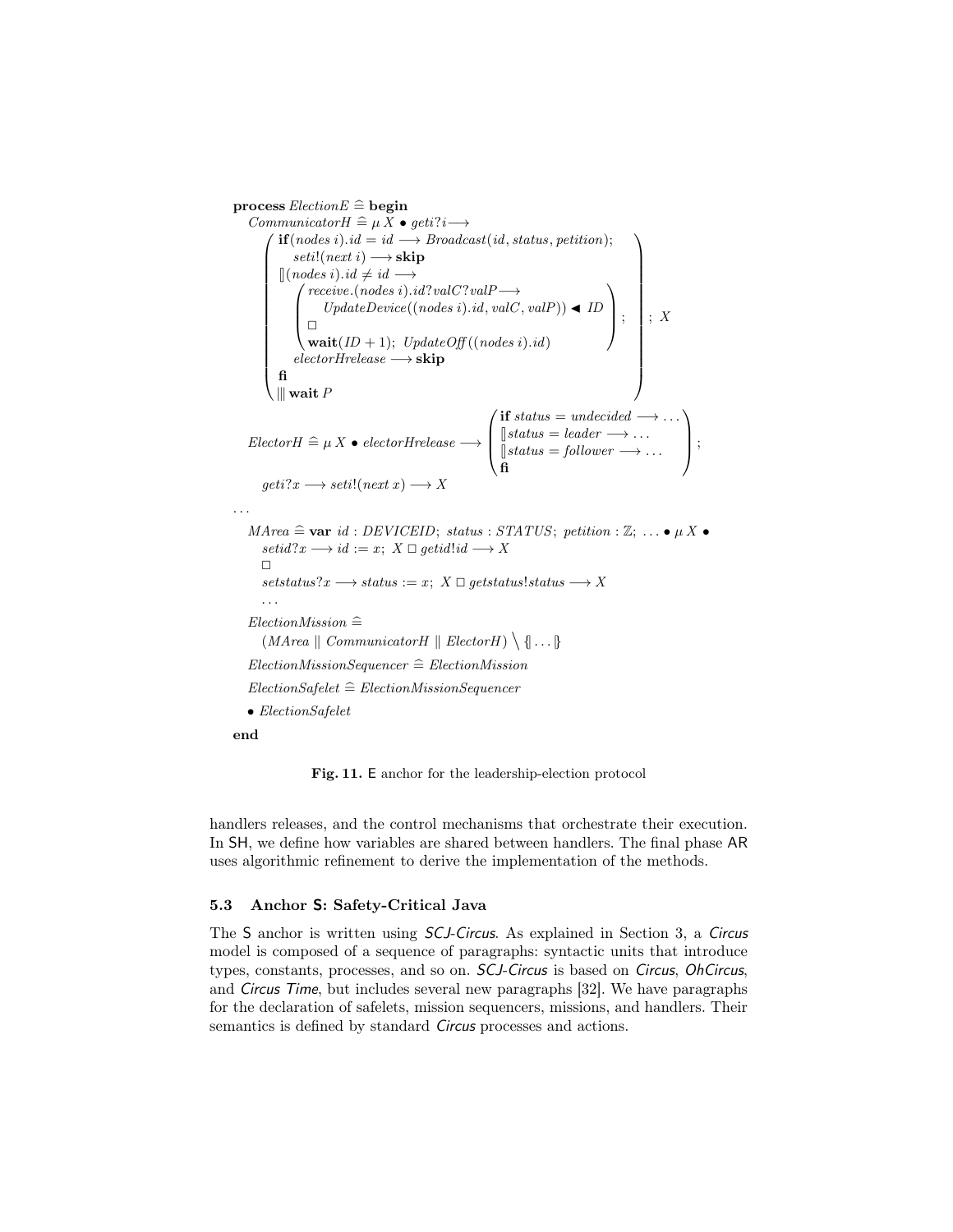

Fig. 12. Overview of the strategy for the Anchor E Step

In the last step of our refinement strategy, the process that defines the E anchor is split to yield the definition of these special SCJ paragraphs that compose the S anchor. For example, the state components of the E anchor, if any, become state components of the **safelet** paragraph. The *Init* action gives rise to the definition of the safelet initialize paragraph. For statically defined sequences of missions, a simple sequencer paragraph is always adequate. Each Mission action gives rise to a mission paragraph, and so on.

The introduction of the new SCJ paragraphs in this last step is justified by a refinement strategy detailed in [32]. The missions and handlers are already identified in the E anchor. What the transformations in this final step of the refinement strategy check is whether the design suggested in the structure of the E anchor indeed matches the concurrency model of SCJ.

As an example, we present, the S anchor for the leadership-election protocol. The paragraph safelet defines the initialize and cleanUp methods. In our example, they are empty (skip), and so this paragraph is omitted.

The paragraph for our mission sequencer is shown below. We note that, since we are considering just the election mission, the **getNextMission** paragraph only ever returns the identifier ElectionMission of a single mission.

```
sequencer MainMissionSequence \hat{=} begin
state MainMissionSequenceState == [mission\_done : bool]initial \widehat{=} mission_done := false
getNextMission \hat{=}if mission\_done = false \rightarrowmission\_done := true; \mathbf{ret} := Electronic\parallel mission_done = true \longrightarrow ret := null
   fi
end
```
The state paragraph of an *SCJ-Circus* component defines the fields of the corresponding SCJ class, and the initial paragraph defines its constructor. The other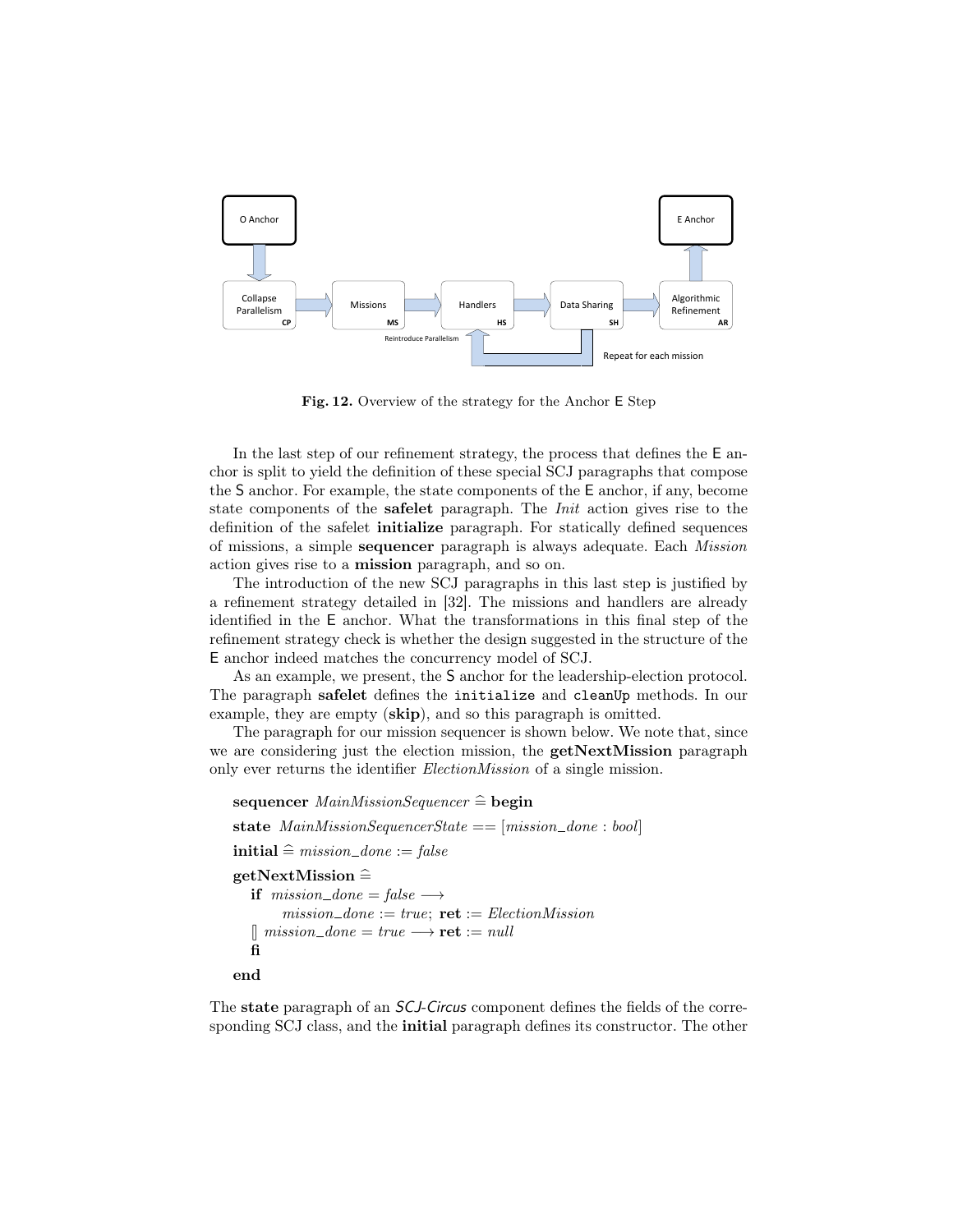paragraphs of these specialised components define methods of the SCJ class. Special paragraphs correspond to API methods. For instance, above we have getNextMission corresponding to the SCJ getNextMission method.

We use identifiers to refer to specific components: missions and handlers. For example, above, we use ElectionMission as an identifier for a mission. It is defined by the next SCJ-Circus paragraph.

The fields and constructor of the mission Election are defined by the schemas ElectionState and InitElectionState previously presented. In its API initialize method, it simply instantiates and registers the handlers *CommunicatorH* and  $Electron H$ . As previously shown, the first is a periodic handler and the second, aperiodic. Creation of a handler  $H$ , specified by an **SCJ-Circus** paragraph **periodic** H or aperiodic H, is defined by the special expression new Hdl r H.

```
mission Electron Mission \cong begin
   state st == ElectionState
   \textbf{initial} \triangleq \textit{InitElectronicState}initialize \widehat{=} var ch, eh : ID •
      eh = newHdlr \,Elector H;ch = newHdir <i>CommunicatorH</i>(eh);eh.\text{register}(); ch.\text{register()}
```
end

Like in SCJ, corresponding to handlers, we have objects, instances of an *OhCircus* class. Such objects, like eh and ch in the example above, respond to a register method. It identifies the handler as part of the mission.

We note how close the definition of ElectionMission above is to an SCJ class that implements a mission. On the other hand, ElectionMission defines a Circus process, as do *CommunicatorH* and *ElectorH* used there, although these processes use classes that model the data of the handlers and mission. The meaning of the special method calls, like the calls to *register*, for instance, is given by a (hidden) event. In the case of register, it triggers a data operation that enriches the (encapsulated) state of the mission process to record an instance of the relevant handler. So, what we have is a Circus semantics for the SCJ paradigm, (very much as explained in [50] for SCJ itself).

The periodic handler *CommunicatorH* is introduced as shown below.

#### periodic Communicator $H \triangleq$  begin start 0 period P

This paragraph also defines the start time and the period of the protocol as P (as required in the timing specification given by  $ATRegsLE$  in the A anchor). It starts right at the beginning of the mission.

The state of *CommunicatorH* records the instance of *ElectionH* used in the mission. Its value is defined by the constructor.

state  $st == [electronH : ID]$ initial  $\widehat{=}$  val  $eh : ID \bullet \, electronH := eh$ 

At each cycle, the release of *ElectionH* checks which device is being considered.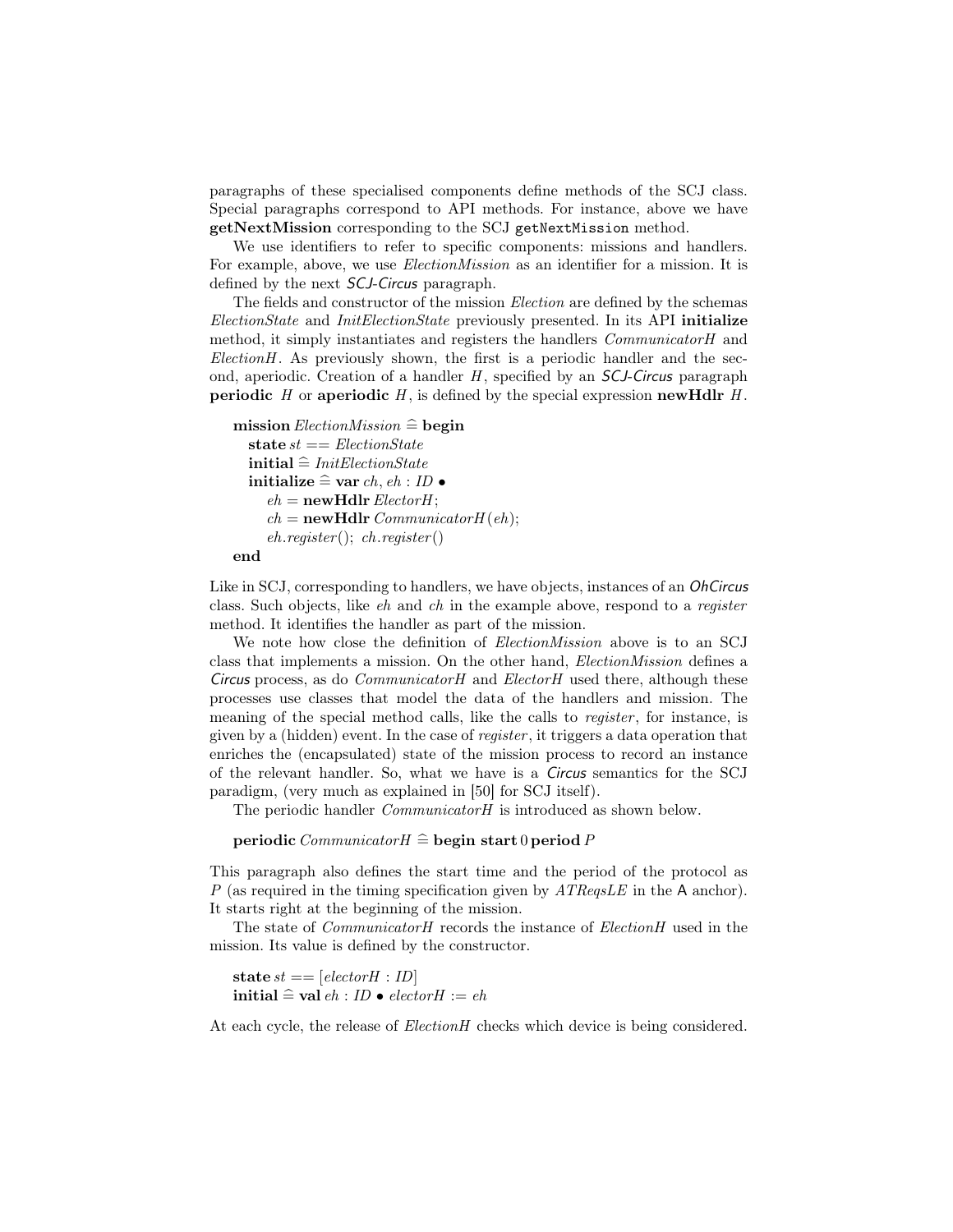If the current device is itself, then it broadcasts its information just like in  $ABRegsLE$  and increments the index i to point to the next device. Otherwise it waits for either a communication on *receive* that must happen within *ID* time units and updates the state accordingly. If  $ID+1$  time units pass without *receive* occurring, it updates the current device's information to indicate it is inactive. It then initiates an election by releasing the aperiodic handler electorH .

handleAsyncEvent  $\hat{=}$ 

 $\textbf{if}(nodes i).id = id \longrightarrow Broadcast(id, status, petition); i := next i$  $[ \cdot \text{(nodes i)} \cdot \text{id} \neq \text{id} \longrightarrow$  $\sqrt{ }$  $\overline{\phantom{a}}$  $receive.(nodes i).id?valC?valP \longrightarrow$  $UpdateDevice((nodes i).id, valC, valP)) \triangleleft ID$  $\Box$  $\textbf{wait}(ID + 1); \; UpdateOff((nodes i).id)$  $\setminus$  $\Bigg|$ electorH .release() fi

end

The actions used in handleAsyncEvent are also defined inside ElectionH. Their definitions are as presented previously.

The variables in the state of the mission ElectionMission are those to be allocated in mission memory. Accordingly, they are directly accessible in the handlers, like *nodes*, *id*, *status*, *petition*, and *next* above.

The ElectorH handler implements the conditional over status in ABReqsLE.

```
aperiodic ElectronH \hat{=} begin
handleAsyncEvent \hat{=}\begin{align} \textbf{andleAsyncEvent} \ \widehat{=} \ \textbf{is } status = \textit{undecid} \end{align}\overline{\phantom{a}}if status = undecided \longrightarrow ...
          \parallelstatus = leader \longrightarrow ...
          [status = follower \longrightarrow ...
          fi
                                                                  \setminus\Bigg)i := next \, i
```
end

It is not difficult to see that thee SCJ-Circus model can be automatically translated to SCJ code, actual Java code that can be compiled and executed.

## 6 Conclusions

In this tutorial, besides a didactic account of SCJ, we have given a brief introduction to Circus. In both cases, we have used the practical examples of a leadership-election protocol to illustrate the notations and concepts. Furthermore, we have reviewed the notion of refinement and formal techniques of program development in the context of both a traditional modelling language, like Z, and process algebra, namely, CSP and Circus.

To the best of our knowledge, all existing combinations of Z with a process algebra [19, 30, 44] model concurrent programs as communicating abstract data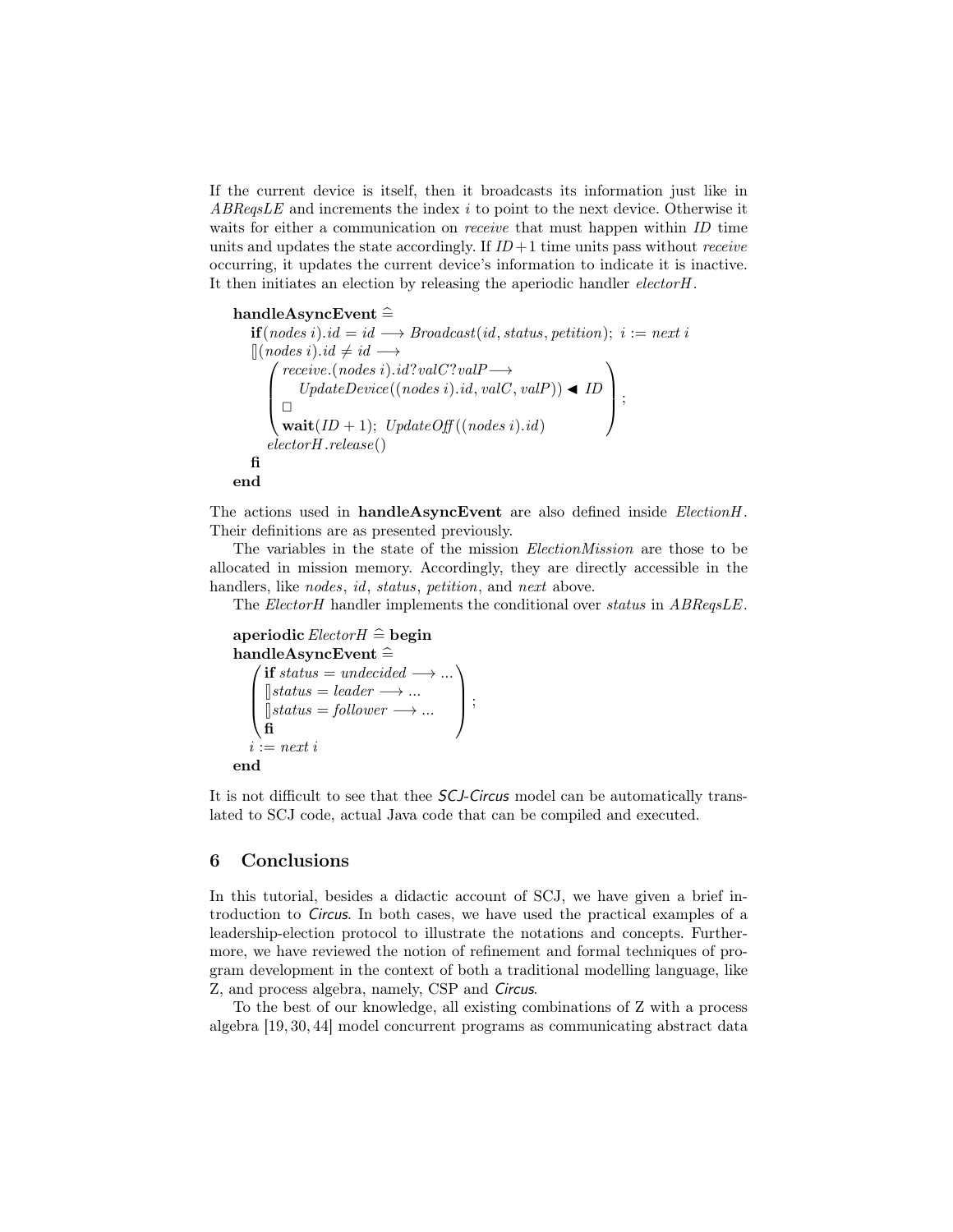types, where events are identified with operations that change the state. This is not the Circus approach. Events are just atomic instantaneous interactions like in CSP, and data operations have to be explicitly called, if needed. This is in keeping with the approach used in programming languages, and facilitates the use Circus to verify correctness of programs. Besides the general Circus refinement calculus [10], there are results for Ada [8].

We did not, of course, aim at a comprehensive view of all the issues and techniques available. We hope, however, to have given general pointers to the subject to support further reading. Most of all, we hope to have made it clear that refinement is about organised and clear justification of the intuition that millions of programmers use everyday to reassure themselves and others of the correctness of their designs and programs. The lack of such a framework has lead to poorly documented, intricated, and many times mistaken developments.

An understanding of refinement as the underpinning notion of all development methods can help good engineers or programmers to achieve their goal more successfully. Knowledge of the properties of the refinement relation, in the form, for example, of refinement laws, can lead to improved programming skills, even if a formal refinement technique is not really applied.

Other tasks involved in the construction of programs, like testing [1], refactoring [15], and compilation [43, 48, 18] have already been characterised as related to refinement. A lot has already been achieved by the formal methods community in the last two or three decades; there is a lot yet to be done.

Acknowledgments This work is funded by EPSRC grant EP/H017461/1. No primary data arises from the work reported here. We have benefitted from discussions with Frank Zeyda in the development of our case study.

# References

- 1. B. Aichernig. Contract-based Mutation Testing in the Refinement Calculus. In *REFINE'2002*, Eletronic Notes in Theoretical Computer Science, 2002. Invited paper.
- 2. R. J. R. Back and J. Wright. *Refinement Calculus: A Systematic Introduction*. Graduate Texts in Computer Science. Springer-Verlag, 1998.
- 3. J. Barnes. *High Integrity Software: The SPARK Approach to Safety and Security*. Addison-Wesley, 2003.
- 4. D. Bjorner and C. B. Jones. *Formal Specifications and Software Development*. Prentice-Hall, 1982.
- 5. T. Bolognesi. On State-oriented versus Object-oriented Thinking in Formal Behavioural Specifications. Technical Report 2003-TR-20, ISTI-Istituto di Scienza e Tecnologie della Informazione Alessandro Faedo, 2003.
- 6. A. Burns. The Ravenscar Profile. *Ada Letters*, XIX:49–52, 1999.
- 7. A. L. C. Cavalcanti. *A Refinement Calculus for Z*. PhD thesis, Oxford University Computing Laboratory, Oxford - UK, 1997. Technical Monograph TM-PRG-123, ISBN 00902928-97-X.
- 8. A. L. C. Cavalcanti, P. Clayton, and C. O'Halloran. From Control Law Diagrams to Ada via Circus. *Formal Aspects of Computing*, 23(4):465–512, 2011.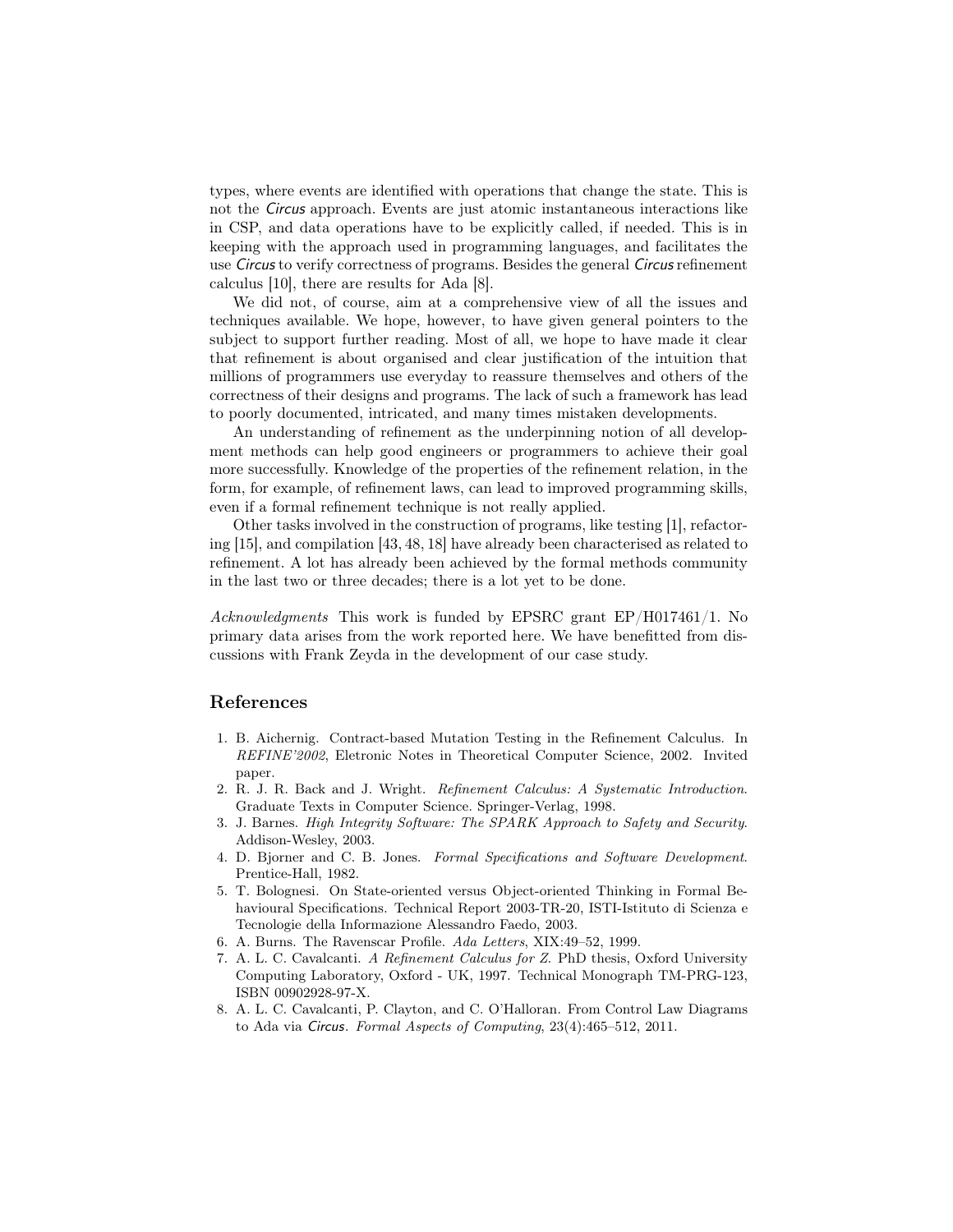- 9. A. L. C. Cavalcanti, A. C. A. Sampaio, and J. C. P. Woodcock. An Inconsistency in Procedures, Parameters, and Substitution the Refinement Calculus. *Science of Computer Programming*, 33(1):87 – 96, 1999.
- 10. A. L. C. Cavalcanti, A. C. A. Sampaio, and J. C. P. Woodcock. A Refinement Strategy for Circus. *Formal Aspects of Computing*, 15(2 - 3):146–181, 2003.
- 11. A. L. C. Cavalcanti, A. C. A. Sampaio, and J. C. P. Woodcock. Unifying Classes and Processes. *Software and System Modelling*, 4(3):277–296, 2005.
- 12. A. L. C. Cavalcanti, A. Wellings, J. C. P. Woodcock, K. Wei, and F. Zeyda. Safety-Critical Java in Circus. In A. P. Ravn, editor, *9th Workshop on Java Technologies for Real-Time and Embedded System*, ACM Digital Library. ACM, 2011.
- 13. A. L. C. Cavalcanti and J. C. P. Woodcock. ZRC—A Refinement Calculus for Z. *Formal Aspects of Computing*, 10(3):267—289, 1999.
- 14. A. L. C. Cavalcanti, F. Zeyda, A. Wellings, J. C. P. Woodcock, and K. Wei. Safetycritical Java programs from Circus models. *Real-Time Systems*, 49(5):614–667, 2013.
- 15. M. L. Cornélio, A. L. C. Cavalcanti, and A. C. A. Sampaio. Refactoring by Transformation. In J. Derrick, E. Boiten, J. C. P. Woodcock, and J. Wright, editors, *REFINE'2002*, volume 70 of *Eletronic Notes in Theoretical Computer Science*. Elsevier, 2002. Invited paper.
- 16. E. W. Dijkstra. Guarded commands, nondeterminacy and the formal derivation of programs. *Communication of the ACM*, 18:453–457, 1975.
- 17. A. Diller. *Z : An Introduction to Formal Methods*. John Wiley & Sons, 2nd edition, 1994.
- 18. A. A. Duran, A. C. A. Sampaio, and A. L. C. Cavalcanti. Refinement Algebra for Fomal Bytecode Generation. In C. George and H. Miao, editors, *International Conference on Formal Engineering Methods*, volume 2495 of *Lecture Notes in Computer Science*, pages 347–358. Springer-Verlag, 2002.
- 19. C. Fischer. CSP-OZ: A combination of Object-Z and CSP. In H. Bowman and J. Derrick, editors, *Formal Methods for Open Object-Based Distributed Systems*, volume 2, pages 423–438. Chapman & Hall, 1997.
- 20. C. Fischer. How to Combine Z with a Process Algebra. In J. Bowen, A. Fett, and M. Hinchey, editors, *The Z Formal Specification Notation*. Springer-Verlag, 1998.
- 21. C. A. R. Hoare. Proof of Correctness of Data Representations. *Acta Informatica*, 1:271–281, 1972.
- 22. C. A. R. Hoare. *Communicating Sequential Processes*. Prentice-Hall International, 1985.
- 23. J. Ichbiah. Rationale for the Design of the Ada Programming Language. *ACM SIGPLAN Notices*, 14(6B (special issue)), 1979.
- 24. He Jifeng, C. A. R. Hoare, and J. W. Sanders. Data Refinement Refined. In G. Goos and H. Hartmants, editors, *ESOP'86 European Symposium on Programming*, volume 213 of *Lecture Notes in Computer Science*, pages 187–196, 1986.
- 25. He Jifeng, C. A. R. Hoare, and J. W. Sanders. Prespecification in Data Refinement. *Information Processing Letters*, 25(1), 1987.
- 26. C. B. Jones. *Software Development: A Rigorous Approach*. Prentice-Hall, 1980.
- 27. C. B. Jones. *Systematic Software Development Using VDM*. Prentice-Hall International, 1986.
- 28. B. H. Liskov and J. M. Wing. A Behavioural Notion of Subtyping. *ACM Transactions on Programming Languages and Systems*, 16(6), 1994.
- 29. D. Locke, B. S. Andersen, B. Brosgol, M. Fulton, T. Henties, J. J. Hunt, J. O. Nielsen, K. Nilsen, M. Schoeberl, J. Tokar, J. Vitek, and A. Wellings. *Safety*